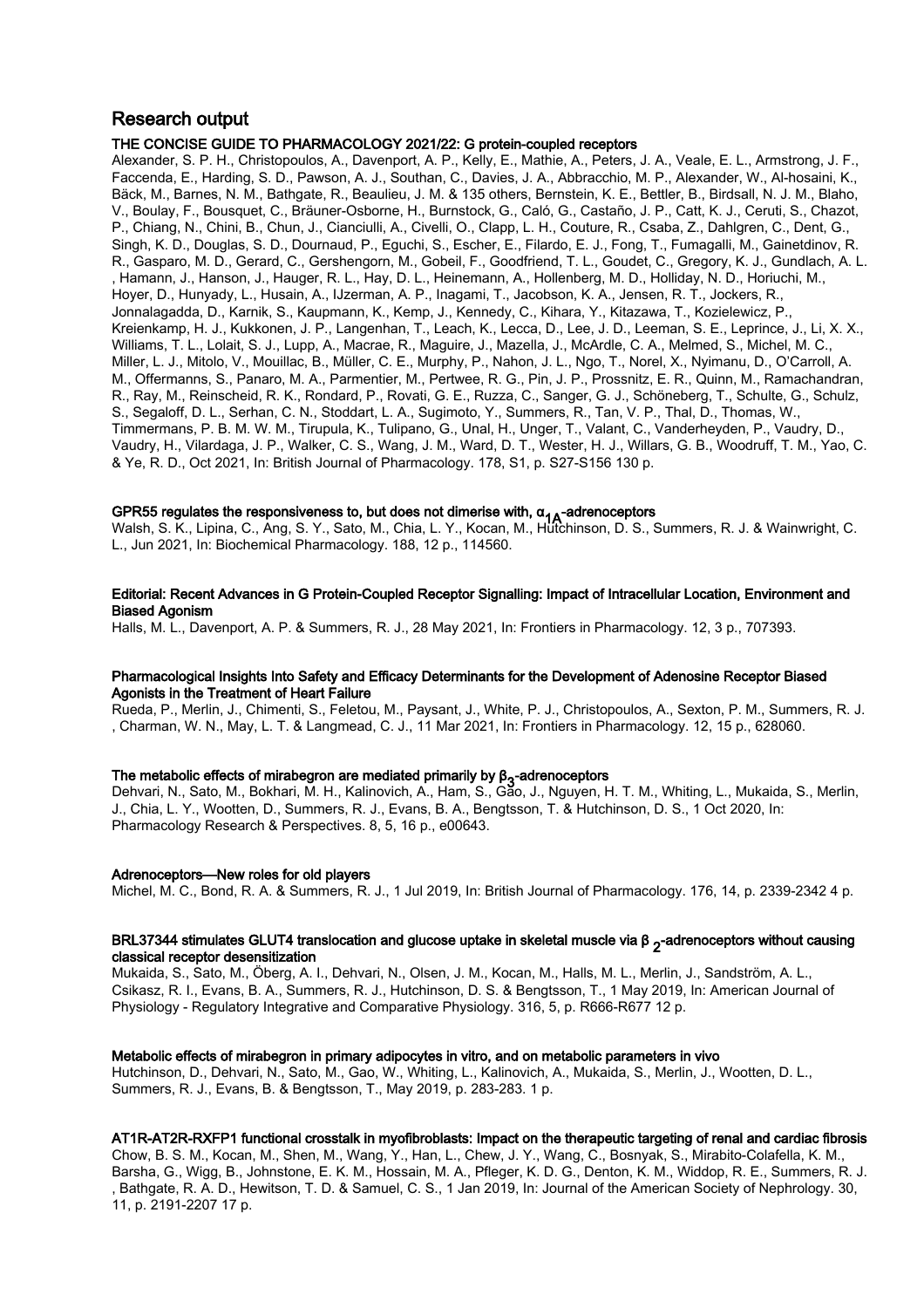## Drug-receptor kinetics and sigma-1 receptor affinity differentiate clinically evaluated histamine H<sub>3</sub> receptor antagonists<br>Ritcher B.M. Gashe A. E. Shackketsed B.M. Bisses T.L. Massas E. Massassed Gasse G. Sara A. Shaccas

Riddy, D. M., Cook, A. E., Shackleford, D. M., Pierce, T. L., Mocaer, E., Mannoury la Cour, C., Sors, A., Charman, W. N., Summers, R. J., Sexton, P. M., Christopoulos, A. & Langmead, C. J., 1 Jan 2019, In: Neuropharmacology. 144, p. 244- 255 12 p.

#### Bone marrow transplantation and RNAseq analysis of *Gpr21<sup>−/−</sup>* monocytes reveals reduced migratory function and downregulation of inflammatory genes

Riddy, D., Kammoun, H., Bosnyak-Gladovic, S., Ziemann, M., Summers, R., Sexton, P. M., Murphy, A. & Langmead, C., 2019. 2 p.

#### Divergent effects of strontium and calcium-sensing receptor positive allosteric modulators (calcimimetics) on human osteoclast activity

Diepenhorst, N. A., Leach, K., Keller, A. N., Rueda, P., Cook, A. E., Pierce, T. L., Nowell, C., Pastoureau, P., Sabatini, M., Summers, R. J., Charman, W. N., Sexton, P. M., Christopoulos, A. & Langmead, C. J., 1 Nov 2018, In: British Journal of Pharmacology. 175, 21, p. 4095-4108 14 p.

#### Molecular pharmacology of GPCRs

Langmead, C. J. & Summers, R. J., 1 Nov 2018, In: British Journal of Pharmacology. 175, 21, p. 4005-4008 4 p.

## Rosiglitazone and a β<sub>3</sub>-adrenoceptor agonist are both required for functional browning of white adipocytes in culture<br>Martin de Sata Mar Stine best and Fabrica Delegate Mar Naural October and Delegate and Targeta Delegat

Merlin, J., Sato, M., Chia, L. Y., Fahey, R., Pakzad, M., Nowell, C. J., Summers, R. J., Bengtsson, T., Evans, B. A. & Hutchinson, D. S., 30 May 2018, In: Frontiers in Endocrinology. 9, MAY, 17 p., 249.

#### Comparative genotypic and phenotypic analysis of human peripheral blood monocytes and surrogate monocyte-like cell lines commonly used in metabolic disease research

Riddy, D. M., Goy, E., Delerive, P., Summers, R. J. & Langmead, C. J., 1 May 2018, In: PLoS ONE. 13, 5, 19 p., e0197177.

#### INSL5 activates multiple signalling pathways and regulates GLP-1 secretion in NCI-H716 cells

Ang, S. Y., Evans, B. A., Poole, D. P., Bron, R., DiCello, J. J., Bathgate, R. A. D., Kocan, M., Hutchinson, D. S. & Summers, R. J., 1 Apr 2018, In: Journal of Molecular Endocrinology. 60, 3, p. 213-224 12 p.

## α<sub>1A</sub>-Adrenoceptors activate mTOR signalling and glucose uptake in cardiomyocytes<br>SAA MUEVORS B. A. Sandatrijas A. L. Chia L. V. Mukaida S. Thai B. S. Navy

Sato, M., Evans, B. A., Sandström, A. L., Chia, L. Y., Mukaida, S., Thai, B. S., Nguyen, A., Lim, L., Tan, C. Y. R., Baltos, J. A., White, P. J., May, L. T., Hutchinson, D. S., Summers, R. J. & Bengtsson, T., 1 Feb 2018, In: Biochemical Pharmacology. 148, p. 27-40 14 p.

#### G protein–coupled receptors targeting insulin resistance, obesity, and type 2 diabetes mellitus

Riddy, D. M., Delerive, P., Summers, R. J., Sexton, P. & Langmead, C. J., 1 Jan 2018, In: Pharmacological Reviews. 70, 1 , p. 39-67 29 p.

#### The PPARγ agonist rosiglitazone promotes the induction of brite adipocytes, increasing β-adrenoceptor-mediated mitochondrial function and glucose uptake

Merlin, J., Sato, M., Nowell, C., Pakzad, M., Fahey, R., Gao, J., Dehvari, N., Summers, R. J., Bengtsson, T., Evans, B. A. & Hutchinson, D. S., 1 Jan 2018, In: Cellular Signalling. 42, p. 54-66 13 p.

#### ML290 is a biased allosteric agonist at the relaxin receptor RXFP1

Kocan, M., Sarwar, M., Ang, S. Y., Xiao, J., Marugan, J., Hossain, M. A., Wang, C., Hutchinson, D. S., Samuel, C. S., Agoulnik, A. I., Bathgate, R. A. D. & Summers, R. J., 1 Dec 2017, In: Scientific Reports. 7, 1, 14 p., 2968.

#### Structure-function analyses of a pertussis-like toxin from pathogenic Escherichia coli reveal a distinct mechanism of inhibition of trimeric G-proteins

Littler, D. R., Ang, S. Y., Moriel, D. G., Kocan, M., Kleifeld, O., Johnson, M. D., Tran, M. T., Paton, A. W., Paton, J. C., Summers, R. J., Schembri, M. A., Rossjohn, J. & Beddoe, T., 8 Sep 2017, In: Journal of Biological Chemistry. 292, 36, p. 15143-15158 16 p.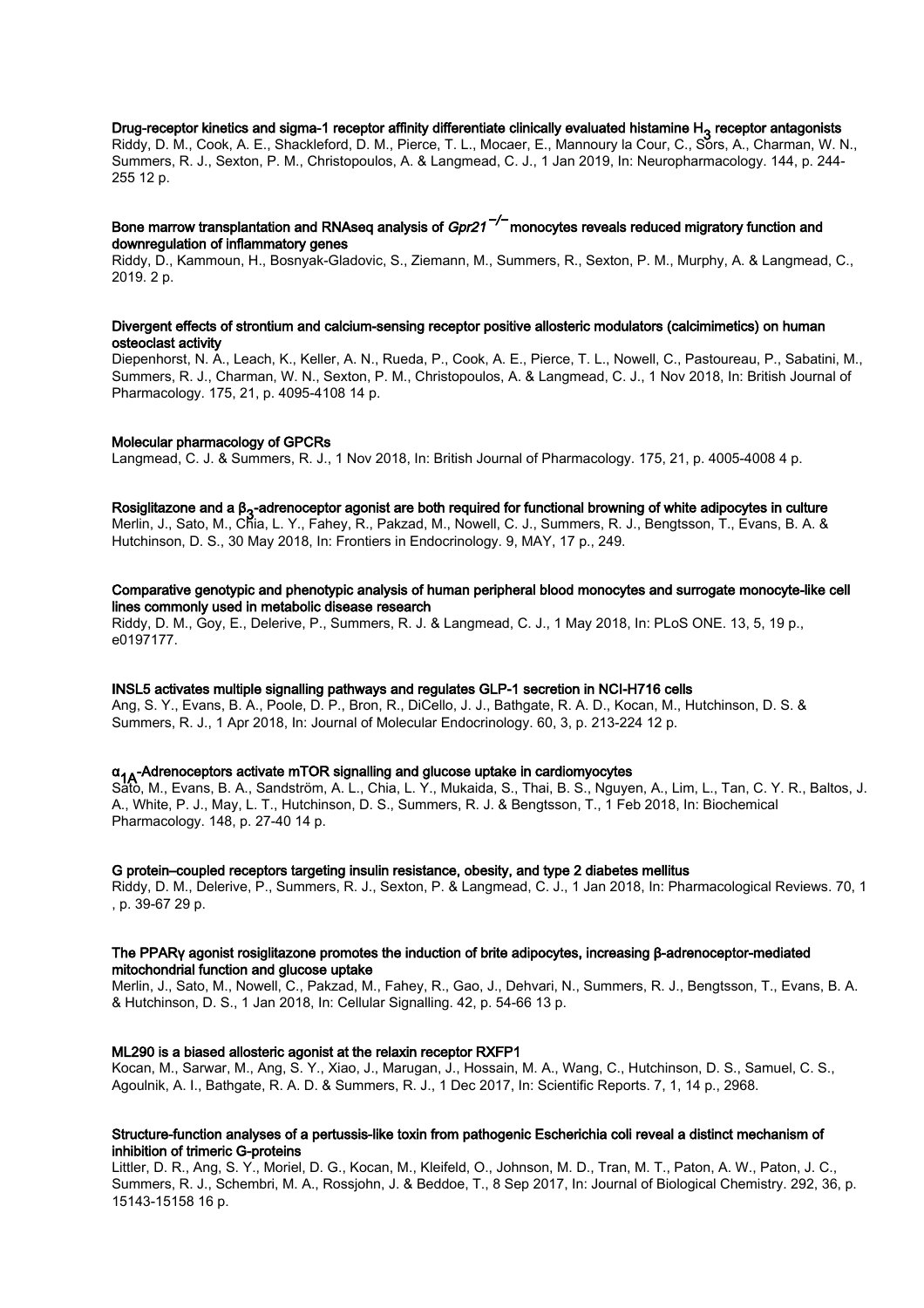**Factors influencing biased agonism in recombinant cells expressing the human α<sub>1A</sub>-adrenoceptor<br>da Silva Junior, E. D., Sato, M., Merlin, J., Broxton, N., Hutchinson, D. S., Ventura, S., Evans, B. A. & Summers, R. J., 1** Jul 2017, In: British Journal of Pharmacology. 174, 14, p. 2318-2333 16 p.

#### Signal transduction pathways activated by insulin-like peptide 5 at the relaxin family peptide RXFP4 receptor

Ang, S. Y., Hutchinson, D. S., Patil, N., Evans, B. A., Bathgate, R. A. D., Halls, M. L., Hossain, M. A., Summers, R. J. & Kocan, M., 1 May 2017, In: British Journal of Pharmacology. 174, 10, p. 1077-1089 13 p.

#### The actions of relaxin on the human cardiovascular system

Sarwar, M., Du, X. J., Dschietzig, T. B. & Summers, R. J., 1 May 2017, In: British Journal of Pharmacology. 174, 10, p. 933-949 17 p.

#### High throughput, quantitative analysis of human osteoclast differentiation and activity

Diepenhorst, N., Nowell, C., Rueda, P., Henriksen, K., Pierce, T., Cook, A., Pastoureau, P., Sabatini, M., Charman, W., Christopoulos, A., Summers, R., Sexton, P. & Langmead, C., 15 Feb 2017, In: Analytical Biochemistry. 519, p. 51-56 6 p.

### Isoform-specific biased agonism of histamine H<sub>3</sub> receptor agonists

Riddy, D. M., Cook, A. E., Diepenhorst, N. A., Bosnyak, S., Brady, R., La Cour, C. M., Mocaer, E., Summers, R. J., Charman, W. N., Sexton, P. M., Christopoulos, A. & Langmead, C. J., 1 Feb 2017, In: Molecular Pharmacology. 91, 2, p. 87-99 13 p.

#### The actions of relaxin family peptides on signal transduction pathways activated by the relaxin family peptide receptor RXFP4

Ang, S. Y., Hutchinson, D. S., Evans, B. A., Hossain, M. A., Patil, N., Bathgate, R. A. D., Kocan, M. & Summers, R. J., Jan 2017, In: Naunyn-Schmiedeberg's Archives of Pharmacology. 390, 1, p. 105-111 7 p.

#### Constitutive knockout of Gpr21 inhibits the ex vivo migration of mouse immune cells

Riddy, D., Simonds, S., Bosnyak-Gladovic, S., Fabb, S., Rueda, P., Sexton, P. M., Summers, R., Cowley, M. & Langmead, C., 2017.

#### Recent progress in the understanding of relaxin family peptides and their receptors

Summers, R. J., 2017, In: British Journal of Pharmacology. 174, 10, p. 915-920 6 p.

#### Molecular pharmacology of G protein-coupled receptors

Summers, R. J., 1 Oct 2016, In: British Journal of Pharmacology. 173, 20, p. 2931-2933 3 p.

#### Antifibrotic actions of Serelaxin: New roles for an old player

Samuel, C. S., Summers, R. J. & Hewitson, T. D., Jun 2016, In: Trends in Pharmacological Sciences. 37, 6, p. 485-497 13 p.

#### The C-terminus of the B-chain of human insulin-like peptide 5 is critical for cognate RXFP4 receptor activity

Patil, N. A., Bathgate, R. A. D., Kocan, M., Ang, S. Y., Tailhades, J., Separovic, F., Summers, R., Grosse, J., Hughes, R. A., Wade, J. D. & Hossain, M. A., 1 Apr 2016, In: Amino Acids. 48, 4, p. 987-992 6 p.

#### Engineering of a novel simplified human insulin-like peptide 5 agonist

Patil, N. A., Hughes, R. A., Rosengren, K. J., Kocan, M., Ang, S. Y., Tailhades, J., Separovic, F., Summers, R. J., Grosse, J., Wade, J., Bathgate, R. A. D. & Hossain, M. A., 10 Mar 2016, In: Journal of Medicinal Chemistry. 59, 5, p. 2118-2125 8 p.

#### Murine GPRC6A mediates cellular responses to L-amino acids, but not osteocalcin variants

Rueda, P., Harley, E., Lu, Y., Stewart, G. D., Fabb, S., Diepenhorst, N., Cremers, B., Rouillon, M-H., Wehrle, I., Geant, A. , Lamarche, G., Leach, K., Charman, W. N., Christopoulos, A., Summers, R. J., Sexton, P. M. & Langmead, C. J., 1 Jan 2016, In: PLoS ONE. 11, 1, p. 1-19 19 p., e0146846.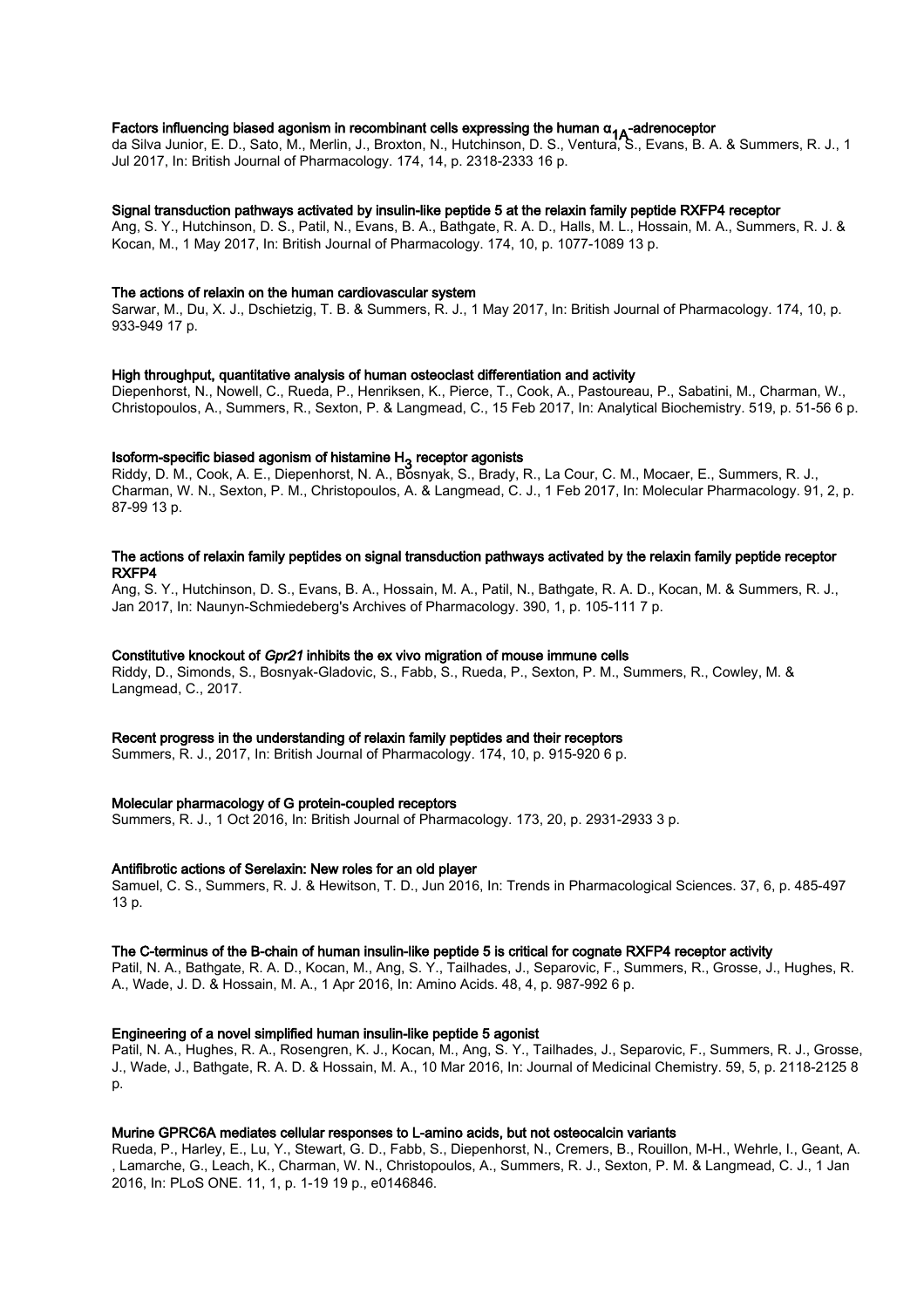#### A single-chain derivative of the relaxin hormone is a functionally selective agonist of the G protein-coupled receptor, RXFP1

Hossain, M. A., Kocan, M., Yao, S. T., Royce, S. G., Nair, V. B., Siwek, C., Patil, N. A., Harrison, I. P., Rosengren, K. J., Selemidis, S., Summers, R. J., Wade, J. D., Bathgate, R. A. D. & Samuel, C. S., 2016, In: Chemical Science. 7, 6, p. 3805-3819 15 p.

#### Comparative genotypic and phenotypic analysis of surrogate monocytic-like cell lines and human peripheral blood monocytes

Riddy, D., Goy, E., Summers, R., Christopoulos, A., Sexton, P. M. & Langmead, C., 2016. 1 p.

#### Enhanced serelaxin signalling in co-cultures of human primary endothelial and smooth muscle cells

Sarwar, M., Samuel, C. S., Bathgate, R., Stewart, D. R. & Summers, R. J., 2016, In: British Journal of Pharmacology. 173 , 3, p. 484 - 496 13 p.

#### Isoform-specific bias of histamine H3 receptor agonists

Riddy, D., Cook, A. E., Diepenhorst, N., Bosnyak, S., Brady, R., La Cour, C. M., Mocaer, E., Summers, R., Charman, W., Sexton, P. M., Christopoulos, A. & Langmead, C., 2016.

#### Orthosteric, allosteric and biased signalling at the relaxin-3 receptor RXFP3

Kocan, M., Ang, S. Y. & Summers, R. J., 2016, In: Neurochemical Research. 41, 3, p. 610-619 10 p.

International union of basic and clinical pharmacology. XCV. Recent advances in the understanding of the pharmacology and biological roles of relaxin family peptide receptors 1-4, the receptors for relaxin family peptides Halls, M. L., Bathgate, R. A. D., Sutton, S. W., Dschietzig, T. B. & Summers, R. J., 2015, In: Pharmacological Reviews. 67 , 2, p. 389-440 52 p.

### Label-free kinetics: exploiting functional hemi-equilibrium to derive rate constants for muscarinic receptor antagonists

Riddy, D. M., Valant, C., Rueda, P., Charman, W. N., Sexton, P. M., Summers, R. J., Christopoulos, A. & Langmead, C. J. , 2015, In: Molecular Pharmacology. 88, 4, p. 779-790 12 p.

#### Serelaxin-mediated signal transduction in human vascular cells: bell-shaped concentration-response curves reflect differential coupling to G proteins

Sarwar, M., Samuel, C. S., Bathgate, R. A., Stewart, D. R. & Summers, R. J., 2015, In: British Journal of Pharmacology. 172, 4, p. 1005-1019 15 p.

#### Improving type 2 diabetes through a distinct adrenergic signaling pathway involving mTORC2 that mediates glucose uptake in skeletal muscle

Sato, M., Dehvari, N., Oberg, A., Dallner, O. S., Sandstrom, A. L., Olsen, J. M., Csikasz, R. I., Summers, R. J., Hutchinson, D. S. & Bengtsson, T., 2014, In: Diabetes. 63, 12, p. 4115 - 4129 15 p.

#### Relaxin requires the angiotensin II type 2 receptor to abrogate renal interstitial fibrosis

Chow, B. SM., Kocan, M., Bosnyak, S., Sarwar, M., Wigg, B., Jones, E. S., Widdop, R. E., Summers, R. J., Bathgate, R. A. D., Hewitson, T. D. & Samuel, C. S., 2014, In: Kidney International. 86, 1, p. 75 - 85 11 p.

#### Response to Comment on Sato et al. Improving type 2 diabetes through a distinct adrenergic signaling pathway involving mTORC2 that mediates glucose uptake in skeletal muscle. Diabetes 2014;63:4115-4129

Sato, M., Dehvari, N., Oberg, A., Summers, R. J., Hutchinson, D. S. & Bengtsson, T., 2014, In: Diabetes. 63, 12, p. 22 - 23 2 p.

#### Signalling profiles of H3 relaxin, H2 relaxin and R3(B?23-27)R/I5 acting at the relaxin family peptide receptor 3 (RXFP3)

Kocan, M., Sarwar, M., Hossain, M. A., Wade, J. D. & Summers, R. J., 2014, In: British Journal of Pharmacology. 171, 11, p. 2827 - 2841 15 p.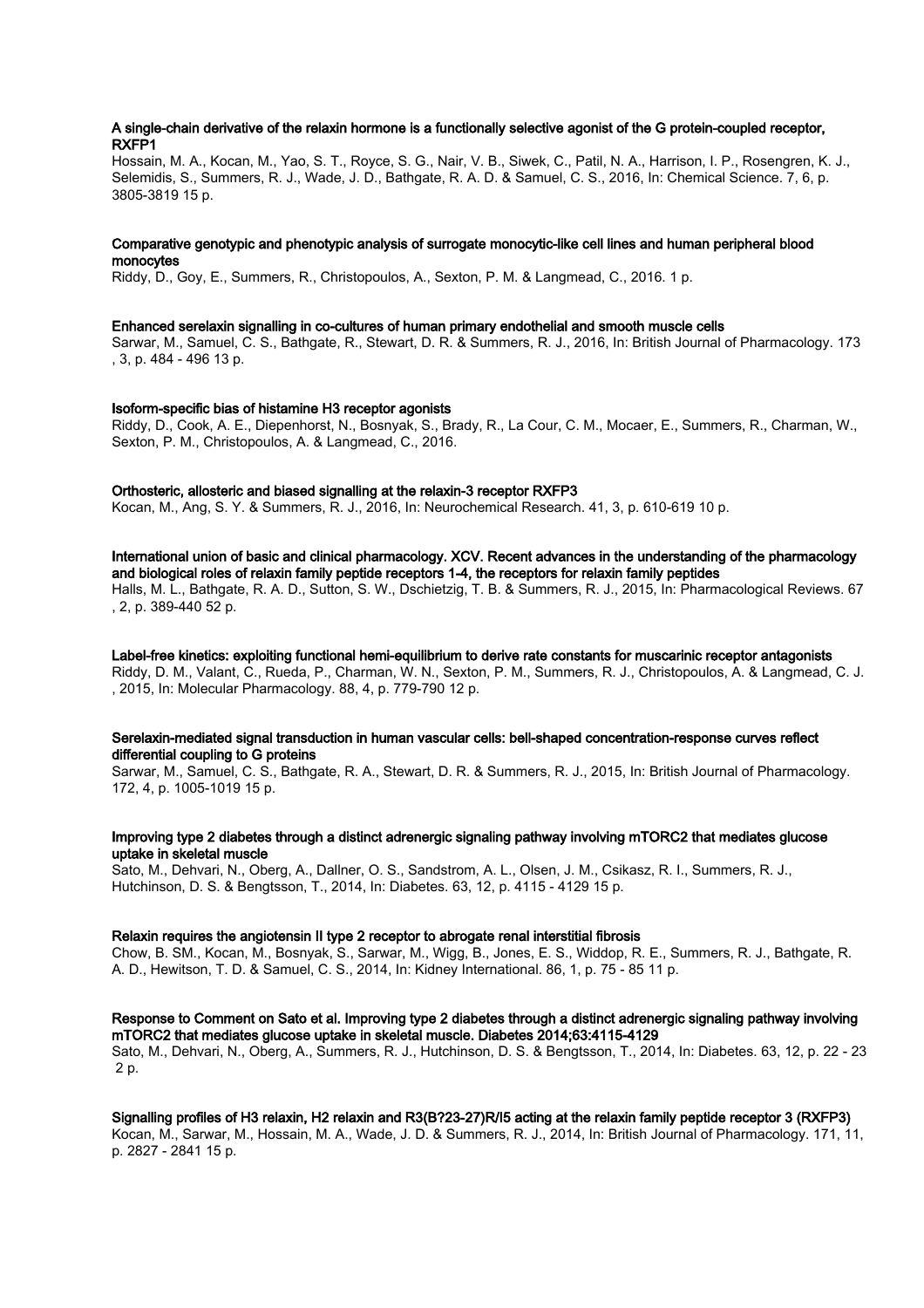#### Themed issue of the British Journal of Pharmacology

Summers, R. J., 2014, In: British Journal of Pharmacology. 171, 5, p. 1069 - 1072 4 p.

#### Chronic activation of the low affinity site of beta -adrenoceptors stimulates haemodynamics but exacerbated pressureoverload cardiac remodelling

Kiriazis, H., Tugiono, N., Xu, Q., Gao, X-M., Jennings, N., Ming, Z., Su, Y., Klenowski, P., Summers, R. J., Kaumann, A., Molenaar, P. & Du, X-J., 2013, In: British Journal of Pharmacology. 170, 2, p. 352 - 365 14 p.

#### Orthosteric binding of rho-Da1a, a natural peptide of snake venom interacting selectively with the alpha(1A)-Adrenoceptor

Maiga, A., Merlin, J., Marcon, E., Rouget, C., Larregola, M., Gilquin, B., Fruchart-Gaillard, C., Lajeunesse, E., Marchetti, C., Lorphelin, A., Bellanger, L., Summers, R. J., Hutchinson, D. S., Evans, B. A., Servent, D. & Gilles, N., 2013, In: PLoS ONE. 8, 7, 11 p., e68841.

#### Relaxin family peptides and their receptors

Bathgate, R., Halls, M. L., van der Westhuizen, E. T., Callander, G., Kocan, M. & Summers, R. J., 2013, In: Physiological Reviews. 93, 1, p. 405 - 480 76 p.

#### {beta}Adrenoceptor-mediated regulation of glucose uptake in skeletal muscle-ligand-directed signalling or a reflection of system complexity?

Evans, B. A., Hutchinson, D. S. & Summers, R. J., 2013, In: Naunyn-Schmiedeberg's Archives of Pharmacology. 386, 9, p. 757 - 760 4 p.

#### Beta(2)-adrenoceptors increase translocation of GLUT4 via GPCR kinase sites in the receptor C-terminal tail

Dehvari, N., Hutchinson, D., Nevzorova, J., Dallner, O., Sato, M., Kocan, M., Merlin, J., Evans, B., Summers, R. & Bengtsson, T., 2012, In: British Journal of Pharmacology. 165, 5, p. 1442 - 1456 15 p.

#### Interaction with caveolin-1 modulates G protein coupling of the mouse beta3-adrenoceptor

Sato, M., Hutchinson, D. S., Halls, M. L., Furness, S. G. B., Bengtsson, T., Evans, B. A. & Summers, R. J., 2012, In: Journal of Biological Chemistry. 287, 24, p. 20674 - 20688 15 p.

#### Themed section: Molecular Pharmacology of G protein-coupled receptors

Summers, R., 2012, In: British Journal of Pharmacology. 165, 6, p. 1609 - 1612 4 p.

#### Quantification of functional selectivity at the human α1A- adrenoceptor (Molecular Pharmacology (2011) 79, (298-307))

Evans, B. A., Broxton, N., Merlin, J., Sato, M., Hutchinson, D. S., Christopoulos, A. & Summers, R. J., Mar 2011, In: Molecular Pharmacology. 79, 3, p. 627 1 p.

Evolution of beta-blockers: from anti-anginal drugs to ligand-directed signalling

Baker, J. G., Hill, S. J. & Summers, R. J., 2011, In: Trends in Pharmacological Sciences. 32, 4, p. 227 - 234 8 p.

#### Modulation of the glucagon-like peptide-1 receptor signaling by naturally occurring and synthetic flavonoids

Wootten, D., Simms, J., Koole, C., Woodman, O., Summers, R., Christopoulos, A. & Sexton, P., 2011, In: Journal of Pharmacology and Experimental Therapeutics. 336, 2, p. 540 - 550 11 p.

#### Quantification of functional selectivity at the human {alpha}1A-adrenoceptor

Evans, B. A., Broxton, N., Merlin, J., Sato, M., Hutchinson, D. S., Christopoulos, A. & Summers, R. J., 2011, In: Molecular Pharmacology. 79, 2, p. 298 - 307 10 p.

#### Role of beta-adrenoceptors in glucose uptake in astrocytes using beta-adrenoceptor knockout mice

Catus, S. L., Gibbs, M. E., Sato, M., Summers, R. J. & Hutchinson, D. S., 2011, In: British Journal of Pharmacology. 162, 8, p. 1700 - 1715 16 p.

#### alpha{2}-Adrenoceptors activate noradrenaline-mediated glycogen turnover in chick astrocytes

Hutchinson, D. S., Catus, S. L., Merlin, J., Summers, R. J. & Gibbs, M. E., 2011, In: Journal of Neurochemistry. 117, 5, p. 915 - 926 12 p.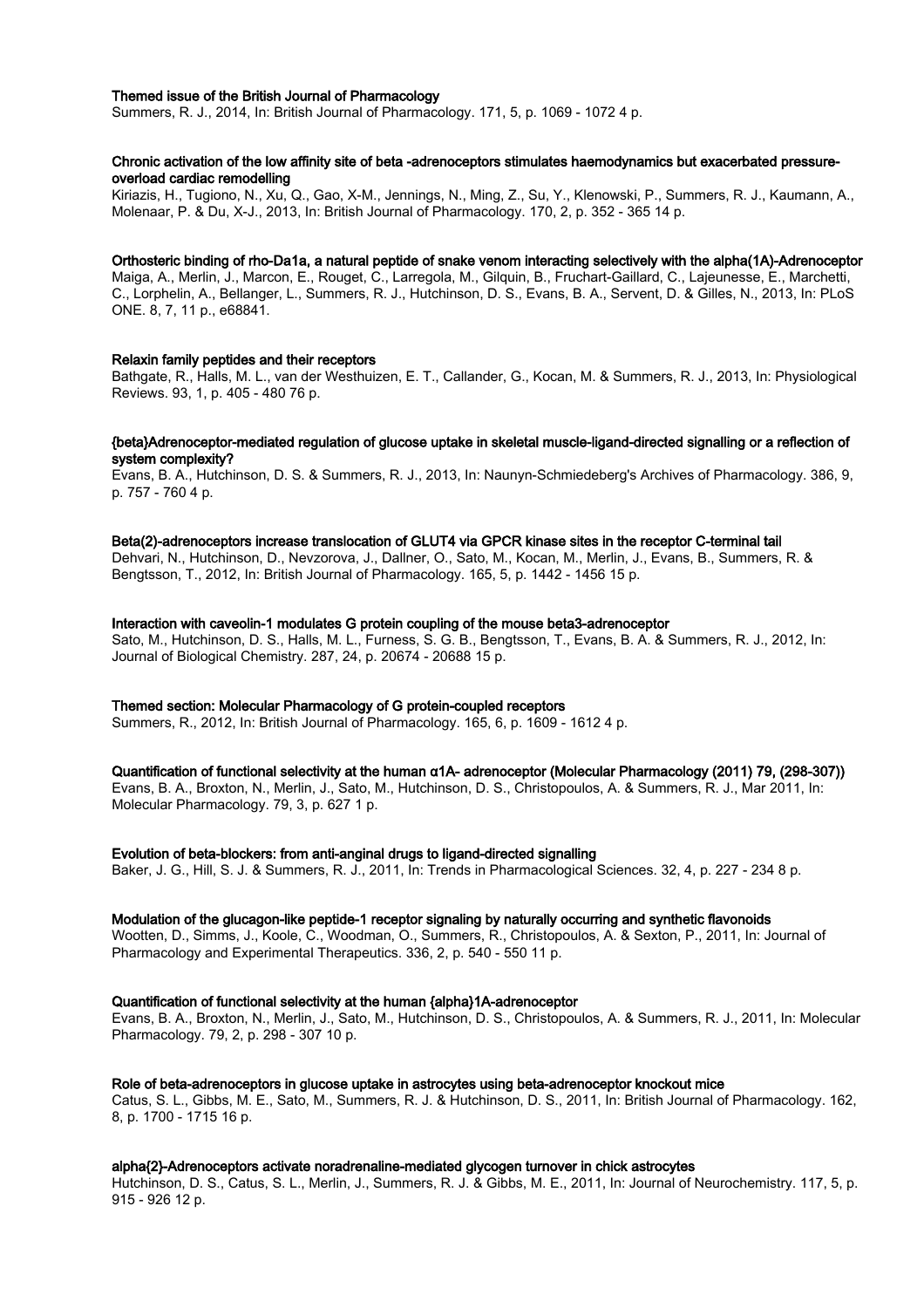#### Allosteric ligands of the glucagon-like peptide 1 receptor (GLP-1R) differentially modulate endogenous and exogenous peptide responses in a pathway-selective manner: Implications for drug screening

Koole, C., Wootten, D., Simms, J., Valant, C., Sridhar, R., Woodman, O., Miller, L. J., Summers, R., Christopoulos, A. & Sexton, P. M., 2010, In: Molecular Pharmacology. 78, 3, p. 456 - 465 10 p.

#### Cardiovascular effects of relaxin: from basic science to clinical therapy

Du, X-J., Bathgate, R. A. D., Samuel, C. S., Dart, A. M. & Summers, R. J., 2010, In: Nature Reviews Cardiology. 7, 1, p. 48 - 58 11 p.

#### H2 relaxin is a biased ligand relative to H3 relaxin at the relaxin family peptide receptor 3 (RXFP3) [S]

van der Westhuizen, E. T., Christopoulos, A., Sexton, P., Wade, J. & Summers, R., 2010, In: Molecular Pharmacology. 77 , 5, p. 759 - 772 14 p.

#### Ligand-directed signalling at beta-adrenoceptors

Evans, B., Sato, M., Sarwar, M., Hutchinson, D. & Summers, R., 2010, In: British Journal of Pharmacology. 159, 5, p. 1022 - 1038 17 p.

#### Memory loss caused by beta-amyloid protein is rescued by a beta3-adrenoceptor agonist

Gibbs, M. E., Maksel, D. M., Gibbs, Z., Hou, X., Summers, R. J. & Small, D. H., 2010, In: Neurobiology of Aging. 31, p. 614 - 624 10 p.

#### Molecular pharmacology of G protein-coupled receptors: Editorial

Summers, R., 2010, In: British Journal of Pharmacology. 159, 5, p. 983 - 985 3 p.

#### Noradrenaline release in the locus coeruleus modulates memory formation and consolidation; roles for alpha- and betaadrenergic receptors

Gibbs, M. E., Hutchinson, D. S. & Summers, R. J., 2010, In: Neuroscience. 170, 4, p. 1209 - 1222 14 p.

#### The M3-muscarinic acetylcholine receptor stimulates glucose uptake in L6 skeletal muscle cells by a CaMKK-AMPKdependent mechanism

Merlin, J., Evans, B. A., Csikasz, R. I., Bengtsson, T., Summers, R. J. & Hutchinson, D. S., 2010, In: Cellular Signalling. 22 , 7, p. 1104 - 1113 10 p.

#### Tissue functions mediated by beta3-adrenoceptors-Findings and challenges

Michel, M., Ochodnicky, P. & Summers, R., 2010, In: Naunyn-Schmiedeberg's Archives of Pharmacology. 382, 2, p. 103 - 108 6 p.

#### Addition of a carboxy-terminal green fluorescent protein does not alter the binding and signaling properties of relaxin family peptide receptor 3

van der Westhuizen, E. T., Wade, J. D., Sexton, P. M. & Summers, R. J., 2009, In: Annals of the New York Academy of Sciences. 1160, p. 105 - 107 3 p.

#### Importance of adrenergic receptors in prenatally induced cognitive impairment in the domestic chick

Gibbs, M. E., Rodricks, C. L., Hutchinson, D. S., Summers, R. J. & Miller, S. L., 2009, In: International Journal of Developmental Neuroscience. 27, p. 27 - 35 8 p.

#### Investigations into the inhibitory effects of relaxin on renal myofibroblast differentiation

Samuel, C. S., Mookerjee, I., Halls, M. L., Summers, R. J., Chew, E., Bathgate, R. A. D., Tregear, G. W. & Hewitson, T. D. , 2009, In: Annals of the New York Academy of Sciences. 1160, p. 294 - 299 6 p.

#### RXFP1 couples to the Galphai3-Gbetagamma-PI3K-PKCzeta pathway via the final 10 amino acids of the receptor Cterminal tail

Halls, M. L., Papaioannou, M., Wade, J. D., Evans, B. A., Bathgate, R. A. D. & Summers, R. J., 2009, In: Annals of the New York Academy of Sciences. 1160, p. 117 - 120 4 p.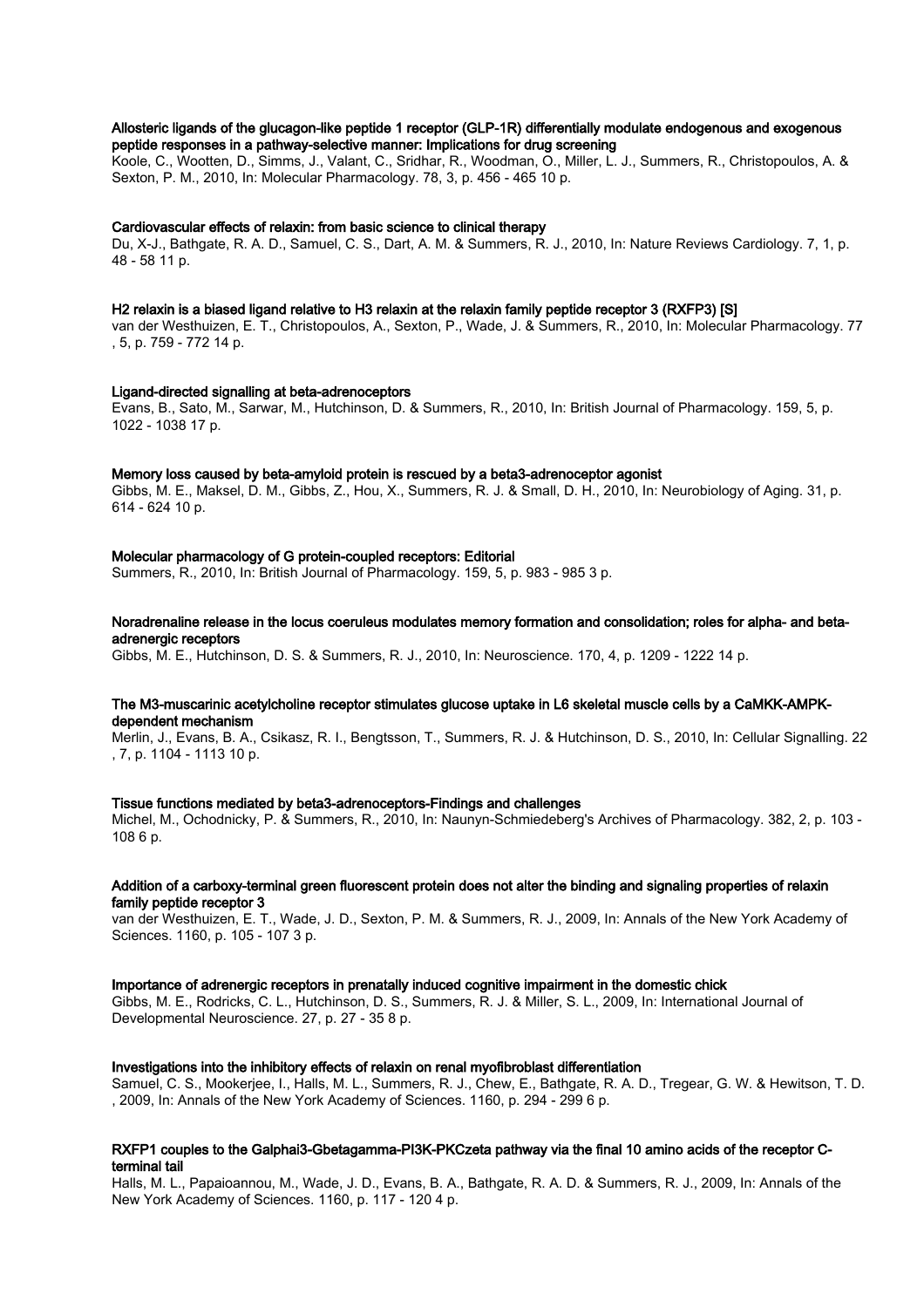#### Relaxin activates multiple cAMP signaling pathway profiles in different target cells

Halls, M. L., Hewitson, T. D., Moore, X-L., Du, X-J., Bathgate, R. A. D. & Summers, R. J., 2009, In: Annals of the New York Academy of Sciences. 1160, p. 108 - 111 4 p.

#### Relaxin family peptide receptor (RXFP1) coupling to Galphai3, involves the C-terminal Arg752 and localization within membrane raft microdomains

Halls, M. L., van der Westhuizen, E. T., Wade, J. D., Evans, B. A., Bathgate, R. A. D. & Summers, R. J., 2009, In: Molecular Pharmacology. 75, 2, p. 415 - 428 14 p.

#### Relaxin inhibits renal myofibroblast differentiation via RXFP1, the nitric oxide pathway, and Smad2

Mookerjee, I., Hewitson, T. D., Halls, M. L., Summers, R. J., Mathai, M. L., Bathgate, R., Tregear, G. W. & Samuel, C. S., 2009, In: The FASEB Journal. 23, p. 1219 - 1229 10 p.

#### Roles of the receptor, the ligand, and the cell in the signal transduction pathways utilized by the relaxin family peptide receptors 1-3

Summers, R. J., Bathgate, R. A. D., Wade, J. D., van der Westhuizen, E. T. & Halls, M. L., 2009, In: Annals of the New York Academy of Sciences. 1160, p. 99 - 104 6 p.

#### COMMENTARY: Atypical pharmacologies at beta-adrenoceptors

Summers, R. J., 2008, In: British Journal of Pharmacology. 155, 3, p. 285 - 287 3 p.

#### Energy metabolism and memory processing: Role of glucose transport and glycogen in responses to adrenoceptor activation in the chicken

Hutchinson, D. S., Summers, R. J. & Gibbs, M. E., 2008, In: Brain Research Bulletin. 76, 3, p. 224 - 234 11 p.

#### Memory processing in the avian hippocampus involves interactions between beta-adrenoceptors, glutamate receptors, and metabolism

Gibbs, M. E., Bowser, D. N., Hutchinson, D. S., Loiacono, R. & Summers, R. J., 2008, In: Neuropsychopharmacology. 33, 12, p. 2831 - 2846 16 p.

#### Regulation of AMP-activated protein kinase activity by G-protein coupled receptors: Potential utility in treatment of diabetes and heart disease

Hutchinson, D. S., Summers, R. J. & Bengtsson, T., 2008, In: Pharmacology and Therapeutics. 119, 3, p. 291 - 310 20 p.

#### Relaxin family peptide receptors - from orphans to therapeutic targets

van der Westhuizen, E. T., Halls, M. L., Samuel, C. S., Bathgate, R., Unemori, E. N., Sutton, S. W. & Summers, R. J., 2008, In: Drug Discovery Today. 13, 15-16, p. 640 - 651 12 p.

#### Role of beta-Adrenoceptors in Memory Consolidation: beta3-Adrenoceptors Act on Glucose Uptake and beta2- Adrenoceptors on Glycogenolysis

Gibbs, M. E., Hutchinson, D. S. & Summers, R. J., 2008, In: Neuropsychopharmacology. 33, p. 2384 - 2397 13 p.

#### The beta3-adrenoceptor agonist 4-[[(hexylamino)carbonyl]amino]-N-[4-[2-[[(2S)-2-hydroxy-3-(4-

hydroxyphenoxy)propyl]amino]ethyl]-phenyl]-benzenesulfonamide (L755507) and antagonist [...] Sato, M., Hutchinson, D. S., Evans, B. A. & Summers, R. J., 2008, In: Molecular Pharmacology. 74, 5, p. 1417 - 1428 12 p.

#### The rush to adrenaline: Drugs in sport acting on the beta-adrenergic system

Davis, E. A., Loiacono, R. & Summers, R. J., 2008, In: British Journal of Pharmacology. 154, 3, p. 584 - 597 14 p.

#### Comparison of signaling pathways activated by the relaxin family peptide receptors, RXFP1 and RXFP2, using reporter genes

Halls, M. L., Bathgate, R. & Summers, R. J., 2007, In: Journal of Pharmacology and Experimental Therapeutics. 320, 1, p. 281 - 290 10 p.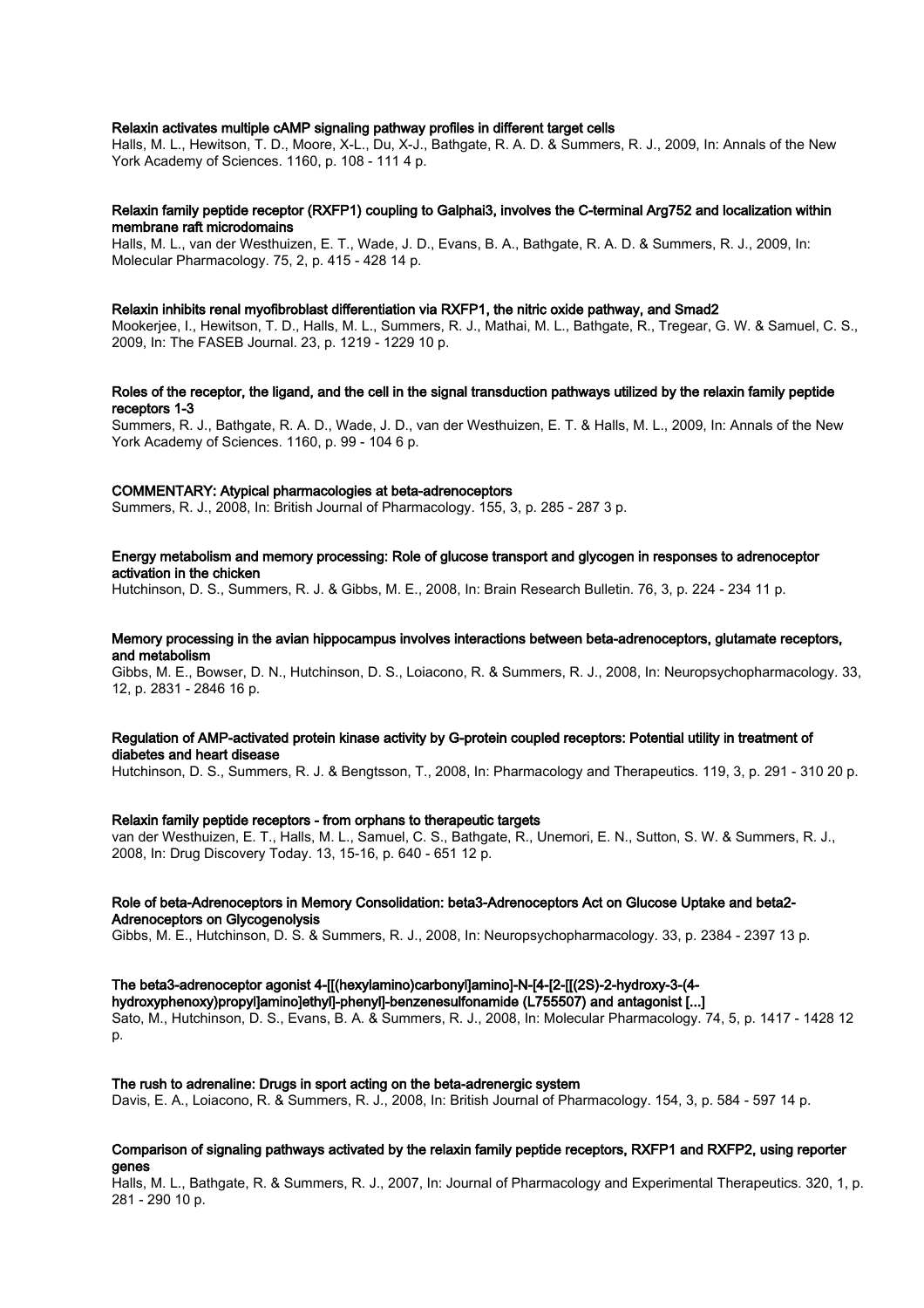#### Functional domains of the mouse beta3-adrenoceptor associated with differential G-protein coupling

Sato, M., Hutchinson, D. S., Evans, B. A. & Summers, R. J., 2007, In: Biochemical Society Transactions. 35, Pt 5, p. 1035 - 1037 3 p.

#### Ligand-directed signaling at the beta3-adrenoceptor produced by 3-(2-ethylphenoxy)-1-[(1,S)-1,2,3,4-tetrahydronapth-1 ylamino]-2S-2-propanol oxalate (SR59230A) relative to receptor agonists

Sato, M., Horinouchi, T., Hutchinson, D. S., Evans, B. A. & Summers, R. J., 2007, In: Molecular Pharmacology. 72, 5, p. 1359 - 1368 10 p.

#### Relaxin antagonizes hypertrophy and apoptosis in neonatal rat cardiomyocytes

Moore, X-L., Tan, S-L., Lo, C-Y., Fang, L., Su, Y-D., Gao, X-M., Woodcock, E. A., Summers, R. J., Tregear, G. W., Bathgate, R. & Du, X-J., 2007, In: Endocrinology. 148, 4, p. 1582 - 1589 8 p.

Relaxin family peptide receptors - Former orphans reunite with their parent ligands to activate multiple signalling pathways Halls, M. L., van der Westhuizen, E. T., Bathgate, R. & Summers, R. J., 2007, In: British Journal of Pharmacology. 150, 6, p. 677 - 691 15 p.

#### Relaxin receptors - new drug targets for multiple disease states

van der Westhuizen, E. T., Summers, R. J., Halls, M. L., Bathgate, R. & Sexton, P., 2007, In: Current Drug Targets. 8, 1, p. 91 - 104 14 p.

#### The relaxin family peptide receptor 3 activates extracellular signal-regulated kinase 1/2 through a protein kinase Cdependent mechanism

van der Westhuizen, E. T., Werry, T. D., Sexton, P. & Summers, R. J., 2007, In: Molecular Pharmacology. 71, 6, p. 1618 - 1629 12 p.

#### beta2- and beta3-Adrenoceptors activate glucose uptake in chick astrocytes by distinct mechanisms: A mechanism for memory enhancement?

Hutchinson, D. S., Summers, R. J. & Gibbs, M. E., 2007, In: Journal of Neurochemistry. 103, 3, p. 997 - 1008 12 p.

#### 'Relaxin' the stiffened heart and arteries: the therapeutic potential for relaxin in the treatment of cardiovascular disease

Samuel, C. S., Du, X-J., Bathgate, R. A. D. & Summers, R. J., 2006, In: Pharmacology and Therapeutics. 112, 2, p. 529 - 552 24 p.

#### Agonist effects of zinterol at the mouse and human beta3-adrenoceptor

Hutchinson, D. S., Chernogubova, E., Sato, M., Summers, R. J. & Bengtsson, T., 2006, In: Naunyn-Schmiedeberg's Archives of Pharmacology. 373, 2, p. 158 - 168 11 p.

#### Differential G protein coupling of the relaxin family peptide receptors RXFP1 and RXFP2 is due to differences in the Cterminal tail

Halls, M. L., Bathgate, R. & Summers, R. J., 2006, p. 395 - 395. 1 p.

International union of pharmacology LVII: recommendations for the nomenclature of receptors for relaxin family peptides Bathgate, R., Ivell, R., Sanborn, B. M., Sherwood, O. D. & Summers, R. J., 2006, In: Pharmacological Reviews. 58, 1, p. 7 - 31 25 p.

Mechanisms of extracellular signal-regulated kinase (ERK) 1/2 phosphorylation following activation of relaxin family peptide receptor 3 (RXFP3) by human relaxin-3 (H3 relaxin) Sexton, P. & Summers, R. J., 2006, p. 392 - 393. 2 p.

Multiple signalling pathways involved in beta2-adrenoceptor-mediated glucose uptake in rat skeletal muscle cells Nevzorova, J., Evans, B. A., Bengtsson, T. & Summers, R. J., 2006, In: British Journal of Pharmacology. 147, 4, p. 446 - 454 9 p.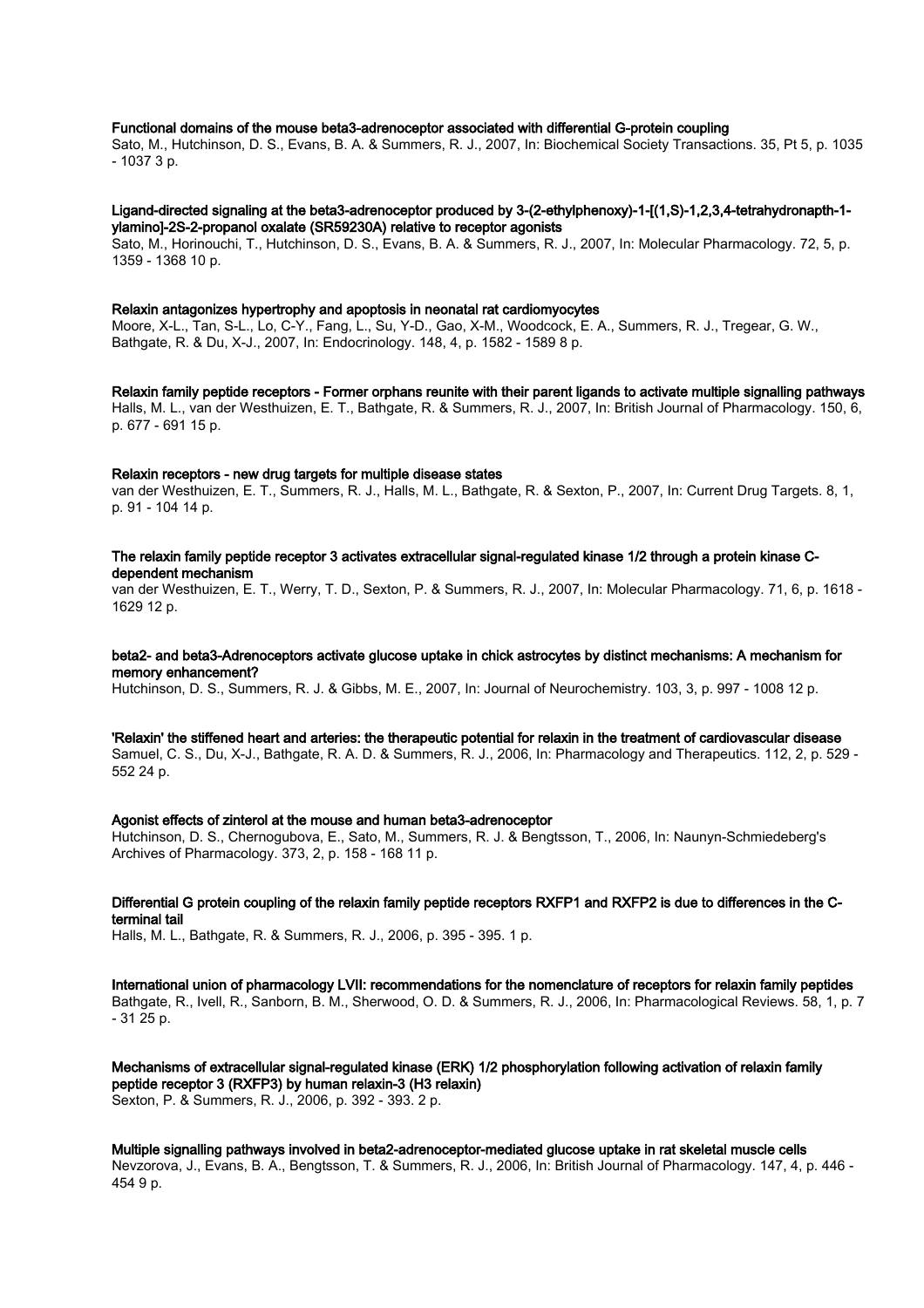#### Relaxin family peptide receptors RXFP1 and RXFP2 modulate cAMP signaling by distinct mechanisms

Halls, M. L., Bathgate, R. A. D. & Summers, R. J., 2006, In: Molecular Pharmacology. 70, 1, p. 214 - 226 13 p.

#### The role of the C-terminal domain in mouse beta(3)-adrenoceptor signalling

Society, S. (ed.), Horinouchi, T., Sato, M., Hutchinson, D. S., Evans, B. A. & Summers, R. J., 2006, p. 126 - 126. 1 p.

#### The role of the C-terminal tail of the human beta(2)-adrenoceptor in stimulation of glucose uptake in CHO cells

Nevzorova, J., Evans, B. A. & Summers, R. J., 2006, p. 394 - 394. 1 p.

### Contrasting roles for beta1, beta2 and beta3-adrenoceptors in memory formation in the chick

Gibbs, M. E. & Summers, R. J., 2005, In: Neuroscience. 131, 1, p. 31 - 42 12 p.

#### Evidence for pleiotropic signaling at the mouse beta3-adrenoceptor revealed by SR59230A [3-(2-ethylphenoxy)-1-[(1,S)- 1,2,3,4-tetrahydronapth-1-ylamino]-2S-2-propanol oxalate]

Hutchinson, D. S., Sato, M., Evans, B. A., Christopoulos, A. & Summers, R. J., 2005, In: Journal of Pharmacology and Experimental Therapeutics. 312, 3, p. 1064 - 1074 11 p.

#### Functional domains of the mouse beta3-adrenoceptor associated with differential G-protein coupling

Sato, M., Hutchinson, D. S., Bengtsson, T., Floren, A., Langel, U., Horinouchi, T., Evans, B. A. & Summers, R. J., 2005, In: Journal of Pharmacology and Experimental Therapeutics. 315, 3, p. 1354 - 1361 8 p.

#### Identification of binding sites with differing affinity and potency for relaxin analogues on LGR7 and LGR8 receptors

Halls, M. L., Bathgate, R., Sudo, S., Kumagai, J., Bond, C. P. & Summers, R. J., 2005, Relaxin and Related Peptides: Fourth International Conference. Sherwood, O. D., Fields, P. A. & Steinetz, B. G. (eds.). New York USA: New York Academy of Sciences, Vol. 1041. p. 17 - 21 5 p.

#### Increased expression of the relaxin receptor (LGR7) in human endometrium during the secretory phase of the menstrual cycle

Bond, C. P., Parry, L. J., Samuel, C. S., Gehring, H., Lederman, F. L., Rogers, P. A. W. & Summers, R. J., 2005, Relaxin and Related Peptides: Fourth International Conference. Sherwood, O. D., Fields, P. A. & Steinetz, B. G. (eds.). New York USA: New York Academy of Sciences, Vol. 1041. p. 136 - 143 8 p.

#### Multiple binding sites revealed by interaction of relaxin family peptides with native and chimeric relaxin family peptide receptors 1 and 2 (LGR7 and LGR8)

Halls, M. L., Bond, C. P., Sudo, S., Kumagai, J., Ferraro, T., Layfield, S., Bathgate, R. A. D. & Summers, R. J., 2005, In: Journal of Pharmacology and Experimental Therapeutics. 313, 2, p. 677 - 687 11 p.

#### New Relaxin Peptides: Structure and Biological Function

Tregear, G. W., Bathgate, R. A. D., Samuel, C. S., Layfield, S., Ferraro, T., Gundlach, A. L., Ma, S., Lin, F., WILKINSON, T., Summers, R. J., Rosengren, J., Craik, D. J. & Wade, J., 2005, Peptide science: proceedings of the Japanese Peptide Symposium.

#### New relaxin peptides: Structure and function

Tregear, G. W., Bathgate, R. A. D., Samuel, C., Layfield, S., Ferraro, T., Gundlach, A. L., Burazin, T. CD., Ma, S., Lin, F., WILKINSON, T., Summers, R. J., Rosengren, J., Craik, D. J. & Wade, J., 2005, 1st Asia-Pacific International Peptide Symposium.

#### Receptors for relaxin family peptides

Bathgate, R. A., Ivell, R., Sanborn, B. M. O., Sherwood, O. D. & Summers, R. J., 2005, Relaxin and Related Peptides: Fourth International Conference. Sherwood, O. D., Fields, P. A. & Steinetz, B. G. (eds.). New York USA: New York Academy of Sciences, Vol. 1041. p. 61 - 76 16 p.

#### Responses of GPCR135 to human gene 3 (H3) relaxin in CHO-K1 cells determined by microphysiometry

van der Westhuizen, E. T., Sexton, P. M., Bathgate, R. A. D. & Summers, R. J., 2005, Relaxin and Related Peptides: Fourth International Conference. Sherwood, O. D., Fields, P. A. & Steinetz, B. G. (eds.). New York USA: New York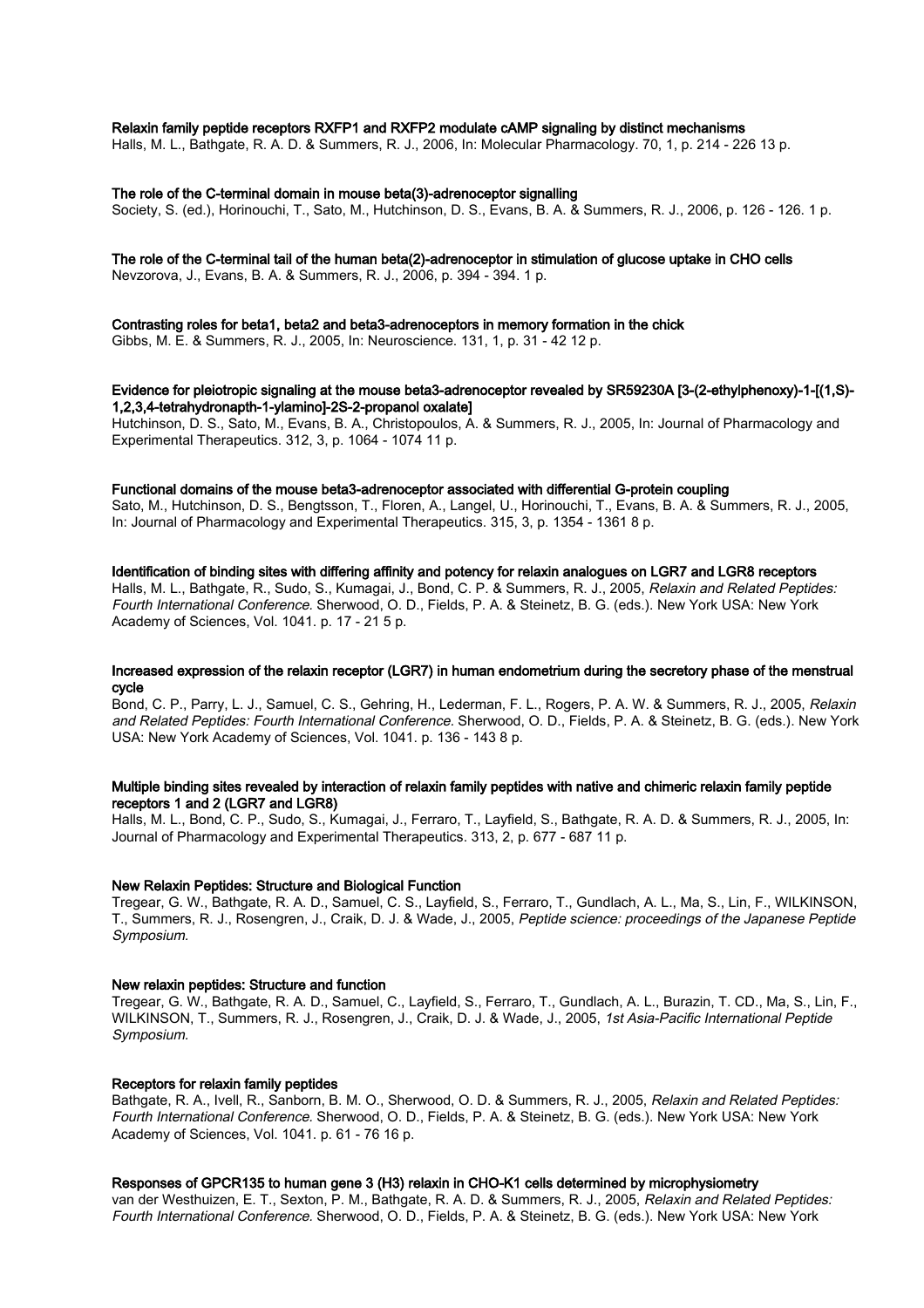Academy of Sciences, Vol. 1041. p. 332 - 337 6 p.

#### Signal switching after stimulation of LGR7 receptors by human relaxin 2

Halls, M. L., Bathgate, R. & Summers, R. J., 2005, Relaxin and Related Peptides: Fourth International Conference. Sherwood, O. D., Fields, P. A. & Steinetz, B. G. (eds.). New York USA: New York Academy of Sciences, Vol. 1041. p. 288 - 291 4 p.

#### Signaling pathways of the LGR7 and LGR8 receptors determined by reporter genes

Halls, M. L., Bathgate, R., Roche, P. J. & Summers, R. J., 2005, Relaxin and Related Peptides: Fourth International Conference. Sherwood, O. D., Fields, P. A. & Steinetz, B. G. (eds.). New York USA: New York Academy of Sciences, Vol. 1041. p. 292 - 295 4 p.

#### The Chemistry and Biology of Human Relaxin‐3

Tregear, G. W., Bathgate, R., Layfield, S., Ferraro, T., Gundlach, A. L., Ma, S., Lin, F., Hanson, N. F., Summers, R., Rosengren, J., Craik, D. J. & Wade, J., 2005, Annals of the New York Academy of Sciences .

#### The chemistry and biology of human relaxin-3

Tregear, G. W., Bathgate, R., Layfield, S., Ferraro, T., Gundlach, A. L., Ma, S., Lin, F., Hanson, N. F., Summers, R. J., Rosengren, J., Craik, D. J. & Wade, J. D., 2005, Relaxin and Related Peptides: Fourth International Conference. Sherwood, O. D., Fields, P. A. & Steinetz, B. G. (eds.). New York USA: New York Academy of Sciences, Vol. 1041. p. 40 - 46 7 p.

#### The relaxin gene-knockout mouse: a model of progressive fibrosis

Samuel, C. S., Zhao, C., Bathgate, R. A. D., Du, X-J., Summers, R. J., Amento, E. P., Walker, L. L., McBurnie, M., Zhao, L. & Tregear, G. W., 2005, Relaxin and Related Peptides: Fourth International Conference. Sherwood, O. D., Fields, P. A. & Steinetz, B. G. (eds.). New York USA: New York Academy of Sciences, Vol. 1041. p. 173 - 181 9 p.

#### The relaxin gene-knockout mouse: a model of progressive fibrosis

Samuel, C., Zhao, C., Bathgate, R., Du, X-J., Summers, R., Amento, E., Walker, L., McBurnie, M., Zhao, L. & Tregear, G., 2005, In: Annals of the New York Academy of Sciences. 1041, p. 173 - 181 9 p.

#### Adrenaline and noradrenaline

Gibbs, M. E. & Summers, R. J., 2004, From Messengers to Molecules: Memories Are Made of These. Riedel, G. & Platt, B. (eds.). First ed. New York USA: Kluwer Academic Publishers, p. 155 - 173 19 p.

#### Increased expression of the relaxin receptor (LGR7) in human endometrium during the secretory phase of the menstrual cycle

Bond, C. P., Parry, L. J., Samuel, C. S., Gehring, H. M., Lederman, F. L., Rogers, P. A. W. & Summers, R. J., 2004, In: The Journal of Clinical Endocrinology and Metabolism. 89, 7, p. 3477 - 3485 9 p.

#### Relaxin-1-deficient mice develop an age-related progression of renal fibrosis

Samuel, C. S., Zhao, C., Bond, C. P., Hewitson, T. D., Amento, E. P. & Summers, R. J., 2004, In: Kidney International. 65 , 6, p. 2054 - 2064 11 p.

#### Stereoselectivity for interactions of agonists and antagonists at mouse, rat and human 3-adrenoceptors

Popp, B. D., Hutchinson, D. S., Evans, B. A. & Summers, R. J., 2004, In: European Journal of Pharmacology. 484, 2-3, p. 323 - 331 9 p.

#### The Janus faces of adrenoceptors: factors controlling the coupling of adrenoceptors to multiple signal transduction pathways

Summers, R. J., Broxton, N., Hutchinson, D. S. & Evans, B. A., 2004, In: Clinical and Experimental Pharmacology and Physiology. 31, 11, p. 822 - 827 6 p.

#### Physiological or pathological - a role for relaxin in the cardiovascular system?

Samuel, C. S., Parry, L. J. & Summers, R. J., 2003, In: Current Opinion in Pharmacology. 3, 2, p. 152 - 158 7 p.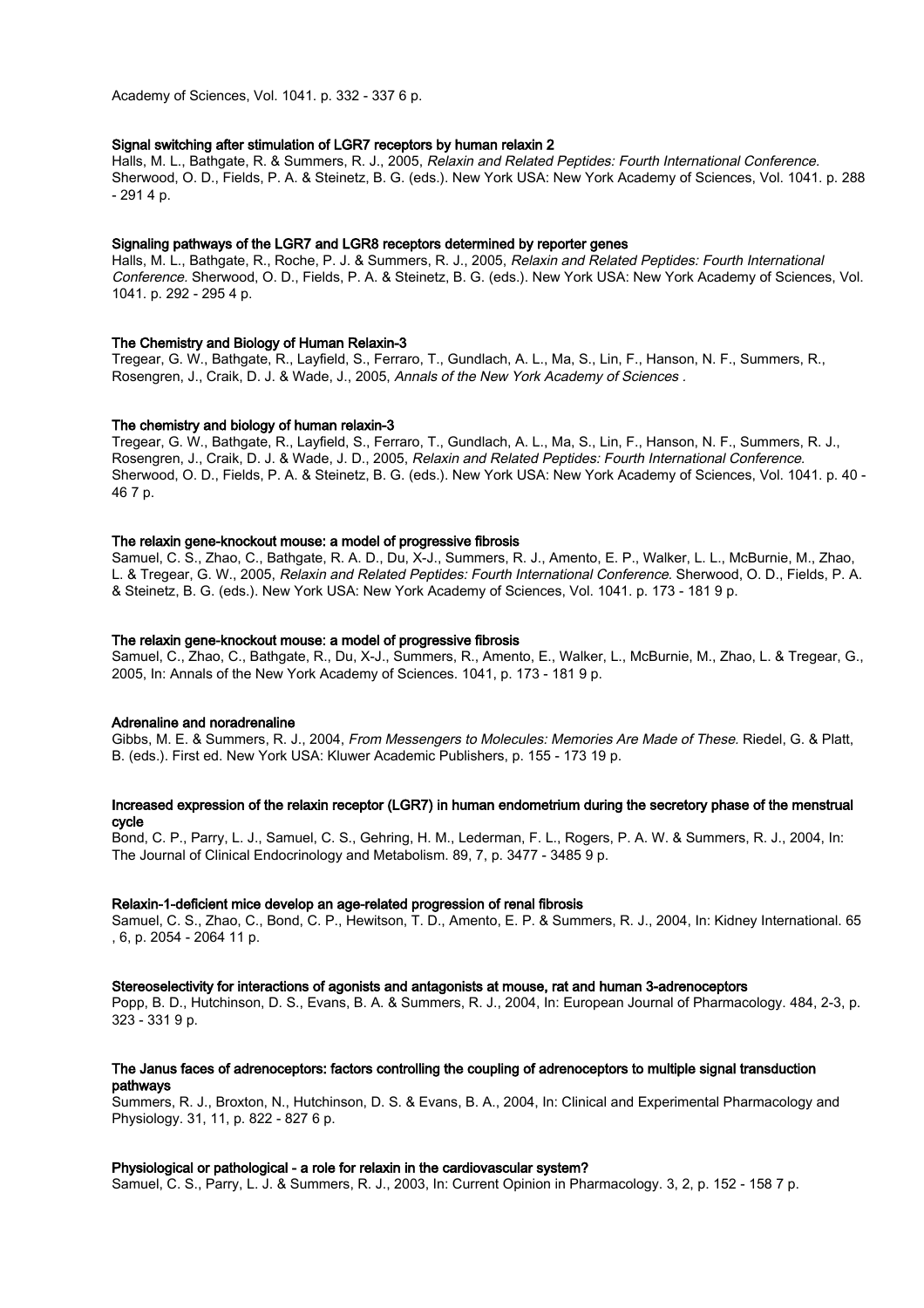Relaxin deficiency in mice is associated with an age-related progression of pulmonary fibrosis Samuel, C. S., Zhao, C., Bathgate, R. A. D., Bond, C. P., Burton, M. D., Parry, L. J., Summers, R. J., Tang, M. L. K.,

Amento, E. P. & Tregear, G. W., 2003, In: The FASEB Journal. 17, 1, p. 121 - 123 3 p.

a2-adrenoceptors in the basal ganglia have a role in memory consolidation and reinforcement Gibbs, M. E. & Summers, R. J., 2003, In: Neuropharmacology. 45, 3, p. 355 - 367 13 p.

#### Characterization of the β-adrenoceptor subtype involved in mediation of glucose transport in L6 cells

Nevzorova, J., Bengtsson, T., Evans, B. A. & Summers, R. J., 1 Jan 2002, In: British Journal of Pharmacology. 137, 1, p. 9-18 10 p.

Inotropic responses to human gene 2 (B29) relaxin in a rat model of myocardial infarction (MI): Effect of pertussis toxin Kompa, A. R., Samuel, C. S. & Summers, R. J., 1 Jan 2002, In: British Journal of Pharmacology. 137, 5, p. 710-718 9 p.

## Mouse β<sub>3a</sub> and β<sub>3b</sub>-adrenoceptors expressed in Chinese hamster ovary cells display identical pharmacology but utilize<br>distinct signalling pathways

Hutchinson, D. S., Bengtsson, T., Evans, B. A. & Summers, R. J., 1 Jan 2002, In: British Journal of Pharmacology. 135, 8, p. 1903-1914 12 p.

Effects of Glucose and 2-Deoxyglucose on Memory Formation in the Chick: Interaction with 3-Adrenoceptor Agonists Gibbs, M. E. & Summers, R. J., 2002, In: Neuroscience. 114, 1, p. 69 - 79 11 p.

#### Human Relaxin Gene 3 (H3) and the Equivalent Mouse Relaxin (M3) Gene

Bathgate, R., Samuel, C. S., Burazin, T. CD., Layfield, S., Claasz, A. A., Reytomas, I. G., Dawson, N. F., Zhao, C., Bond, C. P., Summers, R. J., Parry, L. J., Wade, J. D. & Tregear, G. W., 2002, In: Journal of Biological Chemistry. 277, p. 1148 - 1157 10 p.

Inotropic Responses to Human Gene 2 (B29) Relaxin in a Rat Model of Mocardial infarction (MI): effect of pertussis Toxin Kompa, A. R., Samuel, C. S. & Summers, R. J., 2002, In: British Journal of Pharmacology. 137, p. 710 - 718 9 p.

#### Relaxin 3, a novel member of the insulin/relaxin superfamily of peptide hormones.

Bathgate, R. A. D., Scott, D. J., Samuel, C. S., Burazin, T. CD., Layfield, S., Claasz, A. A., Dawson, N. F., Ma, S., Bond, C., Summers, R. J., Wade, J. D. & Tregear, G. W., 2002, In: Biology of Reproduction.

#### Relaxin-Like bioactivity of Ovine Insulin 3 (INSL3) Analogues

Claasz, A. A., Bond, C. P., Bathgate, R., Otvos Jnr, L., Dawson, N. F., Summers, R. J., Tregear, G. W. & Wade, J. D., 2002, In: European Journal of Biochemistry. 269, 24, p. 6287 - 6293 7 p.

#### Role of Adrenoceptor Subtypes in Memory Consolidation

Gibbs, M. E. & Summers, R. J., 2002, In: Progress in Neurobiology. 67, 5, p. 345 - 391 47 p.

#### Structural requirements for the interaction of sheep insulin-like factor 3 with relaxin receptors in rat atria

Tan, Y. Y., Dawson, N. F., Kompa, A. R., Bond, C. P., Claasz, A. A., Wade, J. D., Tregear, G. W. & Summers, R. J., 2002 , In: European Journal of Pharmacology. 457, 2-Mar, p. 153 - 160 8 p.

#### Stimulation of α1-adrenoceptors inhibits memory consolidation in the chick

Gibbs, M. E. & Summers, R. J., 1 Dec 2001, In: European Journal of Neuroscience. 14, 8, p. 1369-1376 8 p.

## Synthesis, conformational studies and biological activity of N<sup>α</sup>-mono-biotinylated rat relaxin

Mathieu, M. N., Wade, J. D., Tregear, G. W., Bond, C. P., Summers, R. J., Catimel, B., Nice, E. C. & Otvos, L., 31 Aug 2001, In: Journal of Peptide Research. 57, 5, p. 374-382 9 p.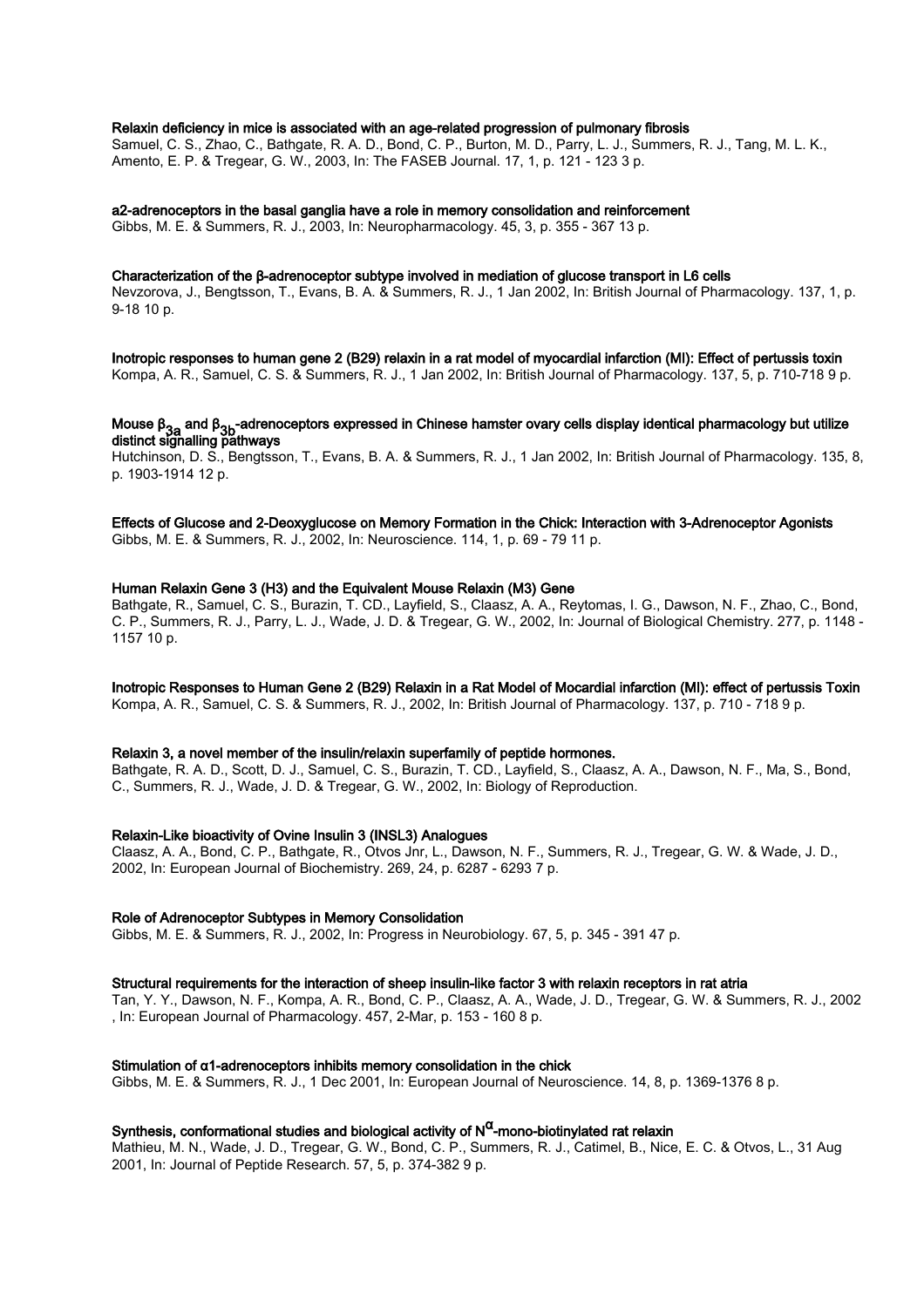#### β1- and β3-adrenoceptor mediated smooth muscle relaxation in hypothyroid rat ileum

Brown, K. J. & Summers, R. J., 16 Mar 2001, In: European Journal of Pharmacology. 415, 2-3, p. 257-263 7 p.

#### Enhancement of memory consolidation in chicks by β3-adrenoceptor agonists

Gibbs, M. E. & Summers, R. J., 16 Feb 2001, In: European Journal of Pharmacology. 413, 2-3, p. 235-240 6 p.

### The effects of human GH and its lipolytic fragment (AOD9604) on lipid metabolism following chronic treatment in obese mice and β<sub>3</sub>-AR knock-out mice<br>Usffament Museumsen, Bull

Heffernan, M., Summers, R. J., Thorburn, A., Ogru, E., Gianello, R., Jiang, W. J. & Ng, F. M., 1 Jan 2001, In: Endocrinology. 142, 12, p. 5182-5189 8 p.

## β<sub>4</sub>-adrenoceptors compensate for β<sub>3</sub>-adrenoceptors in ileum from β<sub>3</sub>-adrenoceptor knock-out mice<br>Untekinesse DeCentruse DeA Secondary DeLA lan 8004 lan Bittel, laured of Disamage land

Hutchinson, D. S., Evans, B. A. & Summers, R. J., 1 Jan 2001, In: British Journal of Pharmacology. 132, 2, p. 433-442 10 p.

#### Enhancement of memory consolidation in chicks by b3-adrenoceptor agonists

Gibbs, M. E. & Summers, R. J., 2001, In: European Journal of Pharmacology. 413, 2-3, p. 235 - 240 6 p.

#### Increase in fat oxidation and weight loss in obese mice caused by chronic treatment with human growth hormone or a modified C-terminal fragment

Heffernan, M. A., Thorburn, A. W., Fam, B., Summers, R. J., Conway-Campbell, B., Waters, M. J. & Ng, F. M., 2001, In: International Journal of Obesity. 25, 10, p. 1442 - 1449 8 p.

#### Stimulation of a1-adrenoceptors inhibts memory consolidation in the chick

Gibbs, M. E. & Summers, R. J., 2001, In: European Journal of Neuroscience. 14, 8, p. 1369 - 1376 8 p.

#### Synthesis, conformational studies and biological activity of Na -mono-biotinylated rat relaxin

Mathieu, M., Wade, J. D., Catimel, B., Bond, C. P., Nice, E. C., Summers, R. J., Otvos Jnr, L. & Tregear, G. W., 2001, In: Journal of Peptide Research. 57, 5, p. 374 - 382 9 p.

#### The effects of human GH and its lipolytic fragment (AOD9604) on lipid metabolism following chronic treatment in obese mice and b3 -AR knock-out mice

Heffernan, M. A., Summers, R. J., Thorburn, A. W., Ogru, E., Gianello, R., Jiang, W-J. & Ng, F. M., 2001, In: Endocrinology. 142, 12, p. 5182 - 5189 8 p.

#### b1 - and b3 -adrenoceptor mediated smooth muscle relaxation in hypothyroid rat ileum

Brown, K. J. & Summers, R. J., 2001, In: European Journal of Pharmacology. 415, 2-3, p. 257 - 263 7 p.

#### b1-Adrenoceptors compensate for b3-adrenoceptors in ileum from b3-adrenoceptor knock-out mice

Hutchinson, D. S., Evans, B. A. & Summers, R. J., 2001, In: British Journal of Pharmacology. 132, 2, p. 433 - 442 10 p.

#### Intracerebroventricular administration of the β3 -adrenoceptor agonist CL 316243 causes Fos immunoreactivity in discrete regions of rat hypothalamus

Castillo-Meléndez, M., McKinley, M. J. & Summers, R. J., 1 Sep 2000, In: Neuroscience Letters. 290, 3, p. 161-164 4 p.

#### β<sub>3</sub>-adrenoceptor regulation and relaxation responses in mouse ileum

p<sub>3</sub>-adrenoceptor regulation and relaxation responses in modse lied.it<br>Hutchinson, D. S., Evans, B. A. & Summers, R. J., 1 Jan 2000, In: British Journal of Pharmacology. 129, 6, p. 1251-1259 9 p.

#### Beta3-adrenoceptor regulation and relaxation responses in mouse ileum

Hutchinson, D. S., Evans, B. A. & Summers, R. J., 2000, In: British Journal of Pharmacology. p. 1251 - 1259 9 p.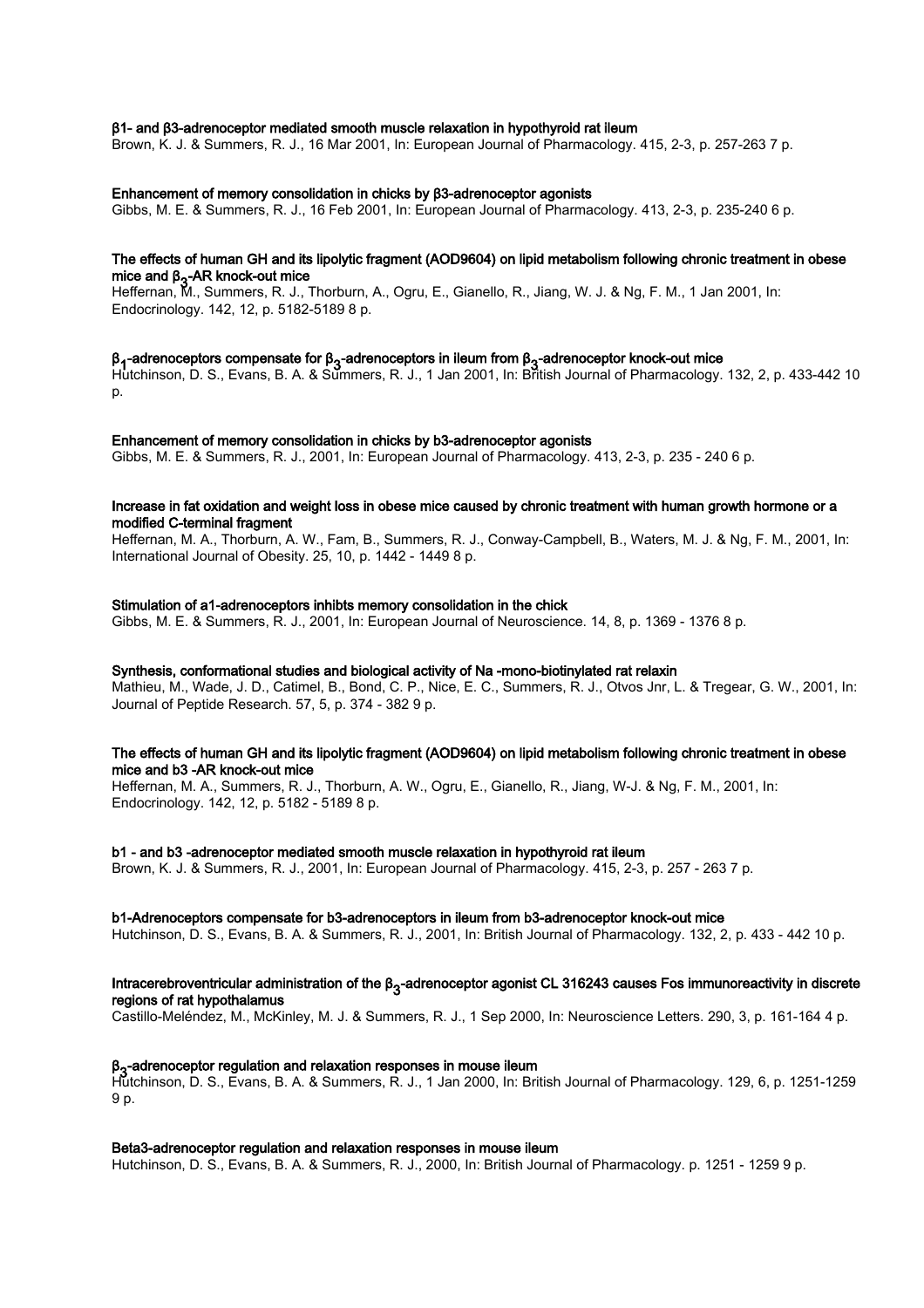#### Intracerebroventicular administration of the beta3-adrenoceptor agonist CL 316243 causes Fos immunoreactivity in discrete regions of rat hypothalamusi

Castillo-Melendez, M. E., McKinley, M. J. & Summers, R. J., 2000, In: Neuroscience Letters. p. 161 - 164 4 p.

Lidocaine and surgical modification reduces mortality in a rat model of cardiac failure induced by coronary artery ligation Kompa, A. R. & Summers, R. J., 2000, In: Journal of Pharmacological and Toxicological Methods. p. 199 - 203 5 p.

#### Novel strategy for the synthesis of template-assembled analogues of rat relaxin

Mathieu, M., Wade, J. D., Tan, Y. Y., Summers, R. J. & Tregear, G. W., 2000, In: Journal of Peptide Science. p. 235 - 242 8 p.

Separate roles for Beta2- and Beta3-adrenoceptors in memory consolidation Gibbs, M. E. & Summers, R. J., 2000, In: Neuroscience. p. 913 - 922 10 p.

Separate roles for β2- and β3-adrenoceptors in memory consolidation Gibbs, M. E. & Summers, R. J., 1 Dec 1999, In: Neuroscience. 95, 3, p. 913-922 10 p.

#### βs-Adrenoceptors: Their role and regulation in the gastrointestinal tract

Summers, R. J., Roberts, S. J., Hutchinson, D. S. & Evans, B. A., 1 Dec 1999, Proceedings of the Western Pharmacology Society. USA, Vol. 42. p. 115-117 3 p.

Alternative splicing generates two isoforms of the β<sub>3</sub>-adrenoceptor which are differentially expressed in mouse tissues<br>Express B As Densitionary M. Harritten C. & Curricum D. L. 40 Arre 4000 lar Diffith Harry of Discuss Evans, B. A., Papaioannou, M., Hamilton, S. & Summers, R. J., 10 Aug 1999, In: British Journal of Pharmacology. 127, 6, p. 1525-1531 7 p.

#### Characterization of β-adrenoceptor mediated smooth muscle relaxation and the detection of mRNA for β<sub>1</sub>-, β<sub>2</sub>- and β<sub>3</sub>-<br>- draps cantage in act ilsum adrenoceptors in rat ileum

Roberts, S. J., Papaioannou, M., Evans, B. A. & Summers, R. J., 6 Jul 1999, In: British Journal of Pharmacology. 127, 4, p. 949-961 13 p.

#### Functional analysis of desensitization of the β-adrenoceptor signalling pathway in rat cardiac tissues following chronic isoprenaline infusion

McMartin, L. & Summers, R. J., 6 Jul 1999, In: British Journal of Pharmacology. 127, 4, p. 1012-1020 9 p.

#### The role of the sympathetic nervous system in the regulation of leptin synthesis in C57BL/6 mice

Evans, B. A., Agar, L. & Summers, R. J., 12 Feb 1999, In: FEBS Letters. 444, 2-3, p. 149-154 6 p.

#### Desensitization and resensitization of β1- and putative β4-adrenoceptor mediated responses occur in parallel in a rat model of cardiac failure

Kompa, A. R. & Summers, R. J., 1 Jan 1999, In: British Journal of Pharmacology. 128, 7, p. 1399-1406 8 p.

#### Desensitization of cardiac β-adrenoceptor signaling with heart failure produced by myocardial infarction in the rat. Evidence for the role of Gi but not Gs or phosphorylating proteins

Kompa, A. R., Gu, X. H., Evans, B. A. & Summers, R. J., 1 Jan 1999, In: Journal of Molecular and Cellular Cardiology. 31, 6, p. 1185-1201 17 p.

#### Erratum: The role of the sympathetic nervous system in the regulation of leptin synthesis in C57BL/6 mice (FEBS 21523) (FEBS Letters 444 (1999) (149-154) PII: S0014579399000496)

Evans, B. A., Agar, L. & Summers, R. J., 1 Jan 1999, In: FEBS Letters. 451, 2, 1 p.

#### Actions of beta3-adrenoceptor agonists in memory consolidation

Gibbs, M. E. & Summers, R. J., 1999, p. 27 - Oral 2-5. 1 p.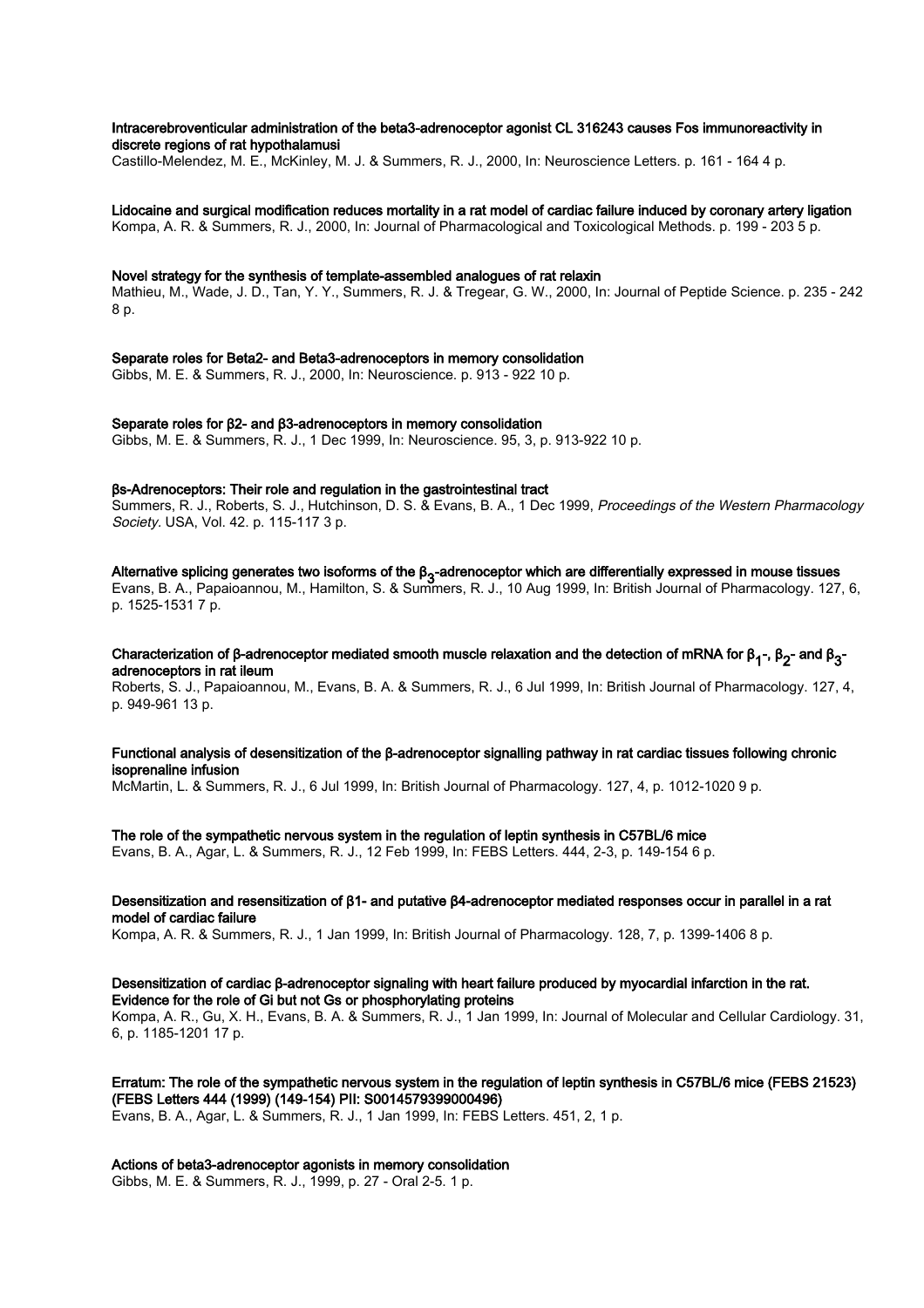Alternative splicing generates two isoforms of the beta3-adrenoceptor which are differentially expressed in mouse tissues

Evans, B. A., Papaioannou, M., Hamilton, S. & Summers, R. J., 1999, In: British Journal of Pharmacology. p. 1525 - 1531 7 p.

#### Beta-adrenoceptors

Summers, R. J., 1999, In: Trends in Pharmacological Sciences, Receptor and Ion Channel Supplement. p. 13 - 14 2 p.

#### Characterization of beta-adrenoceptor mediated smooth muscle relaxation and the detection of mRNA for beta1- beta2 and beta3- adrenoceptors in rat ileum

Roberts, S. J., Papaioannou, M., Evans, B. A. & Summers, R. J., 1999, In: British Journal of Pharmacology. p. 949 - 961 13 p.

Characterization of ileal beta-adrenoceptor mediated responses in beta3-adrenoceptor knockout mice Hutchinson, D. S. & Summers, R. J., 1999, p. 104 - Post 1-64. 1 p.

Desensitisation and resensitisation of beta1- and putative beta4-adrenoceptor mediated responses occur in parallel in a rat model of cardiac failure

Kompa, A. R. & Summers, R. J., 1999, In: British Journal of Pharmacology. p. 1399 - 1406 8 p.

Desensitisation of cardiac beta-adrenoceptor signaling with heart failure produced by myocardial infarction in the rat. Evidence for the role of Gi but not Gs or phosphorylating proteins Kompa, A. R., Gu, X-H., Evans, B. A. & Summers, R. J., 1999, In: Journal of Molecular and Cellular Cardiology. p. 1185 - 1201 17 p.

Desensitisation of inotropic responses to human gene 2 (B29) relaxin in a rat model of congestive heart failure is enhanced by treatment with pertussis toxin Kompa, A. R. & Summers, R. J., 1999, p. 93 - Post 1-41. 1 p.

Functional analysis of desensitization of the beta-adrenoceptor signalling pathway in rat cardiac tissues following chronic isoprenaline infusion

McMartin, L. & Summers, R. J., 1999, In: British Journal of Pharmacology. p. 1012 - 1020 9 p.

Inotropic responses to human gene 2 (B29) relaxin are reduced in a rat model of myocardial infarction (MI) Kompa, A. R. & Summers, R. J., 1999, p. Poster 21 - Poster 21. 1 p.

Quantitative autoradiographic studies of relaxin binding in rat atria, uterus and cerebral cortex: characterization and effects of oestrogen treatment

Tan, Y. Y., Wade, J. D., Tregear, G. W. & Summers, R. J., 1999, In: British Journal of Pharmacology. p. 91 - 98 8 p.

#### Regulation of immediate early gene expression by the beta3-adrenoceptor agonist CL316243 in rat brain

Castillo-Melendez, M. E. & Summers, R. J., 1999, p. 118 - Post 1-92. 1 p.

#### Relaxin and relaxin-related peptides: synthesis, structure and biological function

Tregear, G. W., Bathgate, R., Dawson, N. F., Ferraro, T., Macris, M., Mathieu, M., Summers, R. J., Tan, Y. Y., Zhao, L. & Wade, J. D., 1999, p. Lect. 054 -, 0 p.

Role of adrenoceptor subtypes in consolidation of memory by noradrenaline

Gibbs, M. E. & Summers, R. J., 1999, p. 151 - 151. 1 p.

#### Solid-phase synthesis of ovine Leydig cell insulin-like peptide - a putative ovine relaxin?

Dawson, N. F., Tan, Y. Y., Macris, M., Otvos Jnr, L., Summers, R. J., Tregear, G. W. & Wade, J. D., 1999, In: Journal of Peptide Research. p. 542 - 547 6 p.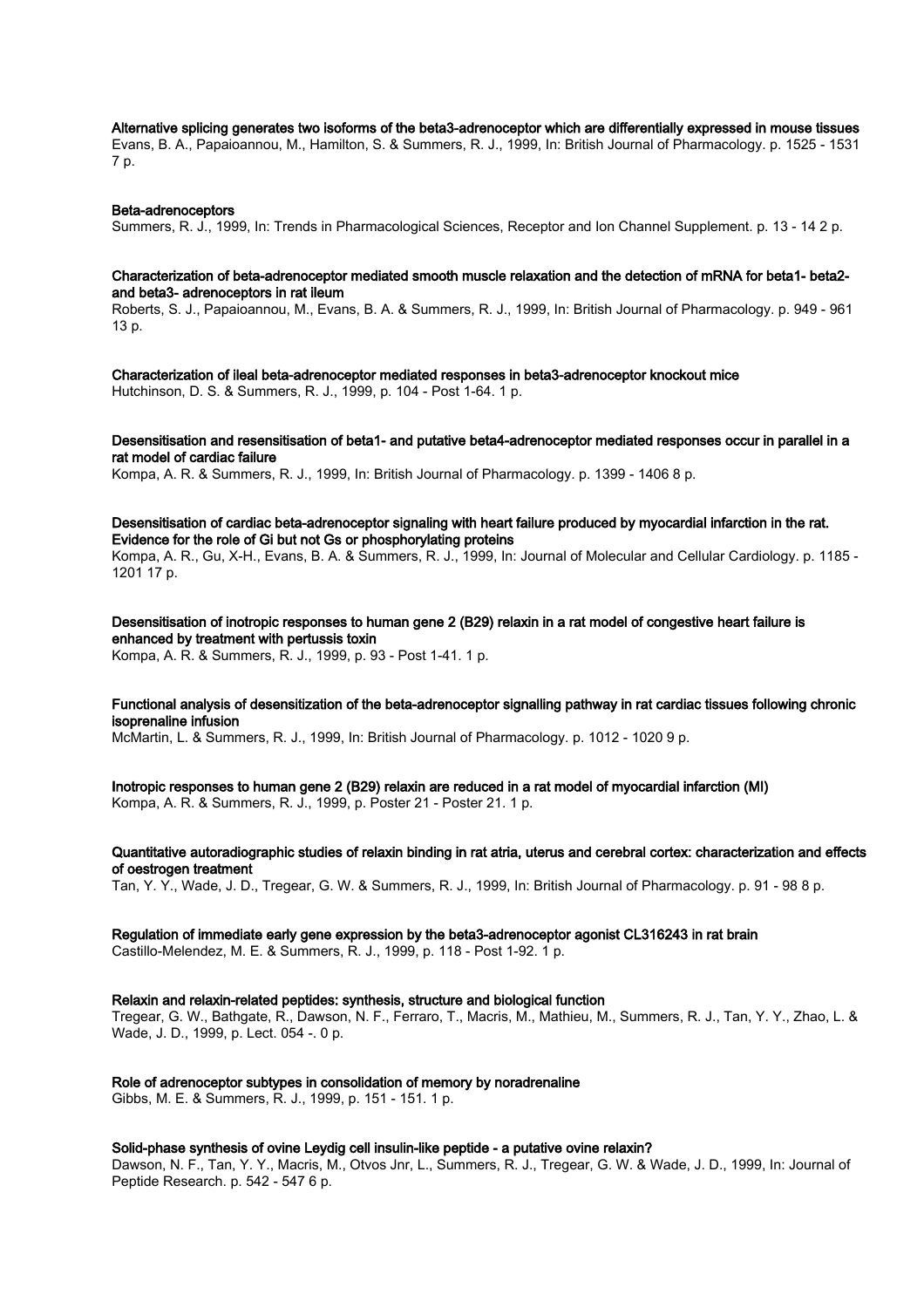#### The role of thyroid hormone in regulation of beta adrenoceptor mediated relaxation of rat ileal smooth muscle

Brown, K. J. & Summers, R. J., 1999, p. 105 - Post 1-65. 1 p.

#### The search for a fourth beta-adrenoceptor

Evans, B. A. & Summers, R. J., 1999, p. 27 - Oral 2-6. 1 p.

#### Towards defining the biologically active site of relaxin

Wade, J. D., Tan, Y. Y., Otvos Jnr, L., Summers, R. J. & Tregear, G. W., 1999, p. Poster 870 -. 1 p.

## The effects of the β<sub>3</sub>-adrenoceptor agonist BRL 35135 on UCP isoform mRNA expression<br>Entitled and Committee Dubble in the Windows Continue of the Continuum of the 49 New 1999 little

Emilsson, V., Summers, R. J., Hamilton, S., Liu, Y. L. & Cawthorne, M. A., 18 Nov 1998, In: Biochemical and Biophysical Research Communications. 252, 2, p. 450-454 5 p.

Regulation of β-adrenoceptors in a rat model of cardiac failure: Effect of perindopril Gu, X. H., Kompa, A. R. & Summers, R. J., 1 Jul 1998, In: Journal of Cardiovascular Pharmacology. 32, 1, p. 66-74 9 p.

Differential regulation of β<sub>3</sub>-adrenoceptors in gut and adipose tissue of genetically obese (ob/ob) C57BL/6J-mice<br>Exercise And Passicsport of Munkey the contractor Full Communicate Duble 2000 has Difficial Laureate fille Evans, B. A., Papaioannou, M., Anastasopoulos, F. & Summers, R. J., 26 Jun 1998, In: British Journal of Pharmacology. 124, 4, p. 763-771 9 p.

## Cyclic AMP accumulation in rat soleus muscle: Stimulation by β<sub>2</sub>- but not β<sub>3</sub>-adrenoceptors<br>Bakarta Salah Semuaran Bakarta 1999, ku European ku European of Blazen salam 249

Roberts, S. J. & Summers, R. J., 1 May 1998, In: European Journal of Pharmacology. 348, 1, p. 53-60 8 p.

Cardiac binding of [ $^3$ H]inositol 1,4,5-trisphosphate following chronic stimulation of cyclic AMP signalling in guinea pigs McMartin, L. & Summers, R. J., 1 Jan 1998, In: Pharmacological Research. 37, 2, p. 103-109 7 p.

#### β3-Andrenoceptors: Differential regulation and novel subtypes

Summers, R. J., Hutchinson, D. S. & Evans, B. A., 1 Jan 1998, In: Pharmacy and Toxicology, Supplement. 83, 1, p. 37-39 3 p.

A single amino acid substitution confers relaxin-like activity in sheep leydig cell insulin-like peptide (LEY I-L) Tan, Y. Y., Dawson, N. F., Wade, J. D., Tregear, G. W. & Summers, R. J., 1998, p. 47 - 47. 1 p.

Alternative splicing generates two isoforms of the b3 - adrenoceptor which are differentially expressed in mouse tissues Summers, R. J., Papaioannou, M., Hamilton, S. & Evans, B. A., 1998, p. 52P - 52P. 1 p.

#### Alternative splicing generates two isoforms of the mouse b-adrenoceptor

Summers, R. J., Papaioannou, M., Hamilton, S. & Evans, B. A., 1998, p. 94 A11 - 94 A11. 1 p.

Alternative splicing generates two isoforms of the mouse b3 -adrenoceptor

Summers, R. J., Papaioannou, M., Hamilton, S. & Evans, B. A., 1998, p. R612 - R612. 1 p.

#### B3 -adrenorecoptors: differential regulations and novel subtypes

Summers, R. J., Hutchinson, D. S. & Evans, B. A., 1998, Pharmacology and Toxicology. Copenhagan Denmark: Nordic Pharmacological Society, p. 37 - 39 3 p.

Binding characteristics of the relaxin receptor in rat brain

Tan, Y. Y., Wade, J. D., Tregear, G. W. & Summers, R. J., 1998, p. 46 O8-3 - 46 O8-3. 1 p.

Cloing and expression of two isoforms of the b3 -adrenoceptor which are differentially expressed in mouse tissues

Evans, B. A., Hutchinson, D. S., Papaioannou, M., Hamilton, S. & Summers, R. J., 1998, p. 130 - 130. 1 p.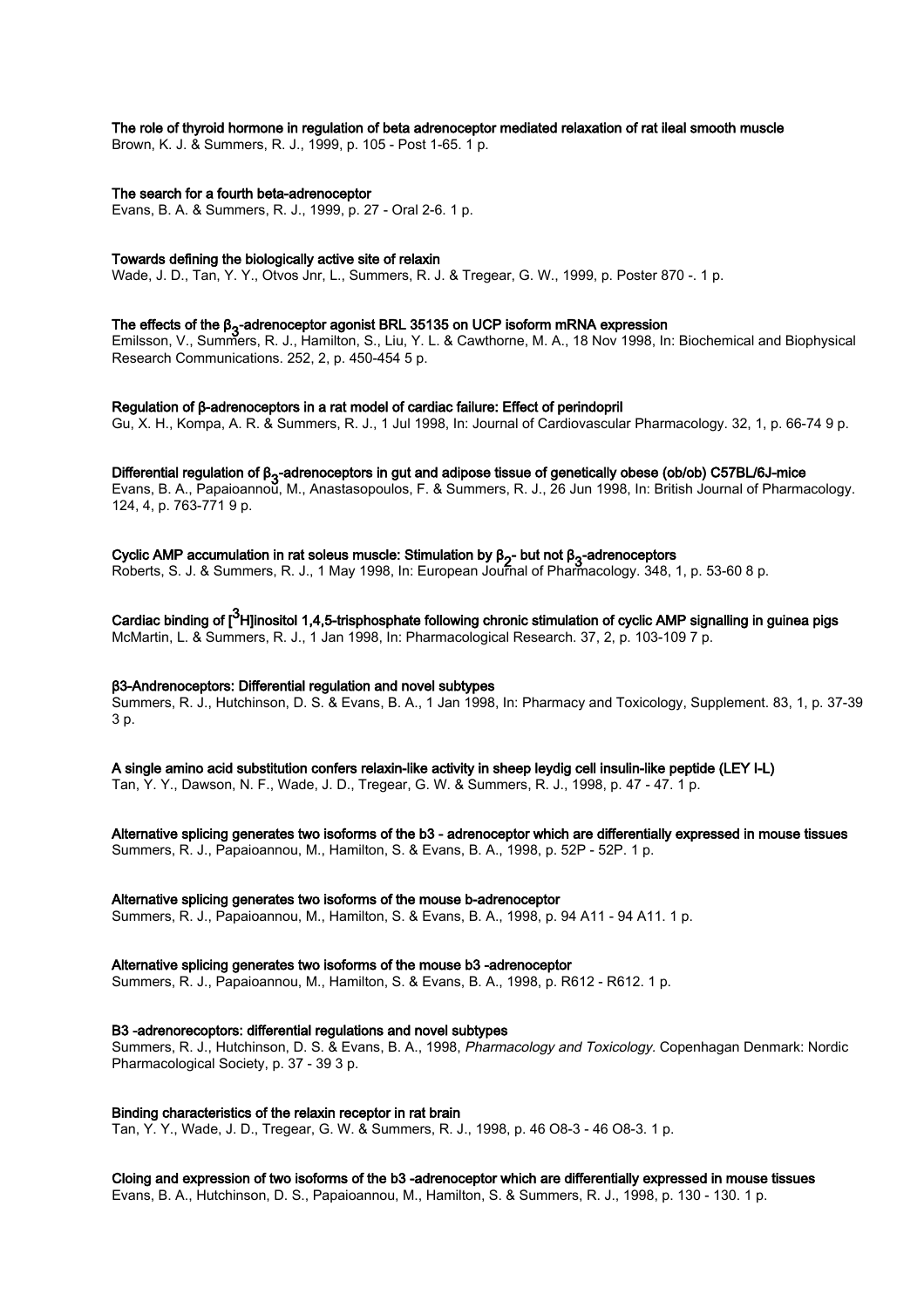#### Comparison of b1 and putative b4- adrenoceptor (AR) mediated responses in a rat model of cardiac failure

Kompa, A. R. & Summers, R. J., 1998, p. 184 - 184. 1 p.

#### Comparison of relaxin receptors in rat isolated atria and uterus by use of synthetic and native relaxin analogues

Tan, Y. Y., Wade, J. D., Tregear, G. W. & Summers, R. J., 1998, In: British Journal of Pharmacology. p. 762 - 770 9 p.

#### Differential regulation of b3-adrenoceptors (ARs) in mouse ileum and adipose tissues by the b3-AR agonist CL 316243 and the b3-AR antagonist SR 59230A

Hutchinson, D. S., Evans, B. A. & Summers, R. J., 1998, p. R613 - R613. 1 p.

Generation of two isoforms of the mouse b3-adrenoceptor by alternative splicing Summers, R. J., Papaioannou, M., Hamilton, S. & Evans, B. A., 1998, p. 150 P111 - 150 P111. 1 p.

#### Ovine leydig cell insulin-like peptide is not a sheep relaxin

Dawson, N. F., Macris, M., Otvos Jnr, L., Summers, R. J., Tan, Y. Y., Tregear, G. W. & Wade, J. D., 1998, p. c44 - c44. 1 p.

#### Ovine leydig cell insulin-like peptide: a sheep relaxin?

Wade, J. D., Dawson, N. F., Roche, P. J., Otvos Jnr, L., Summers, R. J., Tan, Y. Y. & Tregear, G. W., 1998, Peptide Science - Present and Future. UK: Springer (Kluwer Academic Publishers - Biomedical Engineering Society (BMES)), p. 756 - 760 5 p.

Reduced b-adrenoceptor (b-AR) function in a rat model of myocardial infarctions due to changes in G-protein mRNA Kompa, A. R. & Summers, R. J., 1998, p. 27 P19 - 27 P19. 1 p.

#### Reduced b-adrenoceptor(b-AR)function in a rat model of myocardial infarction(MI) is not associated with changes in expression of receptor phosphorylating enzymes

Kompa, A. R., Evans, B. A. & Summers, R. J., 1998, p. 145 P102 - 145 P102. 1 p.

## Regulation of b3 -adrenoceptors (AR) by thyroid hormone in tissue cultures of rat ileal smooth muscle

Roberts, S. J., Hamilton, S. & Summers, R. J., 1998, p. 129 - 129. 1 p.

#### The effects of the b3-adrenoceptor agonist BRL 35134 on UCP isoform mRNA expression

Emilsson, V., Summers, R. J., Hamilton, S., Liu, Y. L. & Cawthorne, M. A., 1998, In: Biochemical and Biophysical Research Communications. p. 450 - 454 5 p.

#### The pharmacological properties of the mouse b3a and b3b - adrenoceptor expressed in CHO - KI cells studied using the cytosensor R microphysiometer

Hutchinson, D. S., Evans, B. A. & Summers, R. J., 1998, p. 174 - 174. 1 p.

#### The pharmacology of relaxin and related peptides

Summers, R. J., Tan, Y. Y., Wade, J. D., Dawson, N. F. & Tregear, G. W., 1998, p. 8 - 8. 1 p.

#### The role of G-Proteins in reduced b-adrenoceptor(b-AR function in a rat model of myocardial infarction(MI) Kompa, A. R. & Summers, R. J., 1998, p. 93 A6 - 93 A6. 1 p.

The role of G-proteins in reduced b-adrenoceptors (b-AR) function in a rat model of myocardial infarction (MI) Kompa, A. R. & Summers, R. J., 1998, p. Oral 1 - Oral 1. 1 p.

## Functional and molecular evidence for  $β_1$ -,  $β_2$ - and  $β_3$ -adrenoceptors in human colon<br>Bakarta  $β_1$ , Bangiagana (ALE)  $β_2$ ,  $β_3$ ,  $β_4$ ,  $β_5$ ,  $β_7$ ,  $β_8$ ,  $β_9$ ,  $β_9$ ,  $β_1$

Roberts, S. J., Papaioannou, M., Evans, B. A. & Summers, R. J., 1 Jan 1997, In: British Journal of Pharmacology. 120, 8, p. 1527-1535 9 p.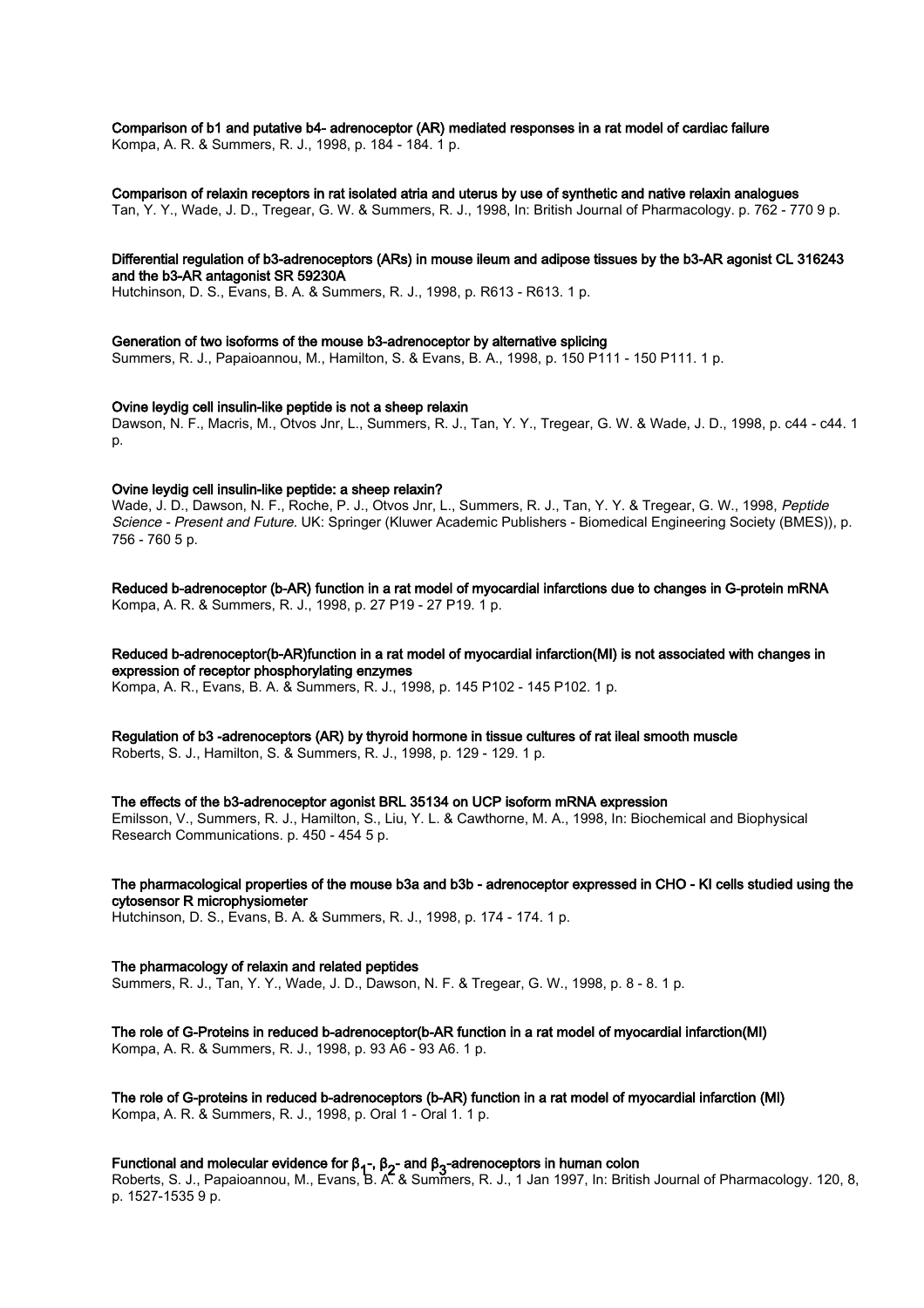#### β-adrenoceptor subtypes and their desensitization mechanisms

Summers, R. J., Kompa, A. & Roberts, S. J., 1 Jan 1997, In: Journal of Autonomic Pharmacology. 17, 6, p. 331-343 13 p.

#### Characterisation of relaxin binding in the rat brain

Tan, Y. T., Wade, J. D., Tregear, G. W. & Summers, R. J., 1997, p. 29 - 29. 1 p.

#### Examination of the relative contribution of b1-b2- and b3- adrenoceptor (AR) sybtypes mediating smooth muscle relaxation in rat ileum

Roberts, S. J. & Summers, R. J., 1997, p. 102 - 102. 1 p.

#### Reduced b adrenoceptor (b- AR) function in a rat model of myocardial infarction (MI) involves changes at the level of G proteins

Kompa, A. R. & Summers, R. J., 1997, p. 52 - 52. 1 p.

#### Chronic (-)-isoprenaline infusion down-regulates β<sub>1</sub>- and β<sub>2</sub>-adrenoceptors but does not transregulate muscarinic<br>shallingsanters in ast bood: cholinoceptors in rat heart

Matthews, J. M., Falckh, P. H. J., Molenaar, P. & Summers, R. J., 1 Dec 1996, In: Naunyn-Schmiedeberg's Archives of Pharmacology. 353, 2, p. 213-225 13 p.

## Expression of  $\beta_3$ -adrenoceptor mRNA in rat tissues

Evans, B. A., Papaioannou, M., Bonazzi, V. R. & Summers, R. J., 1 Jan 1996, In: British Journal of Pharmacology. 117, 1, p. 210-216 7 p.

### [<sup>3</sup>H]Forskolin binding to cardiac adenylate cyclase in guinea pigs chronically infused with isoproterenol

McMartin, L. & Summers, R. J., 4 Aug 1995, In: Life Sciences. 57, 11, p. 1039-1049 11 p.

### β-Adrenoceptor regulation and functional responses in the guinea-pig following chronic administration of the long-acting β 2 -adrenoceptor agonist formoterol

Kompa, A. R., Molenaar, P. & Summers, R. J., 1 Jun 1995, In: Naunyn-Schmiedeberg's Archives of Pharmacology. 351, 6 , p. 576-588 13 p.

#### Australasian Society of Clinical and Experimental Pharmacologists and Toxicologists, 1994: SIGNALLING PATHWAYS IN CARDIAC FAILURE

Summers, R. J., McMartin, L. R., Kompa, A., Gu, X. & Molenaar, P., 1 Jan 1995, In: Clinical and Experimental Pharmacology and Physiology. 22, 11, p. 874-876 3 p.

#### Autoradiography of beta 1- and beta 2-adrenoceptors.

Summers, R. J. & Molenaar, P., 1 Jan 1995, In: Methods in Molecular Biology. 41, p. 25-39 15 p.

#### Characterization and localization of atypical β‐adrenoceptors in rat ileum

Roberts, S. J., Russell, F. D., Molenaar, P. & Summers, R. J., 1 Jan 1995, In: British Journal of Pharmacology. 116, 6, p. 2549-2556 8 p.

### Expression of β<sub>3</sub>-adrenoceptor mRNA in rat brain

Summers, R. J., Papaioannou, M., Harris, S. & Evans, B. A., 1 Jan 1995, In: British Journal of Pharmacology. 116, 6, p. 2547-2548 2 p.

#### Localisation and characterisation of atypical β-adrenoceptors in skeletal muscle and gut

Summers, R. J., Russell, F. D., Roberts, S. J., Bonazzi, V. R., Sharkey, A., Evans, B. A. & Molenaar, P., 1 Jan 1995, In: Pharmacology Communications. 6, 1-3, p. 237-252 16 p.

#### β‐Adrenoceptor regulation in rat heart, lung and skin after chronic treatment with (‐)‐tertatolol or (‐)‐propranolol

Tan, Y. Y. & Summers, R. J., 1 Jan 1995, In: Journal of Autonomic Pharmacology. 15, 6, p. 421-436 16 p.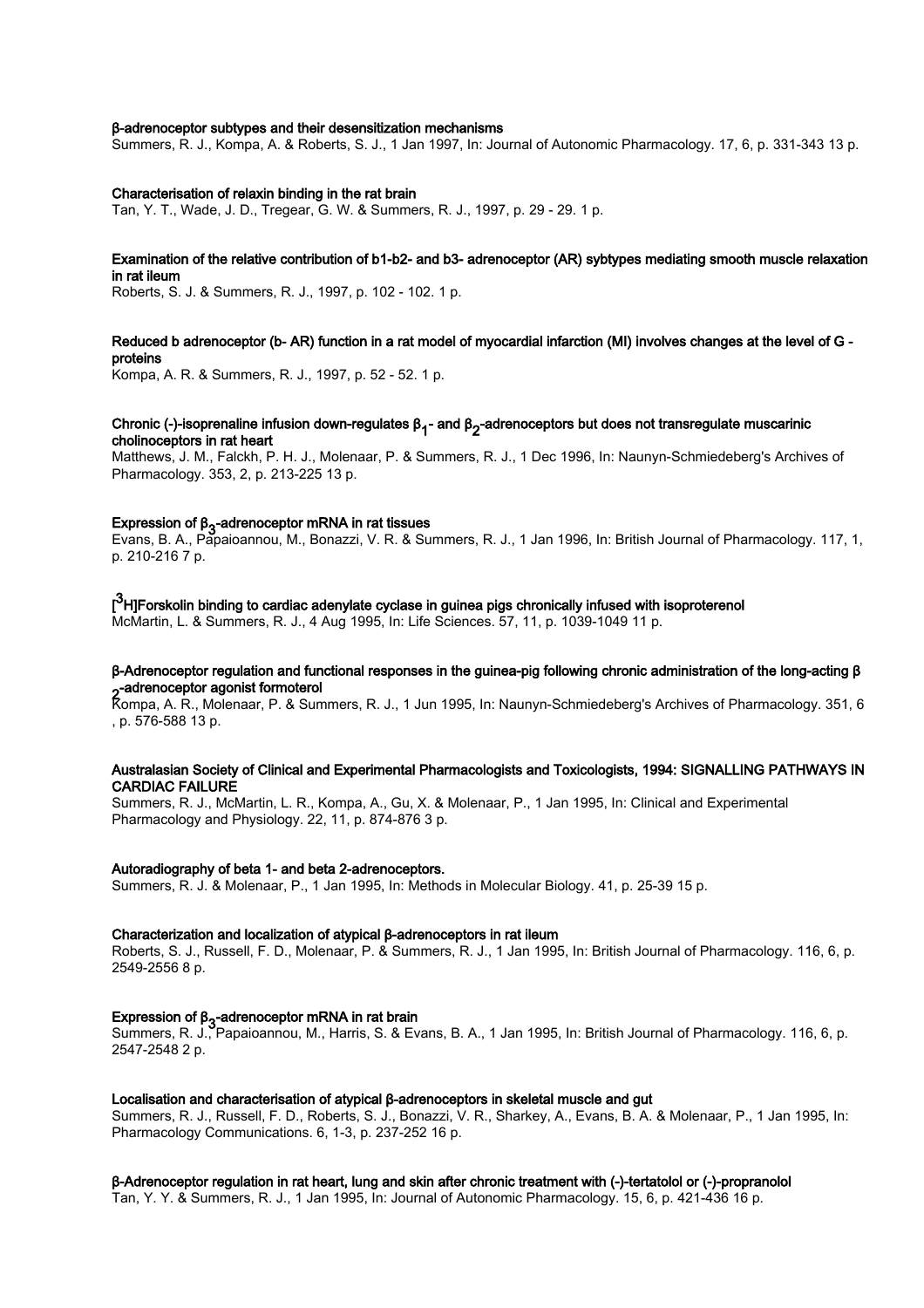## Excitatory amino acid projections to the nucleus of the solitary tract in the rat: a retrograde transport study utilizing d-[ $^3$ H]aspartate and [<sup>3</sup>H]GABA

Beart, P. M., Summers, R. J., Stephenson, J. A. & Christie, M. J., 1 Dec 1994, In: Journal of the Autonomic Nervous System. 50, 1, p. 109-122 14 p.

#### Regulation of ß-adrenoceptors in the guinea-pig sinoatrial node

Russell, F. D., Kompa, A. R., Molenaar, P. & Summers, R. J., 1 May 1994, In: Naunyn-Schmiedeberg's Archives of Pharmacology. 349, 5, p. 463-472 10 p.

#### Autoradiographic Localization and Quantitation of β<sub>1</sub>- and β<sub>2</sub>-Adrenoceptors in the Human Atrioventricular Conducting<br>Curtage A Conception of Retirate with Idian attic Richard Cardiomuse the send Independent Piecese System: A Comparison of Patients with Idiopathic Dilated Cardiomyopathy and Ischemic Heart Disease

Elnatan, J., Molenaar, P., Rosenfeldt, F. L. & Summers, R. J., 1 Jan 1994, In: Journal of Molecular and Cellular Cardiology. 26, 3, p. 313-323 11 p.

#### Effect of chemical sympathectomy on (−)‐isoprenaline‐induced changes in cardiac β‐adrenoceptor subtypes in the guinea‐ pig and rat

Kompa, A. R., Molenaar, P. & Summers, R. J., 1 Jan 1994, In: Journal of Autonomic Pharmacology. 14, 6, p. 411-423 13 p.

#### β-adrenoceptor subtypes in the atrioventricular conducting system and myocardium of spontaneously hypertensive rats: Effects of angiotensin-converting enzyme inhibition by perindopril

Matthews, J. M., Molenaar, P. & Summers, R. J., 1 Jan 1994, In: Journal of Cardiovascular Pharmacology. 23, 5, p. 691- 697 7 p.

#### Adrenoceptors and Their Second Messenger Systems

Summers, R. J. & McMartin, L. R., 1 Jan 1993, In: Journal of Neurochemistry. 60, 1, p. 10-23 14 p.

#### Cardiac effects of relaxin

Saxena, P. R., Bax, W. A., Du, X. Y., Schoemaker, R. G., Kakouris, H., Eddie, L. W. & Summers, R. J., 1 Jan 1993, In: Trends in Pharmacological Sciences. 14, 6, p. 231-232 2 p.

## Characterization of propranolol‐resistant (−)‐[125I]‐cyanopindolol binding sites in rat soleus muscle

Roberts, S. J., Molenaar, P. & Summers, R. J., 1 Jan 1993, In: British Journal of Pharmacology. 109, 2, p. 344-352 9 p.

#### Kakouris et al. reply

Kakouris, H., Eddie, L. W. & Summers, R. J., 1 Jan 1993, In: Trends in Pharmacological Sciences. 14, 6, 1 p.

#### Relaxin: more than just a hormone of pregnancy

Kakouris, H., Eddie, L. W. & Summers, R. J., 1 Jan 1993, In: Trends in Pharmacological Sciences. 14, 1, p. 4-6 3 p.

#### The mouse relaxin gene: Nucleotide sequence and expression

Evans, B. A., John, M., Fowler, K. J., Summers, R. J., Cronk, M., Shine, J. & Tregear, G. W., 1 Jan 1993, In: Journal of Molecular Endocrinology. 10, 1, p. 15-23 9 p.

#### Cardiac effects of relaxin in rats

Kakouris, H., Eddie, L. W. & Summers, R. J., 2 May 1992, In: The Lancet. 339, 8801, p. 1076-1078 3 p.

## Localization of (-)-[<sup>125</sup>I]cyanopindolol binding in guinea-pig heart: characteristics of non-β-adrenoceptor related binding in cardiac pacemaker and conducting regions

Molenaar, P., Kompa, A. R., Roberts, S. J., Pak, H. S. & Summers, R. J., 17 Feb 1992, In: Neuroscience Letters. 136, 1, p. 118-122 5 p.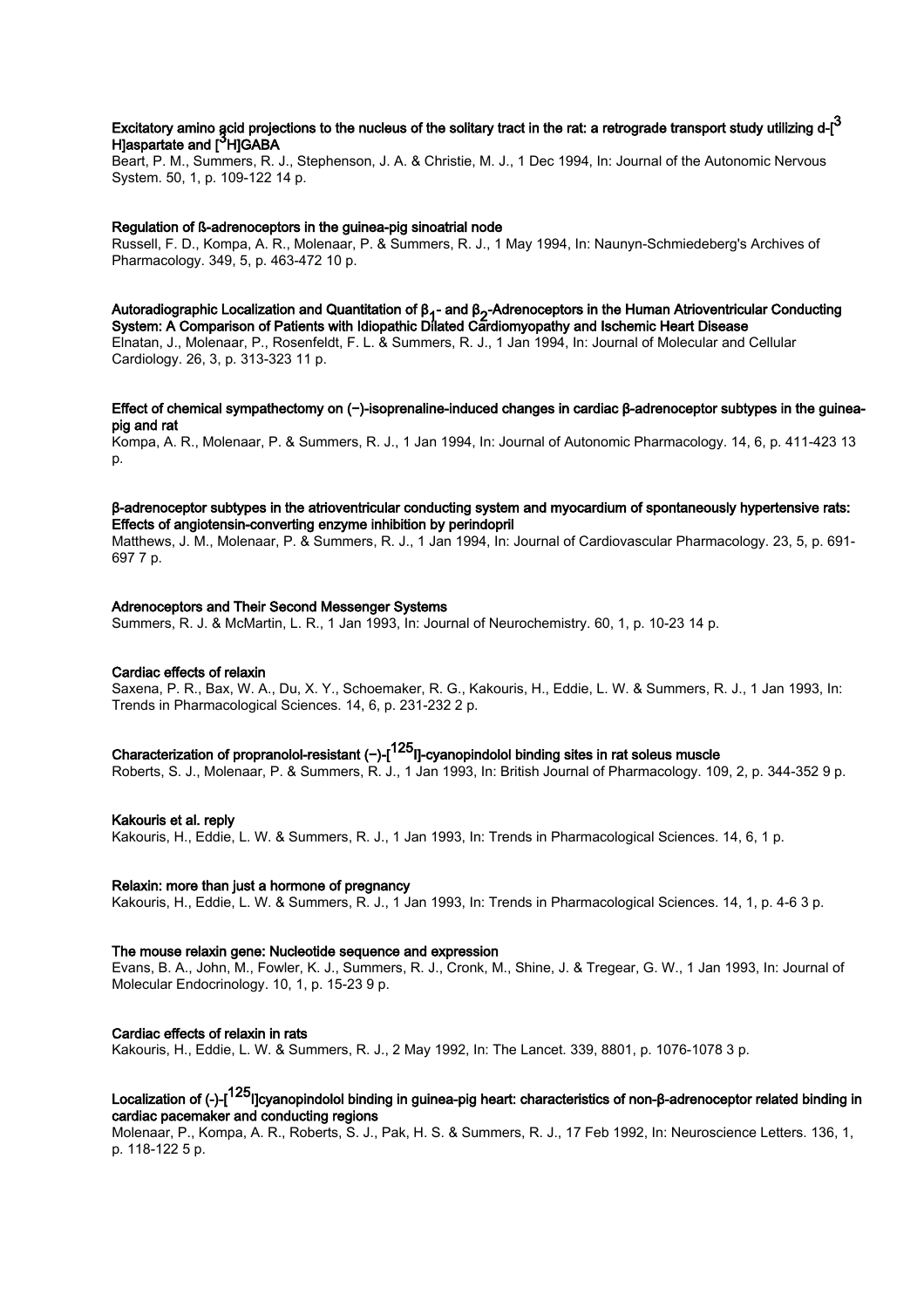#### Absence of mitochondrial β-adrenoceptors in guinea pig myocardium: Evidence for tissue disparity

Russell, F. D., Molenaar, P. & Summers, R. J., 1 Jan 1992, In: General Pharmacology. 23, 5, p. 827-832 6 p.

#### Cimaterol reduces beta-adrenergic receptor density in rat skeletal muscles.

Kim, Y. S., Sainz, R. D., Summers, R. J. & Molenaar, P., 1 Jan 1992, In: Journal of Animal Science. 70, 1, p. 115-122 8 p.

#### Regulation of guinea-pig cardiac β-adrenoceptor subtypes after (-)-adrenaline and (-)-noradrenaline treatment

Kompa, A. R., Molenaar, P. & Summers, R. J., 1 Jan 1992, In: Molecular Neuropharmacology. 1, 4, p. 203-210 8 p.

## Localization and characterization of two propranolol resistant (-) [<sup>125</sup>I]cyanopindolol binding sites in rat skeletal muscle

Molenaar, P., Roberts, S. J., Kim, Y. S., Pak, H. S., Sainz, R. D. & Summers, R. J., 17 Dec 1991, In: European Journal of Pharmacology. 209, 3, p. 257-262 6 p.

## Autoradiographic localization and quantitation of β-adrenoceptor subtypes in the guinea-pig sinoatrial node

Russell, F. D., Molenaar, P., Edyvane, N., Smolich, J. J. & Summers, R. J., 1 Dec 1991, In: Molecular Neuropharmacology. 1, 3, p. 141-147 7 p.

## Characterization of β<sub>1</sub>- and β<sub>2</sub>-adrenoceptors in rat skeletal muscles

Kim, Y. S., Sainz, R. D., Molenaar, P. & Summers, R. J., 9 Oct 1991, In: Biochemical Pharmacology. 42, 9, p. 1783-1789 7 p.

#### Characterization and high resolution autoradiographic localization of β-adrenoceptors in ventricular and conducting regions of guinea-pig heart

Russell, F. D., Molenaar, P., Edyvane, N. & Summers, R. J., 4 Jul 1990, In: European Journal of Pharmacology. 183, 4, 1 p.

#### Differential regulation of β<sub>1</sub>- and β<sub>2</sub>-adrenoceptors in guinea-pig atrioventricular conducting system after chronic (-)-<br>Isonaseding inferior isoprenaline infusion

Summers, R. J., Smolich, J. J., Russell, F. D., McMartin, L. R. & Molenaar, P., 4 Jul 1990, In: European Journal of Pharmacology. 183, 4, p. 1228-1229 2 p.

#### Localization and function of components of the β-adrenergic system in human and blood vessels

Summers, R. J., 1 Jul 1990, In: European Journal of Pharmacology. 183, 1, 1 p.

#### The autoradiographic localization of adenylate cyclase in rat kidney using [3H]forskolin

McMartin, L. R. & Summers, R. J., 15 Mar 1990, In: Biochemical Pharmacology. 39, 6, p. 1019-1028 10 p.

#### Antidepressant binding sites in brain: Autoradiographic comparison of [3H]paroxetine and [3H]imipramine localization and relationship to serotonin transporter

Hrdina, P. D., Foy, B., Hepner, A. & Summers, R. J., 1 Jan 1990, In: Journal of Pharmacology and Experimental Therapeutics. 252, 1, p. 410-418 9 p.

### Densitometric analysis of β <sub>1</sub>- and β <sub>2</sub>-adrenoceptors in guinea-pig atrioventricular conducting system<br>Make see B - Buseall E B 10 kinesis T - 8 Currence B - L4 Lin 4000 kg January of Make ushe and

Molenaar, P., Russell, F. D., Shimada, T. & Summers, R. J., 1 Jan 1990, In: Journal of Molecular and Cellular Cardiology. 22, 4, p. 483-495 13 p.

#### Differential regulation of beta-1 and beta-2 adrenoceptors in guinea pig atrioventricular conducting system after chronic (-) isoproterenol infusion

Molenaar, P., Smolich, J. J., Russell, F. D., McMartin, L. R. & Summers, R. J., 1 Jan 1990, In: Journal of Pharmacology and Experimental Therapeutics. 255, 1, p. 393-400 8 p.

### Effects of prolonged infusion of dopexamine on β<sub>1</sub>- and β<sub>2</sub>-adrenoceptors in guinea-pig myocardium<br>Williams D. W. Flisters J. Malances D. & Owners D. Z. La Jac 4888 Jac Lewis La Artessaria D

Williams, D. W., Elnatan, J., Molenaar, P. & Summers, R. J., 1 Jan 1990, In: Journal of Autonomic Pharmacology. 10, 3, p. 127-138 12 p.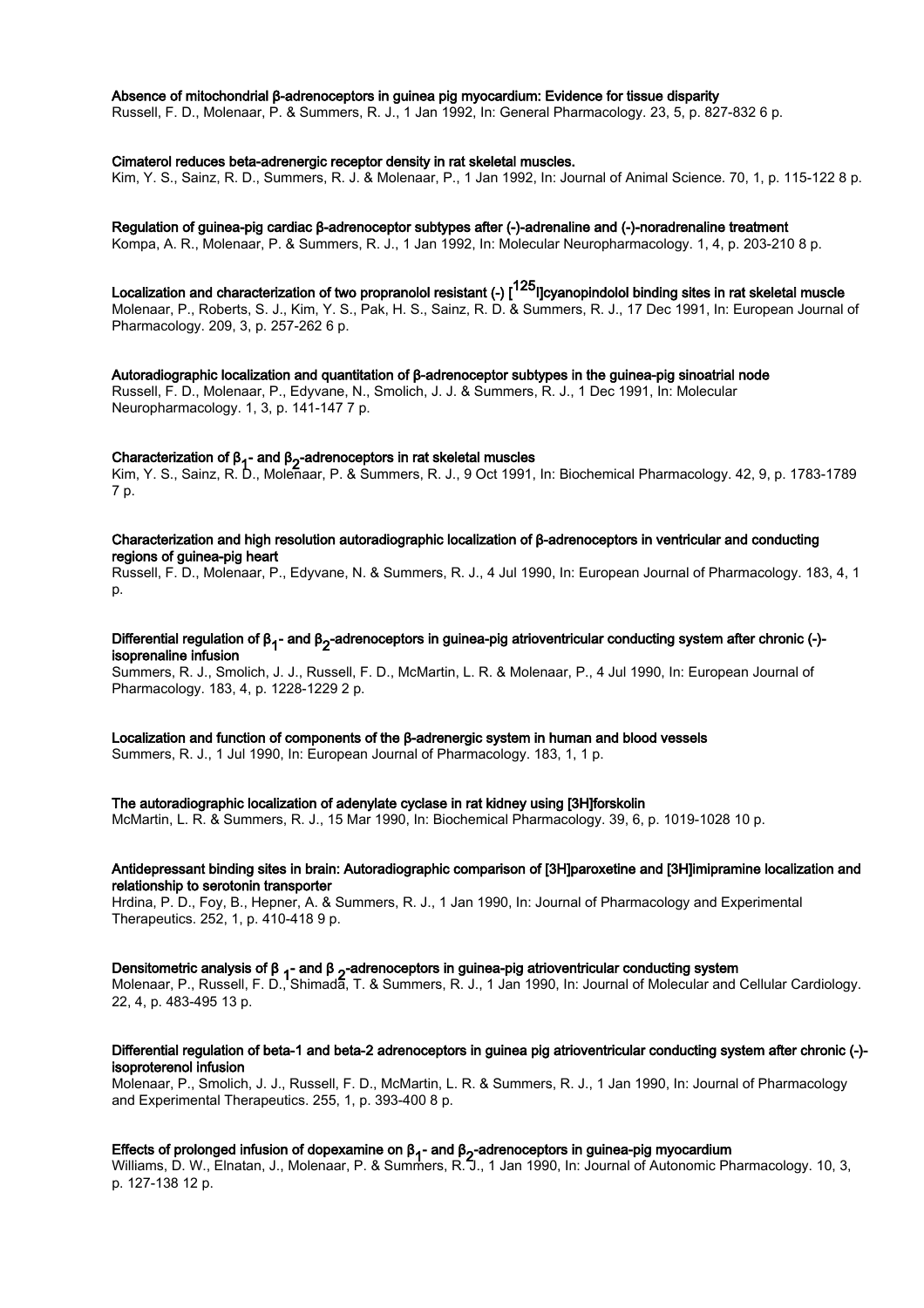## Excitatory amino acid projections to the periaqueductal gray in the rat: A retrograde transport study utilizing d[ $^3$ H]aspartate and [<sup>3</sup>H]GABA

Beart, P. M., Summers, R. J., Stephenson, J. A., Cook, C. J. & Christie, M. J., 1 Jan 1990, In: Neuroscience. 34, 1, p. 163- 176 14 p.

## Regulation of β<sub>1</sub>-, β<sub>2</sub>-adrenoceptors and adenylate cyclase in guinea-pig heart after chronic (-)-isoprenaline infusion<br>Williams D. W. Dulf Q. D. L. MaMartin, L. D. Malancer, D. 8 Quinnams, D. L. 4 Lin 4999, la European

Williams, D. W., Bull, G. D. J., McMartin, L. R., Molenaar, P. & Summers, R. J., 1 Jan 1990, In: European Journal of Pharmacology. 183, 3, p. 1003-1004 2 p.

#### SIMUL: an accurate method for the determination of receptor subtype proportions using a personal computer

Williams, D. W. & Summers, R. J., 1 Jan 1990, In: Computer Methods and Programs in Biomedicine. 32, 2, p. 137-139 3 p.

## Biochemical characterization of an autoradiographic method for studying excitatory amino acid receptors using l-[ $^3$ **H**]glutamate

Cincotta, M., Summers, R. J. & Beart, P. M., 15 Feb 1989, In: Analytical Biochemistry. 177, 1, p. 150-155 6 p.

#### Bidirectional transport of NMDA receptor and ionophore in the vagus nerve

Cincotta, M., Beart, P. M., Summers, R. J. & Lodge, D., 24 Jan 1989, In: European Journal of Pharmacology. 160, 1, p. 167-171 5 p.

## Coexistence and localization of β <sub>1</sub> - and β <sub>2</sub>-adrenoceptors in the human heart<br>Current p 1. Malazza D. Durantll F. Frates, 1. Januar O. D. Durant D. D

Summers, R. J., Molnaar, P., Russell, F., Elnatan, J., Jones, C. R., Buxton, B. F., Chang, V. & Hambley, J., 1 Jan 1989, In: European Heart Journal. 10, SUPPL. B, p. 11-21 11 p.

#### FUNCTION, CHARACTERIZATION AND AUTORADIOGRAPHIC LOCALIZATION AND QUANTITATION OF β‐ ADRENOCEPTORS IN CARDIAC TISSUES

Molenaar, P., Russell, F. D., Shimada, T. & Summers, R. J., 1 Jan 1989, In: Clinical and Experimental Pharmacology and Physiology. 16, 6, p. 529-533 5 p.

#### NEW TOOLS FOR THE LOCALIZATION OF SECOND MESSENGER SYSTEMS

Summers, R. J. & McMartin, L. R., 1 Jan 1989, In: Clinical and Experimental Pharmacology and Physiology. 16, 6, p. 549- 553 5 p.

#### New views of human cardiac β-adrenoceptors

Jones, C. R., Molenaar, P. & Summers, R. J., 1 Jan 1989, In: Journal of Molecular and Cellular Cardiology. 21, 5, p. 519- 535 17 p.

#### Persistent β-adrenoceptor blockade with alkylating pindolol (BIM) in guinea-pig left atria and trachea

Molenaar, P., Russell, F., Pitha, J. & Summers, R., 1 Oct 1988, In: Biochemical Pharmacology. 37, 19, p. 3601-3607 7 p.

#### An autoradiographic study of muscarinic cholinoceptors in blood vessels: no localization on vascular endothelium

Stephenson, J. A., Gibson, R. E. & Summers, R. J., 24 Aug 1988, In: European Journal of Pharmacology. 153, 2-3, p. 271-283 13 p.

#### Inhibition by cAMP of the phosphoinositide response to  $\alpha$ 1-adrenoceptor stimulation in rat kidney

Neylon, C. B. & Summers, R. J., 13 Apr 1988, In: European Journal of Pharmacology. 148, 3, p. 441-444 4 p.

#### Autoradiographic localization and densitometric analysis of beta-1 and beta-2 adrenoceptors in the canine left anterior descending coronary artery

Molenaar, P., Jones, C. R., McMartin, L. R. & Summers, R. J., 1 Jan 1988, In: Journal of Pharmacology and Experimental Therapeutics. 246, 1, p. 384-393 10 p.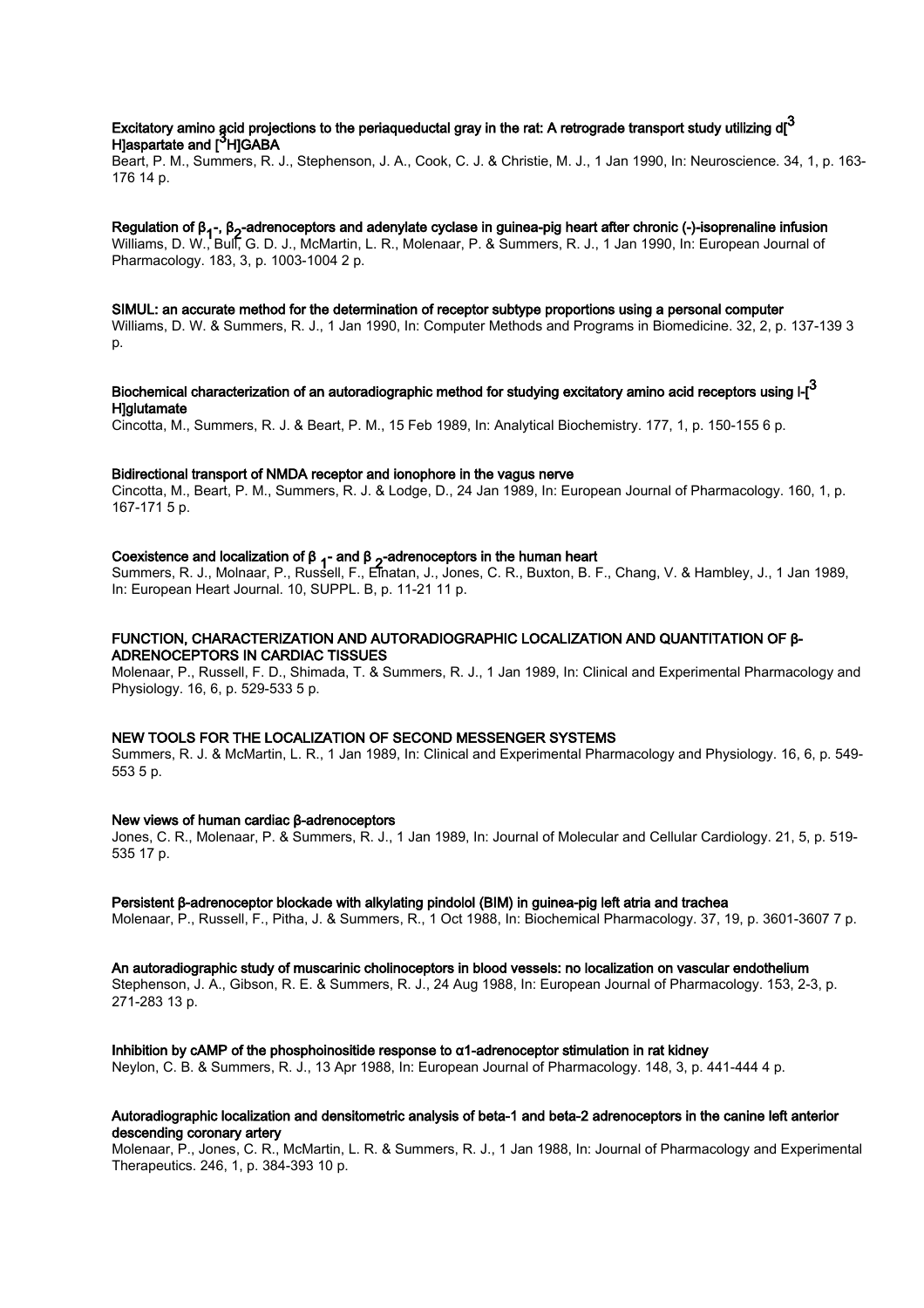#### Autoradiographic localization and function of β‐adrenoceptors on the human internal mammary artery and saphenous vein

Molenaar, P., Malta, E., Jones, C. R., Buxton, B. F. & Summers, R. J., 1 Jan 1988, In: British Journal of Pharmacology. 95 , 1, p. 225-233 9 p.

#### Reduced glutamate binding in rat dorsal vagal complex after nodose ganglionectomy

Lewis, S. J., Verberne, A. J. M., Summers, R. J., Beart, P. M. & Cincotta, M., 1 Jan 1988, In: Brain Research Bulletin. 21, 6, p. 913-916 4 p.

#### β‐ADRENOCEPTORS IN CIRCULAR AND LONGITUDINAL MYOMETRIAL MEMBRANES AND IN LUNG MEMBRANES FROM DIOESTROUS AND POST‐PARTUM GUINEA‐PIGS

Handberg, G. M., Davis, E. A., Hall, S., Molenaar, P., Summers, R. J. & Pennefather, J. N., 1 Jan 1988, In: Clinical and Experimental Pharmacology and Physiology. 15, 9, p. 681-693 13 p.

#### Autoradiographic localization and characterization of substance P binding in dog kidney

Stephenson, J. A., Summers, R. J. & Burcher, E., 27 Oct 1987, In: European Journal of Pharmacology. 142, 3, p. 391-402 12 p.

#### The distribution of β-adrenoceptors in dog kidney: an autoradiographic analysis

Law, R. & Summers, R. J., 4 Aug 1987, In: European Journal of Pharmacology. 140, 1, p. 1-11 11 p.

#### Autoradiographic localization of beta-1 and beta-2 adrenoceptors in guinea pig atrium and regions of the conducting system.

Molenaar, P., Canale, E. & Summers, R. J., 1 Jun 1987, In: Journal of Pharmacology and Experimental Therapeutics. 241 , 3, p. 1048-1064 17 p.

#### Characterization of beta-1 and beta-2 adrenoceptors in guinea pig atrium: functional and receptor binding studies.

Molenaar, P. & Summers, R. J., 1 Jun 1987, In: Journal of Pharmacology and Experimental Therapeutics. 241, 3, p. 1041- 1047 7 p.

#### Autoradiographic analysis of receptors on vascular endothelium

Stephenson, J. A. & Summers, R. J., 28 Jan 1987, In: European Journal of Pharmacology. 134, 1, p. 35-43 9 p.

#### AUTORADIOGRAPHIC LOCALIZATION OF RECEPTORS IN THE MAMMALIAN CARDIOVASCULAR SYSTEM

Summers, R. J., Molenaar, P., Stephenson, J. A. & Jones, C. R., 1 Jan 1987, In: Clinical and Experimental Pharmacology and Physiology. 14, 5, p. 437-447 11 p.

#### Autoradiographic localization of receptors in the cardiovascular system

Summers, R. J., Molenaar, P. & Stephenson, J. A., 1 Jan 1987, In: Trends in Pharmacological Sciences. 8, 7, p. 272-276 5 p.

#### CHARACTERIZATION AND LOCALIZATION OF (—‐)[125I]‐CYANOPINDOLOL BINDING TO NON‐β‐ADRENOCEPTOR SITES IN DOG KIDNEY

Lew, R. & Summers, R. J., 1 Jan 1987, In: Clinical and Experimental Pharmacology and Physiology. 14, 9, p. 711-723 13  $D<sub>0</sub>$ 

#### Characterization and autoradiographic localization of β‐adrenoceptor subtypes in human cardiac tissues

Buxton, B. F., Jones, C. R., Molenaar, P. & Summers, R. J., 1 Jan 1987, In: British Journal of Pharmacology. 92, 2, p. 299-310 12 p.

## Excitatory amino acid projections to the nucleus accumbens septi in the rat: A retrograde transport study utilizing d[ $^{\bf 3}$ Haspartate and [<sup>3</sup>H]GABA

Christie, M. J., Summers, R. J., Stephenson, J. A., Cook, C. J. & Beart, P. M., 1 Jan 1987, In: Neuroscience. 22, 2, p. 425- 439 15 p.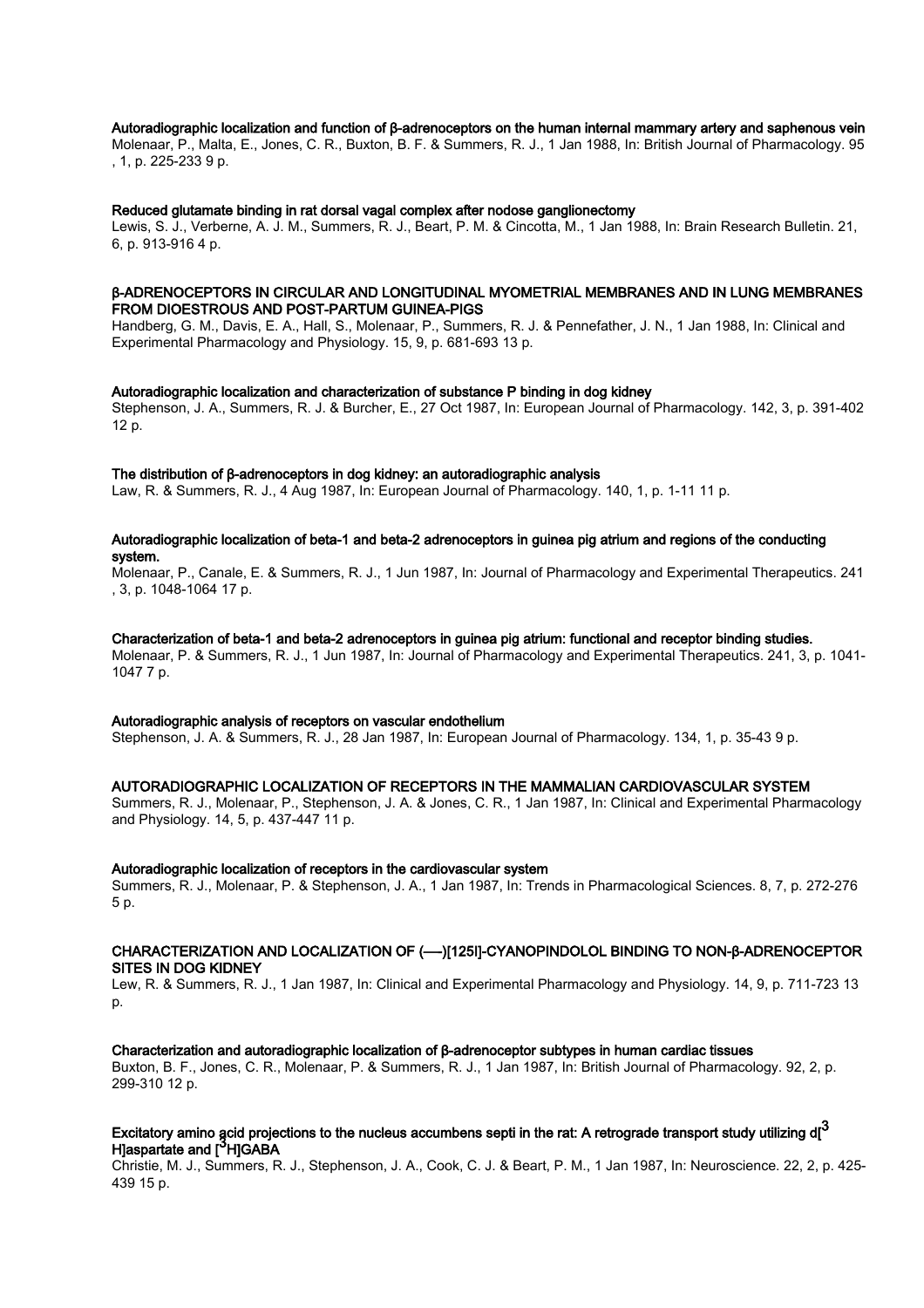## Stimulation of α<sub>1</sub>-adrenoceptors in rat kidney mediates increased inositol phospholipid hydrolysis<br>Navlas of B. 8 September - B. L. 4 Jan 4997, lex British January of Blasmace Law 24.9 st. 267, 27

Neylon, C. B. & Summers, R. J., 1 Jan 1987, In: British Journal of Pharmacology. 91, 2, p. 367-376 10 p.

#### Autoradiographic demonstration of endothelium-dependent 125I-Bolton-Hunter substance P binding to dog carotid artery

Stephenson, J. A., Burcher, E. & Summers, R. J., 27 May 1986, In: European Journal of Pharmacology. 124, 3, p. 377- 378 2 p.

## The characteristics of low and high affinity [ $^3$ H]-prazosin binding to membranes from rat renal cortex

McPherson, G. A. & Summers, R. J., 1 Feb 1986, In: Biochemical Pharmacology. 35, 3, p. 515-519 5 p.

#### AUTORADIOGRAPHIC ANALYSIS OF (‐)‐[125I]‐CYP BINDING IN MOUSE KIDNEY

Lew, R. & Summers, R. J., 1 Jan 1986, In: Clinical and Experimental Pharmacology and Physiology. 13, 3, p. 211-221 11 p.

#### AUTORADIOGRAPHIC EVIDENCE FOR A HETEROGENEOUS DISTRIBUTION OF α<sub>1</sub>- ADRENORECEPTORS<br>LARELLER BY 12 RDAZ20ULULD4T, BOO AND LILIAALI/URNEY LABELLED BY [<sup>3</sup> H] PRAZOSIN IN RAT, DOG AND HUMAN KIDNEY

STEPHENSON, JENNIFER. A. & SUMMERS, R. J., 1 Jan 1986, In: Journal of Autonomic Pharmacology. 6, 2, p. 109-116 8 p.

#### Autoradiographic analysis of the distribution of β‐adrenoceptors in the dog splenic vasculature

Lipe, S. & Summers, R. J., 1 Jan 1986, In: British Journal of Pharmacology. 87, 3, p. 603-609 7 p.

# Changes in the innervation and catecholamine concentrations in the myometrium of pregnant and non-pregnant sheep $^{\text{1}}$

Sigger, J. N., Harding, R. & Summers, R. J., 1 Jan 1986, In: Cells Tissues Organs. 125, 2, p. 101-107 7 p.

#### THE INFLUENCE OF AGE AND SEX ON CARDIAC, RENAL AND CAUDAL ARTERY CATECHOLAMINE CONTENT IN SPONTANEOUSLY HYPERTENSIVE (SHR) AND WISTAR KYOTO (WKY) RATS

HOWES, L. G., SUMMERS, R. J. & LOUIS, W. J., 1 Jan 1986, In: Journal of Autonomic Pharmacology. 6, 3, p. 171-180 10 p.

Light microscopic autoradiography of the distribution of [3H]rauwolscine binding to α2-adrenoceptors in rat kidney

Stephenson, J. A. & Summers, R. J., 22 Oct 1985, In: European Journal of Pharmacology. 116, 3, p. 271-278 8 p.

#### Localization of β-adrenoceptors in the rabbit ear by light microscopic autoradiography

Johnston, H. G. & Summers, R. J., 10 Sep 1985, In: European Journal of Pharmacology. 115, 1, p. 97-101 5 p.

#### Changes in brainstem and spinal adrenoceptor binding with ageing in spontaneously hypertensive and Wistar-Kyoto rats

Howes, L. G. & Summers, R. J., 24 Jun 1985, In: Neuroscience Letters. 57, 3, p. 247-250 4 p.

#### Autoradiographic localization of β‐adrenoceptor subtypes in guinea‐pig kidney

Lew, R. & Summers, R. J., 1 Jan 1985, In: British Journal of Pharmacology. 85, 2, p. 341-348 8 p.

Localization of beta adrenoceptor subtypes in rat kidney by light microscopic autoradiography Summers, R. J., Stephenson, J. A. & Kuhar, M. J., 1 Jan 1985, In: Journal of Pharmacology and Experimental Therapeutics. 232, 2, p. 561-569 9 p.

The measurement of central noradrenergic activity in spontaneously hypertensive rats: A comparison of free 3,4 dihydroxyphenylethyleneglycol levels with FLA-63 induced noradrenaline depletion Howes, L. G., Summers, R. J., Rowe, P. R. & Louis, W. J., 1 Jan 1985, In: Journal of Hypertension. 3, 3, p. 237-242 6 p.

[<sup>3</sup>H]-rauwolscine binding to α<sub>2</sub>-adrenoceptors in the mammalian kidney: apparent receptor heterogeneity between species<br>National C. B. 8 Commerce D. 1. 4 Jan 4995 Jan British January of Pharmaceleau OF 2 a 249.252.44 a Neylon, C. B. & Summers, R. J., 1 Jan 1985, In: British Journal of Pharmacology. 85, 2, p. 349-359 11 p.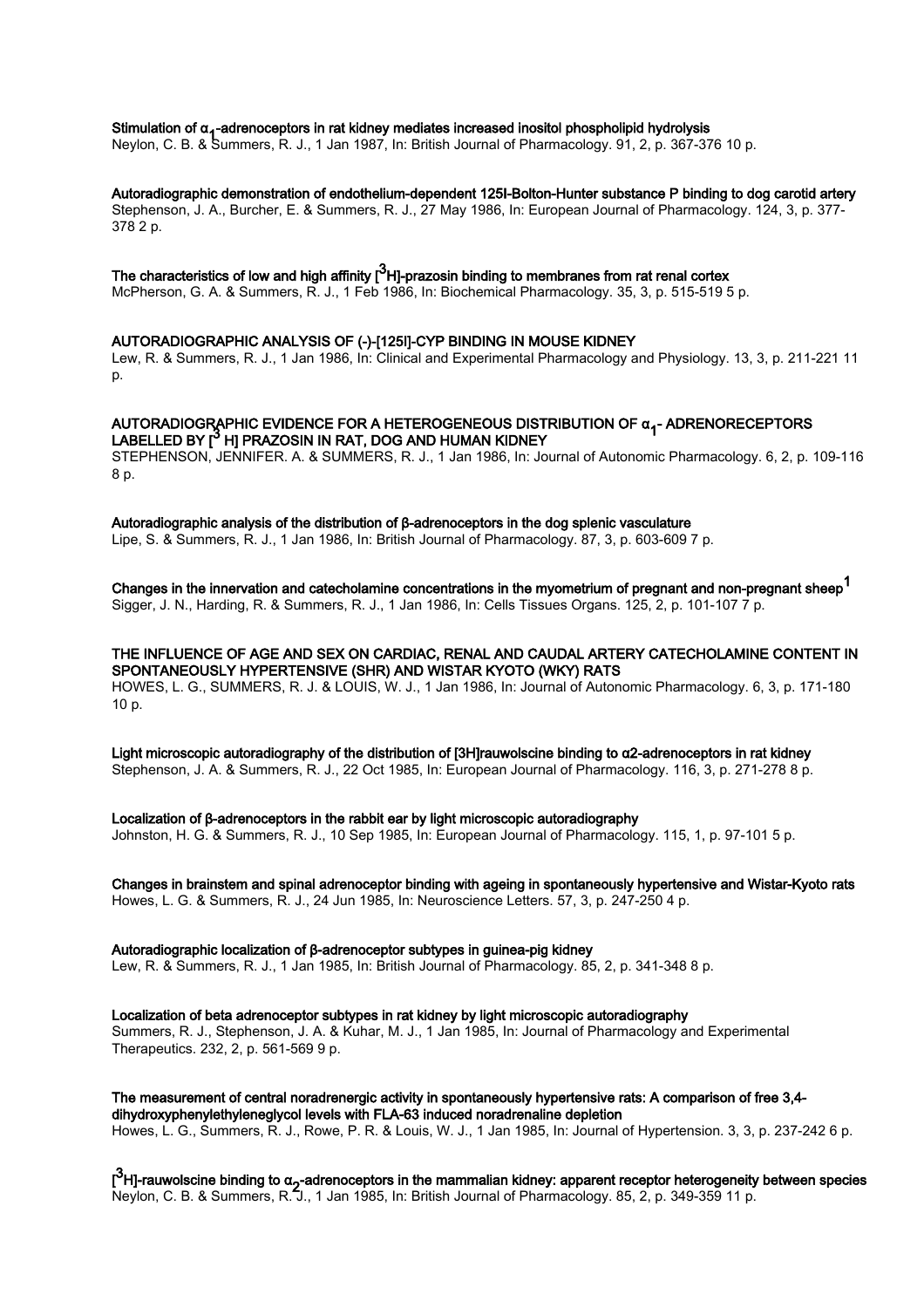#### α2-adrenoceptors in dog kidney: Autoradiographic localization and putative functions

Summers, R. J., Stephenson, J. A., Lipe, S. & Neylon, C. B., 1 Jan 1985, In: Clinical Science. 68, SUPPL. 10

#### Renal α adrenoceptors

Summers, R. J., 1 Dec 1984, In: Federation Proceedings. 43, 14, p. 2917-2922 6 p.

#### Age related changes of catecholamines and their metabolites in central nervous system regions of spontaneously hypertensive (SHR) and normotensive wistar-Kyoto (wky) rats:

Howes, L. G., Rowe, P. R., Summers, R. J. & Louis, W. J., 1 Jan 1984, In: Clinical and Experimental Hypertension. Part A: Theory and Practice. A6, 12, p. 2263-2277 15 p.

Assay of brain 3,4-dihydroxyphenylethyleneglycol (DHPG) levels by high-performance liquid chromatography with electrochemical detection. Factors affecting stability during sample preparation Howes, L. G., Summers, R. J., Rowe, P. R. & Louis, W. J., 1 Jan 1984, In: Journal of Chromatography A. 287, C, p. 133- 135 3 p.

#### Autoradiographic localization of adrenoceptors in peripheral tissues Summers, R. J., 1 Jan 1984, In: Trends in Pharmacological Sciences. 5, C, p. 216-217 2 p.

Effects of Methyldopa Metabolites on Amine Transmitters and Adrenergic Receptors in Rat Brain

Louis, W. J., Conway, E., Summers, R., Beart, P. & Jarrott, B., 1 Jan 1984, In: Hypertension. 6, 5, p. 40-44 5 p.

#### The involvement of central alpha adrenoceptors in the antihypertensive actions of methyldopa and clonidine in the rat Jarrott, B., Lewis, S., Conway, E. L., Summers, R. & Louis, W. J., 1 Jan 1984, In: Clinical and Experimental Hypertension. Part A: Theory and Practice. A6, 1-2, p. 387-400 14 p.

#### Time course of sympathetic denervation of the rat ovary after freezing its nerve supply

Gibson, W. R., Roche, P. J., Summers, R. J. & Wylie, S. N., 1 Jan 1984, In: Journal of Reproduction and Fertility. 72, 2, p. 429-433 5 p.

### Effects of yohimbine stereoisomers on contractions of rat aortic strips produced by agonists with different selectivity for α<sub>1</sub>-<br>- and as adtresseraters and α<sub>2</sub>-adrenoceptors<br>Diase2. IX © 8.0mm

Digges, K. G. & Summers, R. J., 9 Dec 1983, In: European Journal of Pharmacology. 96, 1-2, p. 95-99 5 p.

## The characteristics of adrenoceptors in homogenates of human cerebral cortex labelled by ( $^3$ H)-rauwolscine

Summers, R. J., Barnett, D. B. & Nahorski, S. R., 12 Sep 1983, In: Life Sciences. 33, 11, p. 1105-1112 8 p.

#### The simultaneous determination of 3,4-dihydroxyphenylethylene glycol, 3,4-dihydroxyphenylacetic acid and catecholamines in brain tissue by high performance liquid chromatography with electrochemical detection Howes, L. G., Summers, R. J., Rowe, P. R. & Loui, W. J., 8 Aug 1983, In: Neuroscience Letters. 38, 3, p. 327-332 6 p.

### Autoradiographic localization of β-adrenoceptors in rat kidney

Summers, R. J. & Kuhar, M. J., 22 Jul 1983, In: European Journal of Pharmacology. 91, 2-3, p. 305-310 6 p.

#### Evidence from binding studies for β<sub>1</sub>-adrenoceptors associated with glomeruli isolated from rat kidney McPherson, G. A. & Summers, R. J., 4 Jul 1983, In: Life Sciences. 33, 1, p. 87-94 8 p.

Evidence from binding studies for α<sub>2</sub>-adrenoceptors directly associated with glomeruli from rat kidney McPherson, G. A. & Summers, R. J., 17 Jun 1983, In: European Journal of Pharmacology. 90, 4, p. 333-341 9 p.

#### Age related changes of noradrenaline content in brain regions of spontaneously hypertensive (SHR) and normotensive wistar-Kyoto (WK) rats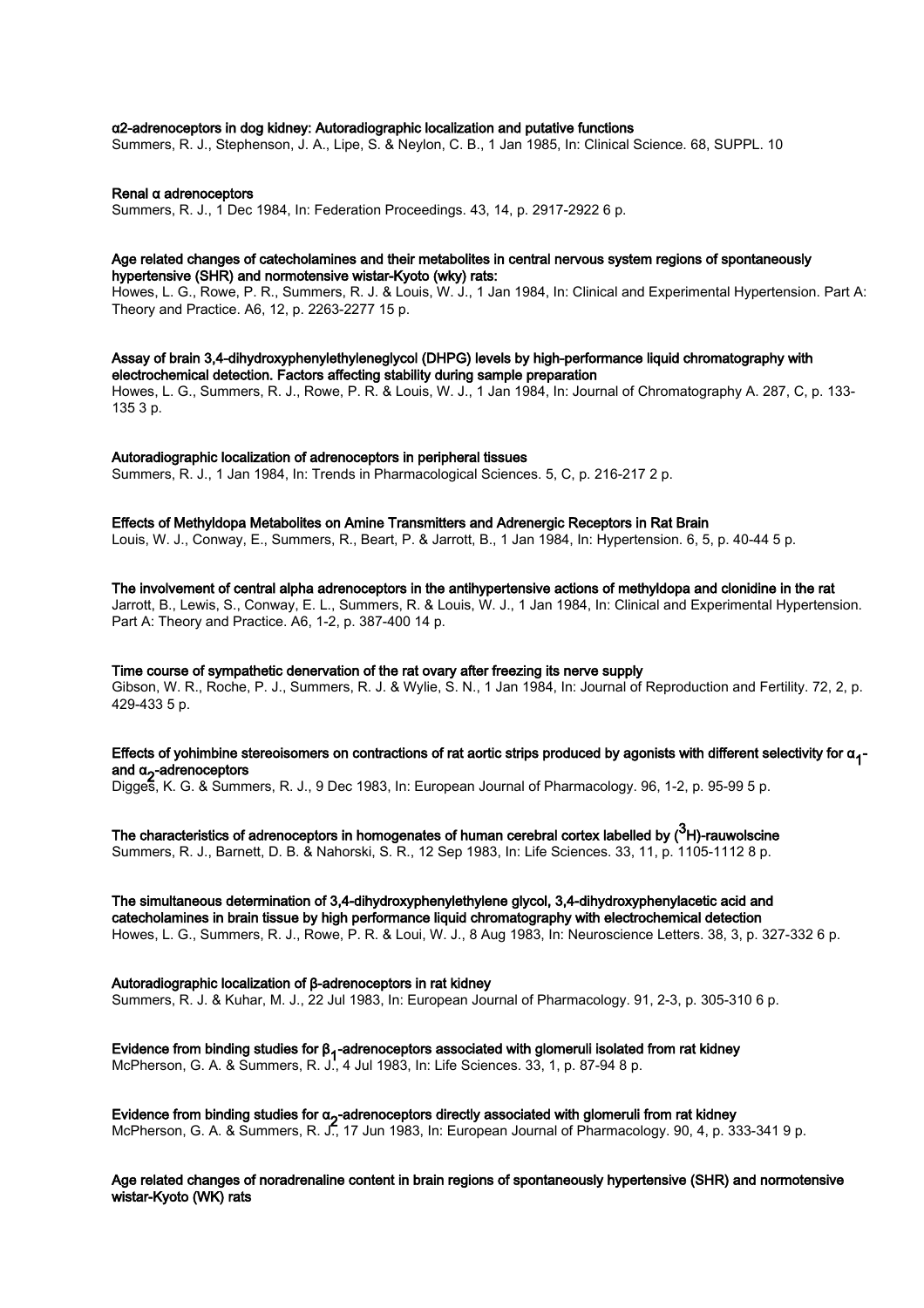Howes, L. G., Rowe, P. R., Summers, R. J. & Louis, W. J., 1 Jan 1983, In: Clinical and Experimental Hypertension. Part A: Theory and Practice. A5, 6, p. 857-874 18 p.

## Characterization of central α-adrenoceptors using  $^3$ H-clonidine and its derivatives

Jarrott, B., Louis, W. J. & Summers, R. J., 1 Jan 1983, In: Chest. 83, Suppl. 2, p. 339-340 2 p.

#### Characterization of postsynaptic α‐adrenoceptors in rat aortic strips and portal veins

Digges, K. G. & Summers, R. J., 1 Jan 1983, In: British Journal of Pharmacology. 79, 3, p. 655-665 11 p.

#### β-Adrenoceptor subtypes in the kidney

Summers, R. J. & McPherson, G. A., 1 Jan 1983, In: Trends in Pharmacological Sciences. 4, C, 1 p.

## The relationship between α<sub>2</sub>-adrenoceptor selectivity and anticonvulsant effect in a series of clonidine-like drugs<br>Descriptionship between α<sub>2</sub>-adrenoceptor selectivity and anticonvulsant effect in a serie Description 0

Papanicolaou, J., Summers, R. J., Vajda, F. J. E. & Louis, W. J., 10 Jun 1982, In: Brain Research. 241, 2, p. 393-397 5 p.

## Localisation of [ $^3$ H]clonidine binding to membranes from guinea pig renal tubules

McPherson, G. A. & Summers, R. J., 15 Feb 1982, In: Biochemical Pharmacology. 31, 4, p. 583-587 5 p.

## Anticonvulsant effects of clonidine mediated through central α<sub>2</sub>-adrenoceptors<br>Demography through company Delta Visita Entre 8 topic M/ 7 - 80 top 4000

Papanicolaou, J., Summers, R. J., Vajda, F. J. E. & Louis, W. J., 22 Jan 1982, In: European Journal of Pharmacology. 77, 2-3, p. 163-166 4 p.

A STUDY OF α<sub>1</sub>-ADRENOCEPTORS IN RAT RENAL CORTEX: COMPARISON OF [<sup>3</sup>H]-PRAZOSIN BINDING WITH<br>THE α - ADDENOCERTOR MODULATING OU ! ΩΩΝΕΩΩΕΝΕΩΩ UNDER BUXQIOL QQIQAL QQNDITIQNQ THE α<sub>1</sub>-ADRENOCEPTOR MODULATING GLUCONEOGENESIS UNDER PHYSIOLOGICAL CONDITIONS<br>Marijudecent ⊙ A -8 SUMMERS De La Jacoba De Rútich Jacoba De Rútich Jacoba De Summer La De

McPHERSON, G. A. & SUMMERS, R. J., 1 Jan 1982, In: British Journal of Pharmacology. 77, 1, p. 177-184 8 p.

#### Anticonvulsant effects of clonidine on pentylenetetrazol (PTZ)-induced convulsions in rats

Papanicolaou, J., Summers, R. J., Vajda, F. J. E. & Louis, W. J., 1 Jan 1982, In: Clinical and Experimental Pharmacology and Physiology. 9, 4, 1 p.

## CHARACTERIZATION AND LOCALIZATION OF  $\mathfrak l^3$ H]-CLONIDINE BINDING IN MEMBRANES PREPARED FROM GUINEA‐PIG SPLEEN

McPherson, G. A. & Summers, R. J., 1 Jan 1982, In: Clinical and Experimental Pharmacology and Physiology. 9, 1, p. 77- 87 11 p.

#### Comparison of α-adrenoreceptors in aortic strips and portal veins of the rat

Digges, K. G. & Summers, R. J., 1 Jan 1982, In: Clinical and Experimental Pharmacology and Physiology. 9, 4, 1 p.

# Correlation between [<sup>3</sup>H]-prazosin binding and α<sub>1</sub>-adrenoceptors controlling gluconeogenesis in the rat renal cortex<br>MaRhaman Gundal Cumman Dubut de la de Clinical and Functional Pharmacal and Pharmacal Pharidema Qu

McPherson, G. A. & Summers, R. J., 1 Jan 1982, In: Clinical and Experimental Pharmacology and Physiology. 9, 4, 1 p.

#### Enhancement of pentylenetetrazol (PTZ) induced convulsions following clonidine withdrawal in rats

Summers, R. J., Papanicolaou, J., Vajda, F. J. E. & Louis, W. J., 1 Jan 1982, In: Neuroscience Letters. 27, Suppl. 8

#### New developments in α-adrenoreceptor drugs for the treatment of hypertension

Louis, W. J., Summers, R. J., Dynon, M. & Jarrott, B., 1 Jan 1982, In: Journal of Cardiovascular Pharmacology. 4, p. S168-S171

#### ROLE OF CENTRAL β‐ADRENOCEPTORS IN THE CONTROL OF PENTYLENETETRAZOL‐INDUCED CONVULSIONS IN RATS

LOUIS, W. J., PAPANICOLAOU, JENNY., SUMMERS, R. J. & VAJDA, F. J. E., 1 Jan 1982, In: British Journal of Pharmacology. 75, 3, p. 441-446 6 p.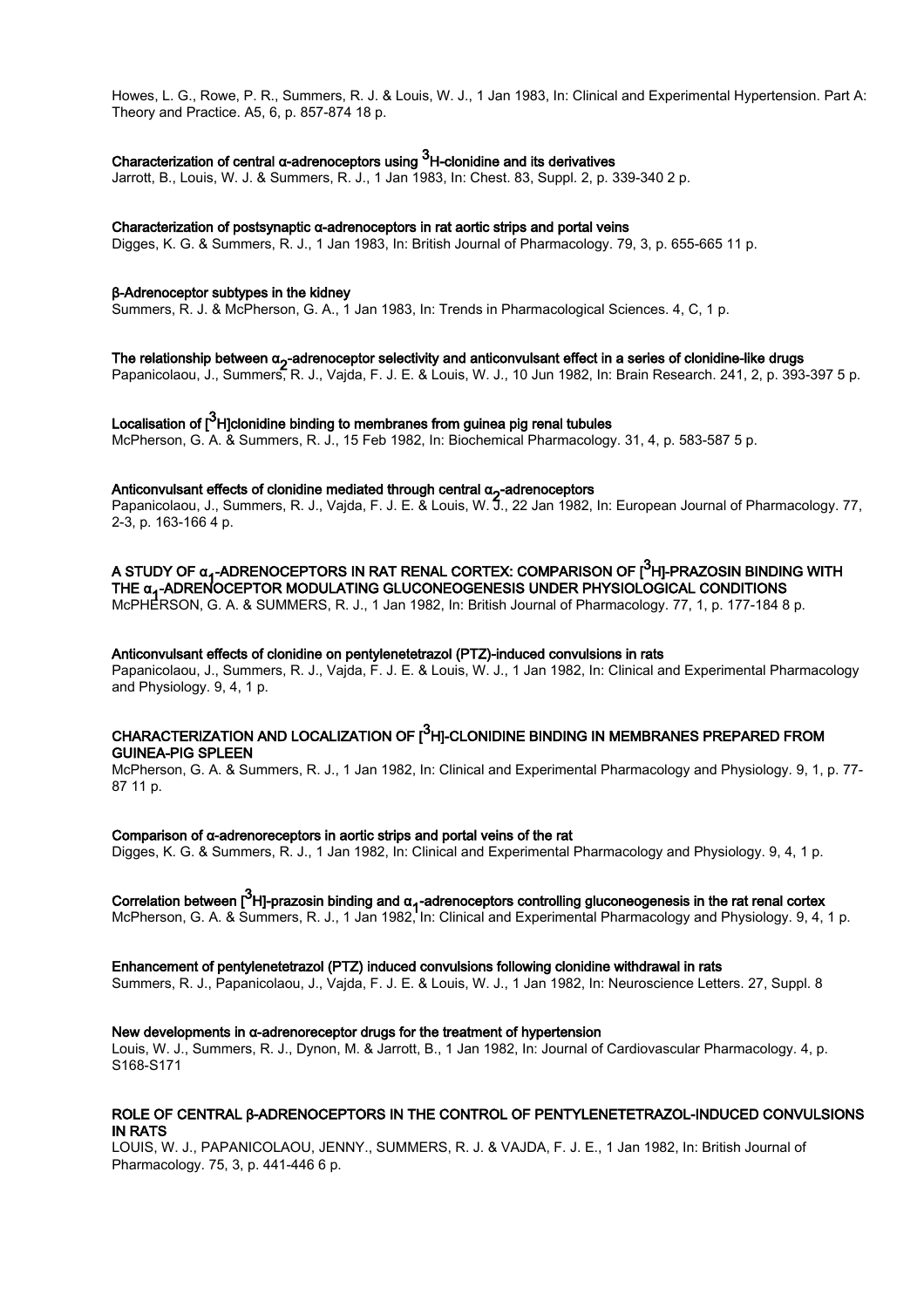#### Radioligand studies of α-adrenoceptors in the kidney

Summers, R. J. & McPherson, G. A., 1 Jan 1982, In: Trends in Pharmacological Sciences. 3, C, p. 291-294 4 p.

#### Relationship between α-adrenoceptor selectivity and anticonvulsant activity after chronic clonidine-like drugs in rats

Louis, W. J., Papanicolaou, J., Summers, R. J. & Vajda, F. J. E., 1 Jan 1982, In: British Journal of Pharmacology. 76, Suppl.

## Role of central α<sub>2</sub> adrenoceptors in control of pentylenetetrazol (PTZ) induced convulsions in rats<br>Currences Del Demonische verbaltet in Veide End En<sup>d</sup> Livris W. Let demography Naumenians des

Summers, R. J., Papanicolaou, J., Vajda, F. J. E. & Louis, W. J., 1 Jan 1982, In: Neuroscience Letters. 27, Suppl. 8

## Role of central β<sub>2</sub>-adrenoceptors in the control of pentylenetetrazol-induced convulsions in rats<br>Demography 12 Currences: D. L. Veide E. L.E. 8 Lavis VV L.4 Lav 4000 Jac Olivias Lav E.

Papanicolaou, J., Summers, R. J., Vajda, F. J. E. & Louis, W. J., 1 Jan 1982, In: Clinical and Experimental Pharmacology and Physiology. 9, 4, 1 p.

Role of β-adrenoceptors in the anticonvulsant effect of propranolol on leptazol-induced convulsions in rats Papanicolaou, J., Vajda, F. J. E., Summers, R. J. & Louis, W. J., 1 Jan 1982, In: Journal of Pharmacy and Pharmacology. 34, 2, p. 124-125 2 p.

## The relationship between α<sub>2</sub>-adrenoceptor selectivity and anticonvulsant effect in a series of clonidine-like drugs<br>Currence Dela Demonia Live of Maila End E. S. Live of Live 4 Jan 4000 Jan Oliviazi and Europineertal Dia

Summers, R. J., Papanicolaou, J., Vajda, F. J. E. & Louis, W. J., 1 Jan 1982, In: Clinical and Experimental Pharmacology and Physiology. 9, 4, p. 473-474 2 p.

#### [<sup>3</sup>H]-GUANFACINE: A RADIOLIGAND THAT SELECTIVELY LABELS HIGH AFFINITY α<sub>2</sub>-ADRENOCEPTOR SITES IN<br>LIQUOGENATES OF BAT RRAIN HOMOGENATES OF RAT BRAIN

JARROTT, BEVYN., LOUIS, WILLIAM. J. & SUMMERS, ROGER. J., 1 Jan 1982, In: British Journal of Pharmacology. 75, 2, p. 401-408 8 p.

Comparison of [<sup>3</sup>H]clonidine and [<sup>3</sup>H]guanfacine binding to  $a_2$  adrenoceptors in membranes from rat cerebral cortex Summers, R. J., Jarrott, B. & Louis, W. J., 7 Aug 1981, In: Neuroscience Letters. 25, 1, p. 31-36 6 p.

Inhibition of phenylephrine-stimulated gluconeogenesis by chlorpromazine is mediated by α-adrenergic receptors Tilley, L., Summers, R. J., Redgrave, T. G. & Kemp, B. E., 20 Apr 1981, In: FEBS Letters. 126, 2, p. 313-317 5 p.

Alpha-adrenoceptors in rat kidney studied by  $^3$ H-clonidine and  $^3$ H-prazosin binding

Summers, R. J. & McPherson, G. A., 1 Jan 1981, In: Clinical and Experimental Pharmacology and Physiology. 8, 6

#### Evidence for heterogeneity of post-junctional α-adrenoceptors from studies in guinea pig capsular splenic smooth muscle

McPherson, G. A. & Summers, R. J., 1 Jan 1981, In: Clinical and Experimental Pharmacology and Physiology. 8, 6

## Labeling of  $a_2$ -adrenoceptors in rat cerebral cortex with  $^3$ H-guanfacine

Summers, R. J., Jarrott, B. & Louis, W. J., 1 Jan 1981, In: Clinical and Experimental Pharmacology and Physiology. 8, 6

#### PHARMACOLOGICAL INVESTIGATION OF α‐ADRENORECEPTORS IN GUINEA‐PIG SPLENIC CAPSULE

DIGGES, K. G., McPHERSON, G. A. & SUMMERS, R. J., 1 Jan 1981, In: Journal of Autonomic Pharmacology. 1, 4, p. 313-320 8 p.

[<sup>3</sup>H]Prazosin and [<sup>3</sup>H]clonidine binding to α-adrenoceptors in membranes prepared from regions of rat kidney McPherson, G. A. & Summers, R. J., 1 Jan 1981, In: Journal of Pharmacy and Pharmacology. 33, 1, p. 189-191 3 p.

Characterization of α-adrenoceptors in rat and guinea pig tissues using radiolabeled agonists and antagonists Jarrott, B., Summers, R. J., Culvenor, A. J. & Louis, W. J., 1 Dec 1980, In: Circulation Research. 46, 6 II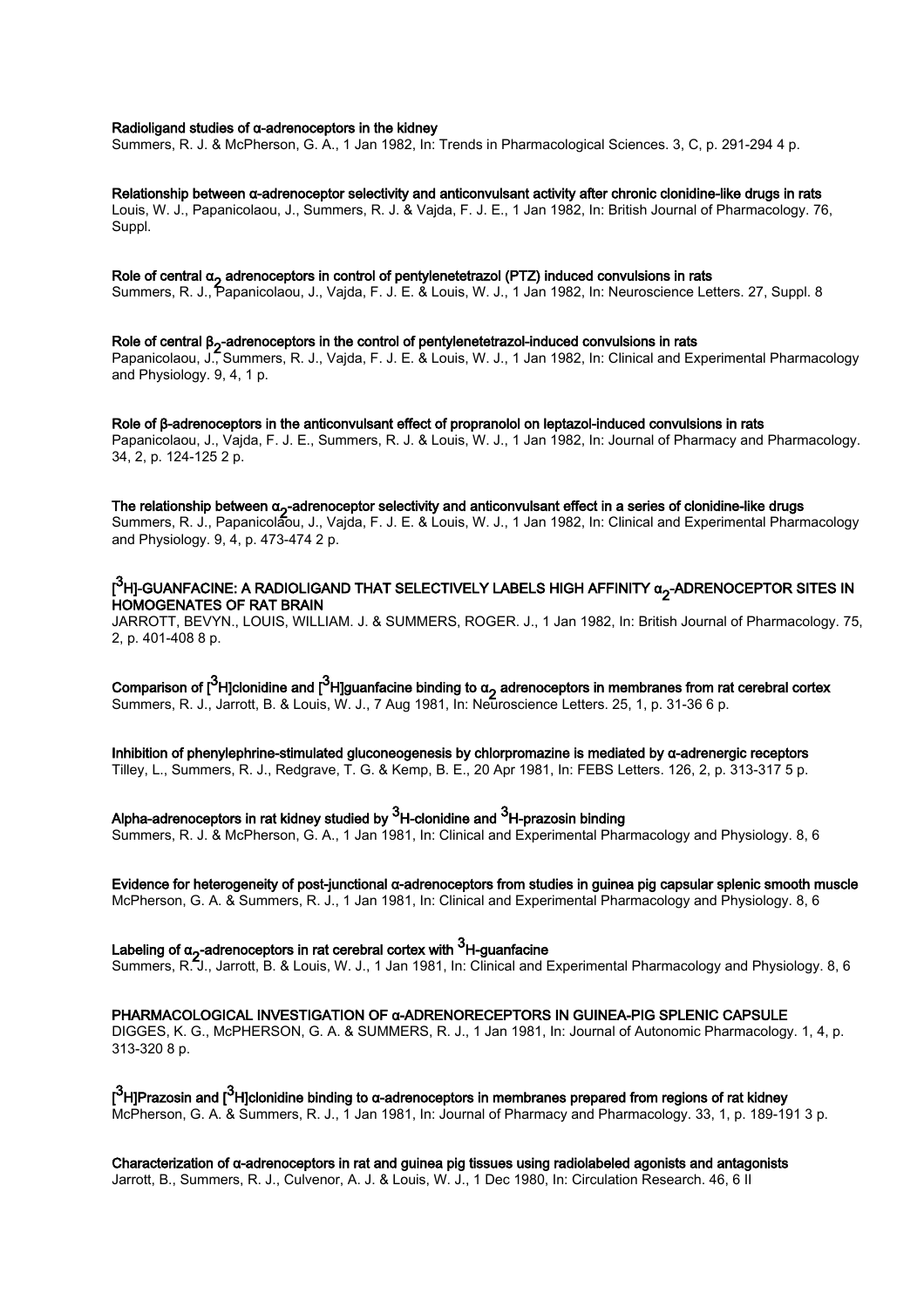#### A sensitive method for measurement of catecholamines and their metabolites in extracts of small brain areas

Rowe, P. R., Summers, R. J. & Beart, P. M., 1 Jan 1980, In: Clinical and Experimental Pharmacology and Physiology. 7, 6 , p. 674-675 2 p.

#### Are radioligand assays useful for identification and characterization of prejunctional receptors

Summers, R. J. & Jarrott, B., 1 Jan 1980, In: Clinical and Experimental Pharmacology and Physiology. 7, 6, p. 641-642 2 p.

## Characteterization of ( $^3$ H)clonidine binding sites in membranes prepared from guinea pig

Summers, R. J. & McPherson, G., 1 Jan 1980, In: Clinical and Experimental Pharmacology and Physiology. 7, 6, 1 p.

Displacement of [ $^3$ H]clonidine binding by clonidine analogues in membranes from rat cerebral cortex Summers, R. J., Jarrott, B. & Louis, W. J., 1 Jan 1980, In: European Journal of Pharmacology. 66, 2-3, p. 233-241 9 p.

Localization of [ $^3$ H]clonidine binding sites in membranes prepared from guinea pig renal cortex McPherson, G. & Summers, R. J., 1 Jan 1980, In: Clinical and Experimental Pharmacology and Physiology. 7, 6, p. 659- 660 2 p.

## Selectivity of a series of clonidine-like drugs for  $\alpha_1$  and  $\alpha_2$  adrenoceptors in rat brain

Summers, R. J., Jarrott, B. & Louis, W. J., 1 Jan 1980, In: Neuroscience Letters. 20, 3, p. 347-350 4 p.

### [<sup>3</sup>H]-CLONIDINE BINDING TO α-ADRENOCEPTORS IN MEMBRANES PREPARED FROM REGIONS OF GUINEA-PIG KIDNEY: ALTERATION BY MONOVALENT AND DIVALENT CATIONS

SUMMERS, R. J., 1 Jan 1980, In: British Journal of Pharmacology. 71, 1, p. 57-63 7 p.

#### The actions of the β-adrenoceptor blocking agents propranolol and metoprolol in the maximally exercised horse

Snow, D. H., Summers, R. J. & Guy, P. S., 1 Dec 1979, In: Research in Veterinary Science. 27, 1, p. 22-29 8 p.

#### INVESTIGATION OF THE ROLE OF CALCIUM IN THE SUPER‐SENSITIVITYPRODUCED BY COCAINE IN CAT SPLEEN STRIPS

SUMMERS, R. J. & TILLMAN, JANET., 1 Jan 1979, In: British Journal of Pharmacology. 65, 4, p. 689-699 11 p.

#### Interaction of clonidine metabolites with an α-adreno receptor in rat brain membranes

Jarrott, B., Louis, W. J. & Summers, R. J., 1 Jan 1979, In: Clinical and Experimental Pharmacology and Physiology. 6, 6, 1 p.

## THE CHARACTERISTICS OF  $[{}^3$ H]-CLONIDINE BINDING TO ANα-ADRENOCEPTOR IN MEMBRANES FROM GUINEA-PIG KIDNEY

JARROTT, B., LOUIS, W. J. & SUMMERS, R. J., 1 Jan 1979, In: British Journal of Pharmacology. 65, 4, p. 663-670 8 p.

#### THE EFFECTS OF α‐ADRENOCEPTOR AGONISTS AND ANTAGONISTS ON RESPONSES OF TRANSMURALLY STIMULATED PROSTATIC AND EPIDIDYMAL PORTIONS OF THE ISOLATED VAS DEFERENS OF THE RAT

BROWN, CHRISTINE. M., McGRATH, J. C. & SUMMERS, R. J., 1 Jan 1979, In: British Journal of Pharmacology. 66, 4, p. 553-564 12 p.

## The effect of a series of clonidine analogues on  $[^3H]$  clonidine binding in rat cerebral cortex

Jarrott, B., Louis, W. J. & Summers, R. J., 1 Jan 1979, In: Biochemical Pharmacology. 28, 1, p. 141-144 4 p.

## Localisation of [ $^3$ H]-clonidine binding in guinea pig kidney

Jarrott, B. & Summers, R. J., 1 Jan 1978, In: British Journal of Pharmacology. 64, 3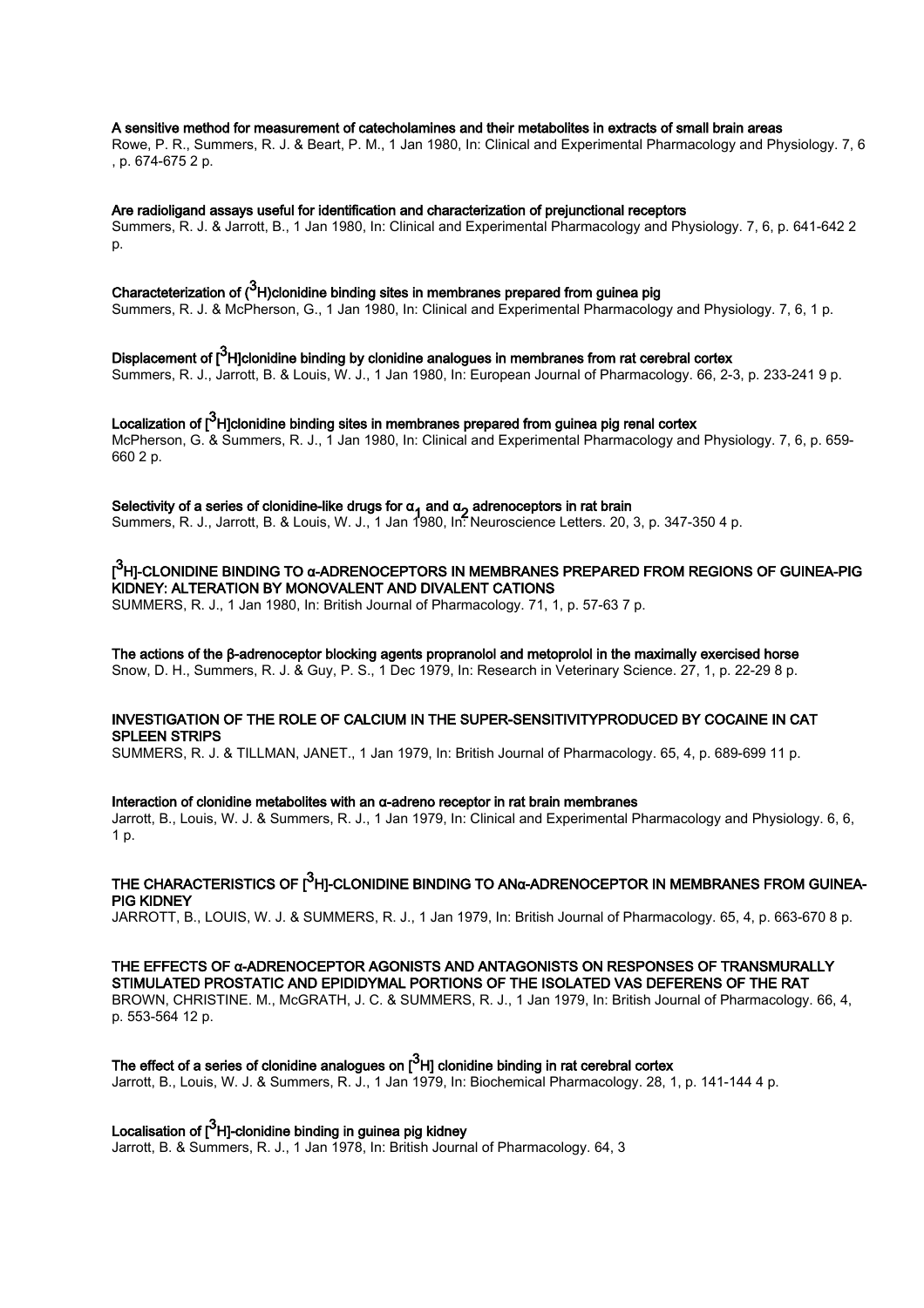#### THE EFFECTS OF PIPEROXAN ON UPTAKE OF NORADRENALINE AND OVERFLOW OF TRANSMITTER IN THE ISOLATED BLOOD PERFUSED SPLEEN OF THE CAT

BLAKELEY, A. G. H. & SUMMERS, R. J., 1 Jan 1978, In: British Journal of Pharmacology. 63, 4, p. 683-687 5 p.

#### The pharmacology of labetalol, an α- and β-adrenoceptor blocking agent

Blakeley, A. G. H. & Summers, R. J., 1 Jan 1978, In: General Pharmacology. 9, 6, p. 399-402 4 p.

#### The actions of the β adrenoceptor blocking agents propranolol and metoprolol in the maximally exercised horse

Snow, D. H. & Summers, R. J., 1 Dec 1977, In: Journal of Physiology. 271, 2

The effects of labetalol (AH 5158) on metabolism of  $^3$ H(-)-noradrenaline released from the cat spleen by nerve stimulation Summers, R. J. & Tillman, J., 15 Nov 1977, In: Biochemical Pharmacology. 26, 22, p. 2137-2143 7 p.

THE EFFECTS OF LABETALOL (AH 5158) ON ADRENERGIC TRANSMISSION IN THE CAT SPLEEN

BLAKELEY, A. G. H. & SUMMERS, R. J., 1 Jan 1977, In: British Journal of Pharmacology. 59, 4, p. 643-650 8 p.

#### The effects of L9394 on adrenergic transmission in the cat spleen

Baco, Z. M., Blakeley, A. G. H. & Summers, R. J., 1 Jan 1977, In: British Journal of Pharmacology. 60, 2

The effects of AH 5158 on metabolism of 3H(-) noradrenaline released from the cat spleen by nerve stimulation Summers, R. J. & Tillman, J., 1 Dec 1976, In: British Journal of Pharmacology. 58, 2

The effects of amiodarone, an  $\alpha$  and  $\beta$  receptor antagonist, on adrenergic transmission in the cat spleen Bacq, Z. M., Blakeley, A. G. H. & Summers, R. J., 15 May 1976, In: Biochemical Pharmacology. 25, 10, p. 1195-1199 5 p.

The effects of AH 5158 on the overflow of transmitter and the uptake of [ $^3$ H] (-) noradrenaline in the cat spleen Blakeley, A. G. H. & Summers, R. J., 1 Jan 1976, In: British Journal of Pharmacology. 56, 3

Aspects of the physiology and pharmacology of adrenergic transmission in the cat's spleen Blakeley, A. G. H. & Summers, R. J., 1 Dec 1975, In: Bulletin et Memoires de l'Academie Royale de Medecine de Belgique. 130, 4-5 6, p. 222-233 12 p.

The effects of amiodarone (L 3428), an α and β receptor antagonist, on overflow of transmitter and uptake of noradrenaline in the cat spleen

Bacq, Z. M., Blakeley, A. G. H. & Summers, R. J., 15 Dec 1974, In: Biochemical Pharmacology. 23, 24, p. 3501-3504 4 p.

An uptake mechanism for L-noradrenaline in the cat spleen, associated with the nerves but distinct from uptake, Blakeley, A. G. H., Powis, G. & Summers, R. J., 1 Apr 1974, In: The Journal of Physiology. 238, 1, p. 193-206 14 p.

The effect of monoamine oxidase inhibitors on the rectal temperature of the rat SUMMERS, R. J., 1 Jan 1974, In: Journal of Pharmacy and Pharmacology. 26, 5, p. 335-343 9 p.

### Some characteristics of the uptake process in the isolated blood perfused cat spleen resistant to desmethylimipramine and 17 β oestradiol

Blakeley, A. G. H., Powis, G. & Summers, R. J., 1 Dec 1973, In: British Journal of Pharmacology. 47, 3

An uptake process for L-noradrenaline resistant to desmethylimipramine (DMI) and 17 -estradiol in the cat spleen. Blakeley, A. G., Powis, G. & Summers, R. J., 1 Feb 1973, In: Journal of Physiology. 229, 1

#### The effects of pargyline on overflow of transmitter and uptake of noradrenaline in the cat spleen

BLAKELEY, A. G. H., POWIS, G. & SUMMERS, R. J., 1 Jan 1973, In: British Journal of Pharmacology. 47, 4, p. 719-728 10 p.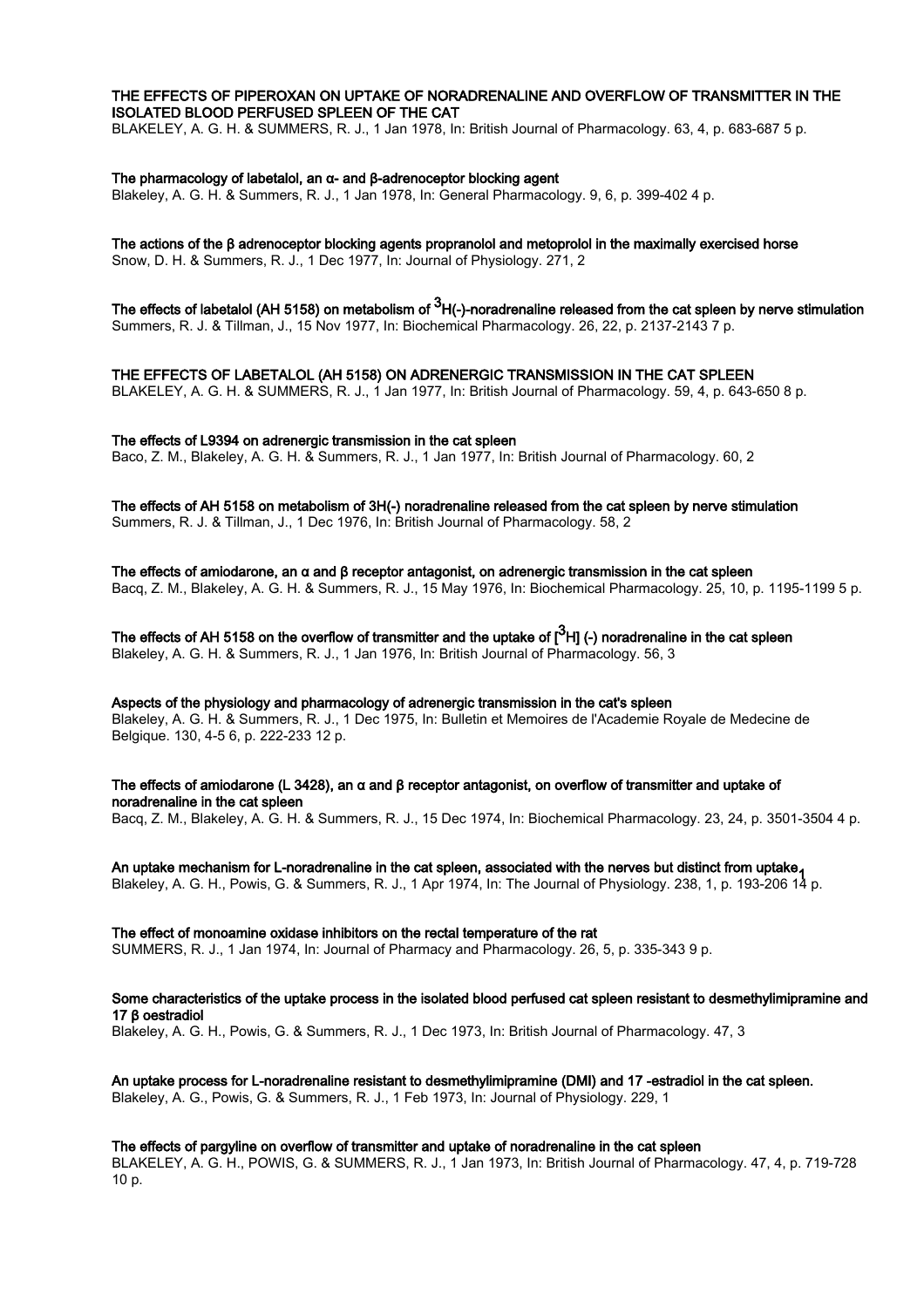Uptake of (L) noradrenaline in the isolated cat heart perfused with blood containing desmethylimipramine (DMI) and 17 β oestradiol (17βO) Blakeley, A. G. H., Powis, G. & Summers, R. J., 1 Jan 1973, In: Journal of Physiology. 234, 2

Effect of the monoamine oxidase inhibitor pargyline on the uptake of labelled noradrenaline by the cat's spleen. Blakeley, A. G., Powis, G. & Summers, R. J., 1 Oct 1971, In: British Journal of Pharmacology. 43, 2

Cat assay for the emetic action of digitalis and related glycosides (digitoxin, digoxin, lanatoside C, ouabain and calactin) PARSONS, J. A. & SUMMERS, R. J., 1 Jan 1971, In: British Journal of Pharmacology. 42, 1, p. 143-152 10 p.

Effects of monoamine oxidase inhibitors on the hypothermia produced in cats by halothane. Summers, R. J., 1 Jan 1969, In: British Journal of Pharmacology. 37, 2, p. 400-413 14 p.

### **Qualifications**

## Employment

#### Emeritus Professor

Drug Discovery Biology MONASH UNIVERSITY 2 Jan 2021  $\rightarrow$  present

#### **Consultant**

Atrogi Pty Ltd Sweden 1 Jul 2017  $\rightarrow$  present

#### **Consultant**

Les Laboratoires Servier (Servier Laboratories) France 1 Jan 2013  $\rightarrow$  present

## Activities

Theme Leader Roger Summers (Member) 10 Nov 2011

## Prizes

### ASCEPT Life Member

Summers, Roger (Recipient), 2010

#### ASCEPT/British Pharmacol Soc Visiting Lecturer

Summers, Roger (Recipient), 1991

British Pharmacological Society award for contributions to Molecular Pharmacology Summers, Roger (Recipient), 2009

#### David Syme Research Prize University of Melbourne

Summers, Roger (Recipient), 1986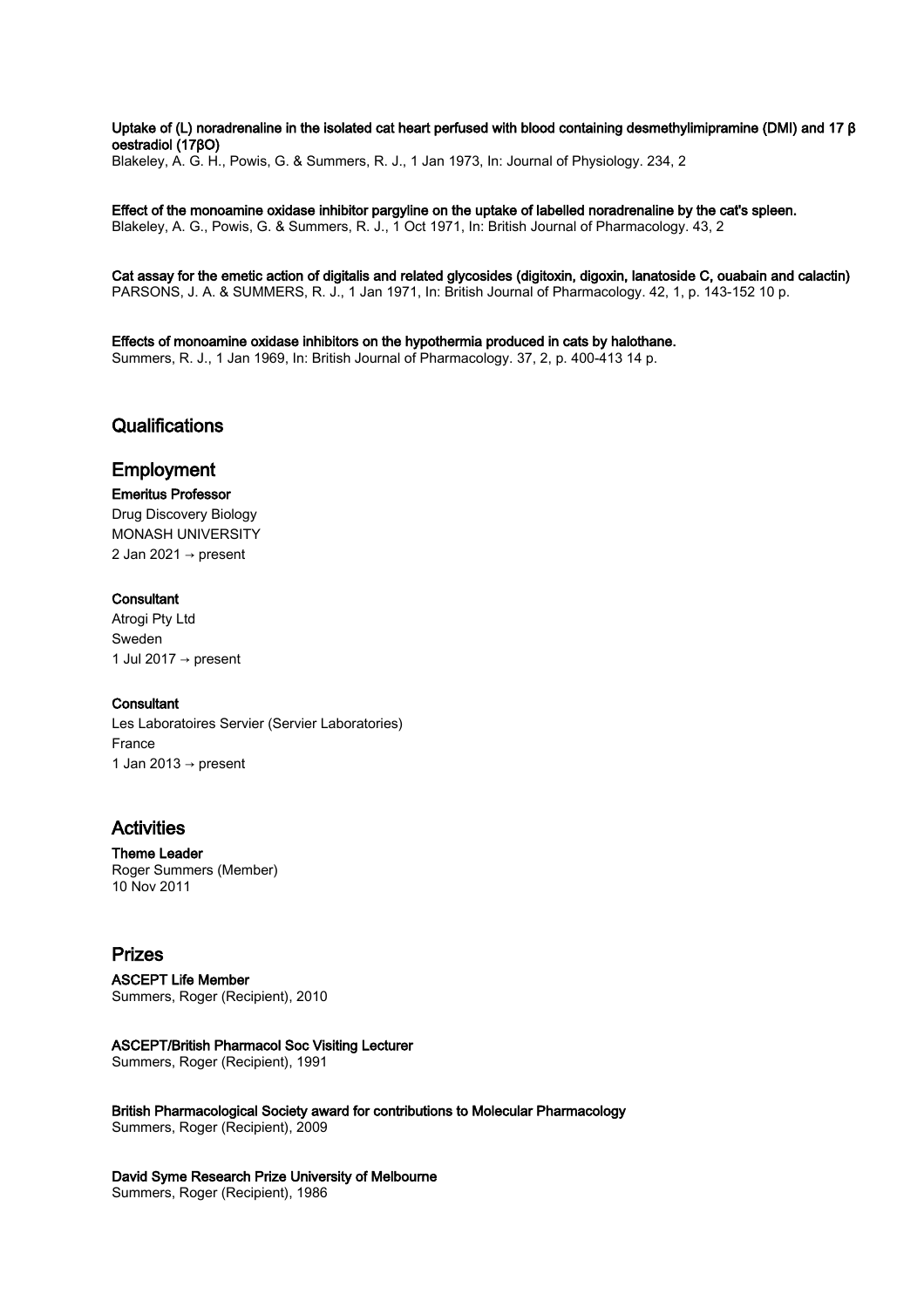#### Emeritus Membership of ASPET

Summers, Roger (Recipient), 2019

Emeritus Professor Monash University

Summers, Roger (Recipient), 2020

Faculty Research Award for Excellence in Research Summers, Roger (Recipient), Nov 2018

## Fellow of the British Pharmacological Society

Summers, Roger (Recipient), 2005

Highly Cited Researcher from the Clarivates Web of Science Group Summers, Roger (Recipient), 2019

Honorary Doctorate honoris causa Stockholm University Summers, Roger (Recipient), 2006

Honorary Fellow of the British Pharmacological Society Summers, Roger (Recipient), Dec 2017

Honorary Professorial Research Fellow Florey Institute Summers, Roger (Recipient), 2009

Honorary Research Fellow University of Leicester Summers, Roger (Recipient), 1996

Honorary Senior Principal Research Fellowship Florey Institute Summers, Roger (Recipient), 2004

Kathleen & Lovat Fraser Award of the National Heart Foundation Summers, Roger (Recipient), 1992

#### Michael Rand Medal ASCEPT

Summers, Roger (Recipient), 2003

Tage Erlander Visiting Professorship Swedish Research Council Summers, Roger (Recipient), 2003

Top Cited Article Pharmacology Research and Perspectives Summers, Roger (Recipient), 2021

Top downloaded paper British Journal of Pharmacology Summers, Roger (Recipient), 2018

## Visiting Professorship Toho University Japan

Summers, Roger (Recipient), 2003

#### Visiting Scientist Florey Institute

Summers, Roger (Recipient), 1988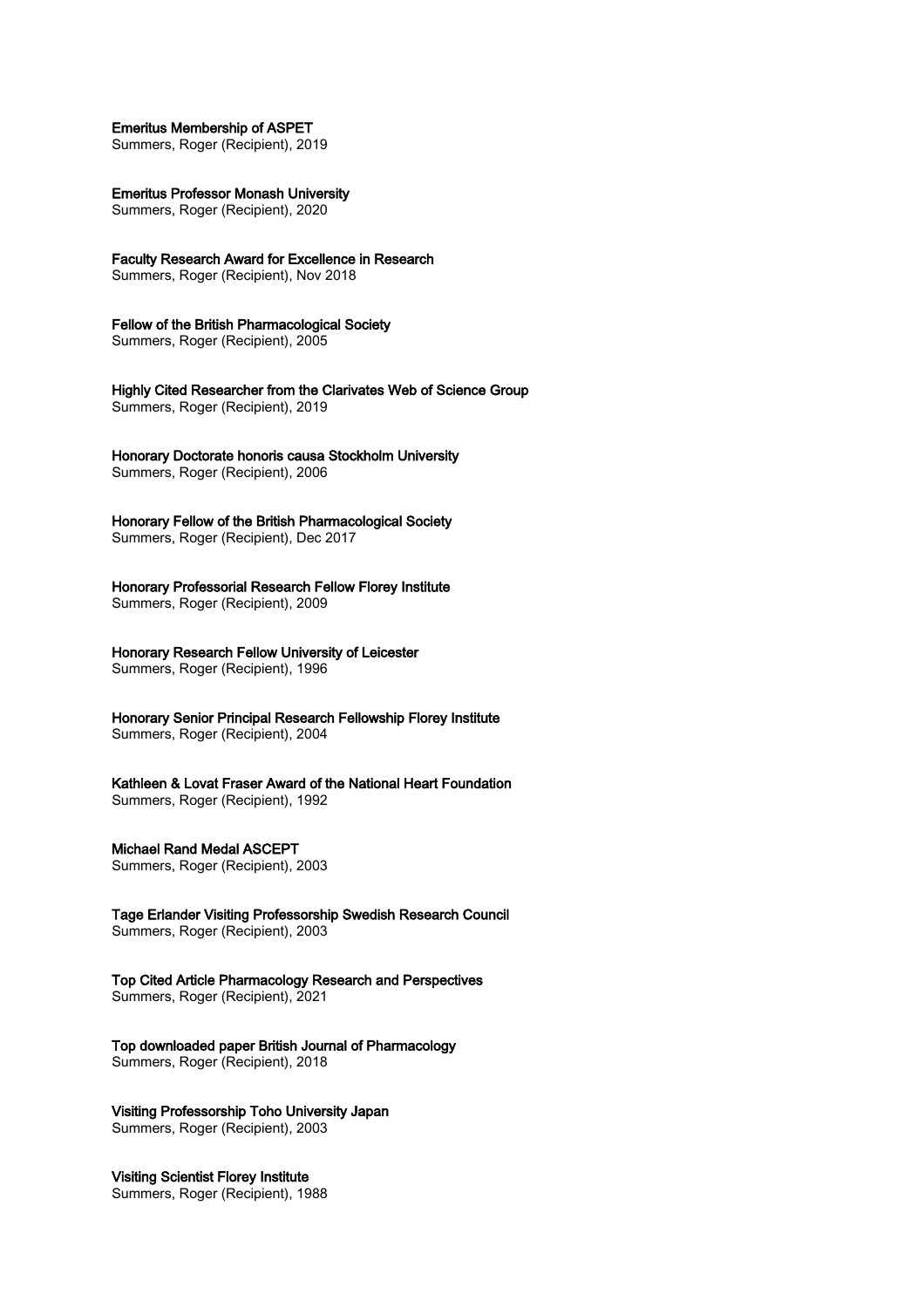#### Visiting Scientist in Neuroscience Johns Hopkins University

Summers, Roger (Recipient), 1982

## Projects

#### Advanced protein modelling and docking system

Summers, R. National Health and Medical Research Council (NHMRC) (Australia)  $1/01/06 \rightarrow 31/12/06$ 

#### Central Adrenoceptor Subtypes and Their Role in Control of Metabolism and Food Intake

Summers, R. & Zakhem, M. Monash University  $1/01/00 \rightarrow 31/12/00$ 

#### Characterisation of insulin-independent glucose uptake mediated by G-protein coupled receptors

Summers, R., Bengtsson, T. & Hutchinson, D. Australian Research Council (ARC)  $1/01/09 \rightarrow 30/06/11$ 

#### Characterisation of novel ligands for diabetes

Hutchinson, D. & Summers, R. Atrogi Pty Ltd  $4/02/19 \rightarrow 3/02/20$ 

#### Fusion Universal Microplate Analyser - Equipment Grant 2000

Beart, P., Cheema, S., Evans, B. & Summers, R. National Health and Medical Research Council (NHMRC) (Australia), Monash University 13/03/01 → 31/12/01

#### Investigation of the Mechanisms Involved in Consolidation of Memory By Beta 3 Adrenoceptoragonists

Gibbs, M. & Summers, R. National Health and Medical Research Council (NHMRC) (Australia) 16/03/00 → 31/12/03

Microisolators, Laminar Flow Hoods and Microinjection Suite to Equip the Specific Pathogen Free Genetically Modified Mouse Facility At Monsh University

Summers, R., Bertram, J., Lawrence, A., Mercer, J. & Perkins, A. Wellcome Trust 1/01/00 → 31/12/02

#### Molecular Pharmacology of Beta Adrenoceptors in Mulitple Disease States - Application Is Also for a Research Fellowship - Project 124406 Combined With 124407 (gms Id 000458)

Summers, R. & Evans, B. National Health and Medical Research Council (NHMRC) (Australia)  $1/01/00 \rightarrow 31/12/02$ 

Molecular mechanisms underlying G protein coupled receptor signaling Sexton, P., Christopoulos, A., Eidne, K. & Summers, R. National Health and Medical Research Council (NHMRC) (Australia) 1/01/04 → 31/12/06

Molecular pharmacology of receptor activity modifying protein (RAMP) action Sexton, P., Christopoulos, A., Summers, R. & Tilakaratne, N. National Health and Medical Research Council (NHMRC) (Australia)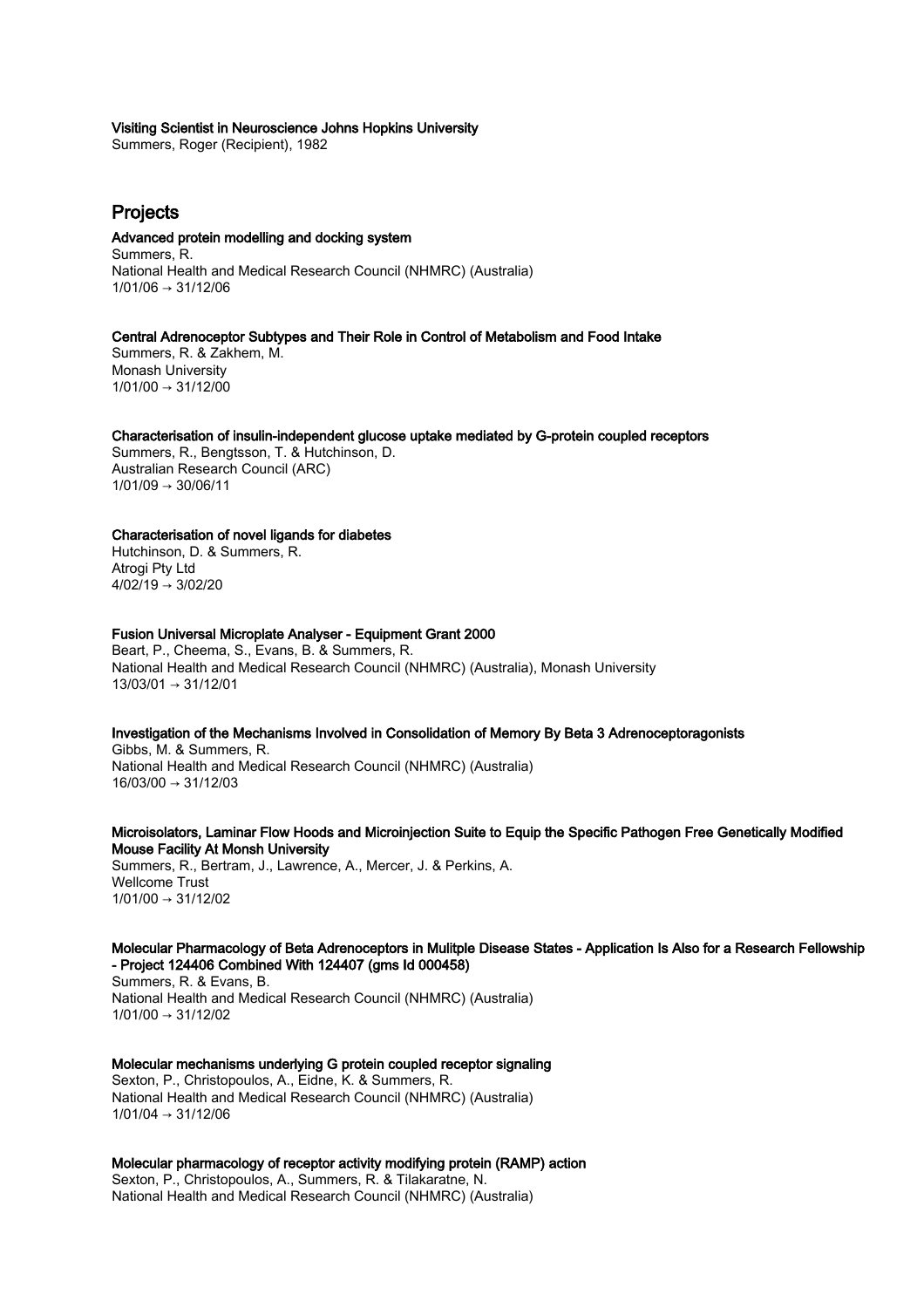1/01/04 → 31/12/06

#### NSV Minor Project - Novel Drug Targets Formed By G-Protein Receptor Dimers

Summers, R., Evans, B., Hutchinson, D., Phiri, N. M. & Popp, B. D.

#### Novel actions of beta-adrenoceptor antagonists: Implications for the treatment of cardiac failure

Summers, R. & Evans, B. National Health and Medical Research Council (NHMRC) (Australia)  $2/01/08 \rightarrow 31/12/10$ 

#### Novel functional domains on adrenoceptors for drug interaction and cell signalling

Summers, R. & Evans, B. National Health and Medical Research Council (NHMRC) (Australia)  $1/01/03 \rightarrow 31/12/07$ 

#### Relaxin action in the heart, kidney, lung and uterus: understanding fibrosis. LP0211545

Summers, R., Parry, L. J., Samuel, C. S., Tregear, G. W. & Unemori, E. Australian Research Council (ARC), Connetics Group  $1/01/02 \rightarrow 31/12/04$ 

#### Relaxin: Molecular mechanisms of action in the reversal of fibrosis

Summers, R., Gao, X., Judkins, C., Bathgate, R. A. D., Du, X., Samuel, C. S., Tang, M. L. K. & Tregear, G. W. Australian Research Council (ARC), BASS Medical Inc  $1/01/05 \rightarrow 31/12/07$ 

#### Relaxin: molecular mechanisms of cardioprotection

Summers, R., Bathgate, R. A. D. & Samuel, C. S. Australian Research Council (ARC), Corthera Inc.  $4/01/11 \rightarrow 31/12/14$ 

Replacement of Automated Nucleotide Sequencer Component of the Genomics and Related Technologies Centre Coppel, R., Adler, B., Mitchell, C., Rood, J. & Summers, R. Wellcome Trust 24/09/01 → 30/06/03

#### Request for a POLARstar Optima - Fluorescence Microplate Reader

Drummond, G., Ferrero, R., Ricardo, S., Summers, R. & Widdop, R. Ramaciotti Australia Foundation  $1/01/05 \rightarrow 31/12/05$ 

#### The Janus face of G Protein-Coupled Receptors: Implications for Disease Mechanisms and Opportunities for Drug **Discovery**

Sexton, P., Bunnett, N., Christopoulos, A. & Summers, R. National Health and Medical Research Council (NHMRC) (Australia)  $1/01/14 \rightarrow 31/12/18$ 

The Role of Central Adrenoceptor Subtypes in Control of Memory: Analysis Using Transgenic Mice

Gibbs, M. & Summers, R. ANZ Trustees  $1/01/02 \rightarrow 31/12/02$ 

#### Understanding G Protein-coupled receptors (GPCRs): Accelerating discovery from concept to clinic

Sexton, P., Christopoulos, A. & Summers, R. National Health and Medical Research Council (NHMRC) (Australia)  $1/01/09 \rightarrow 31/12/13$